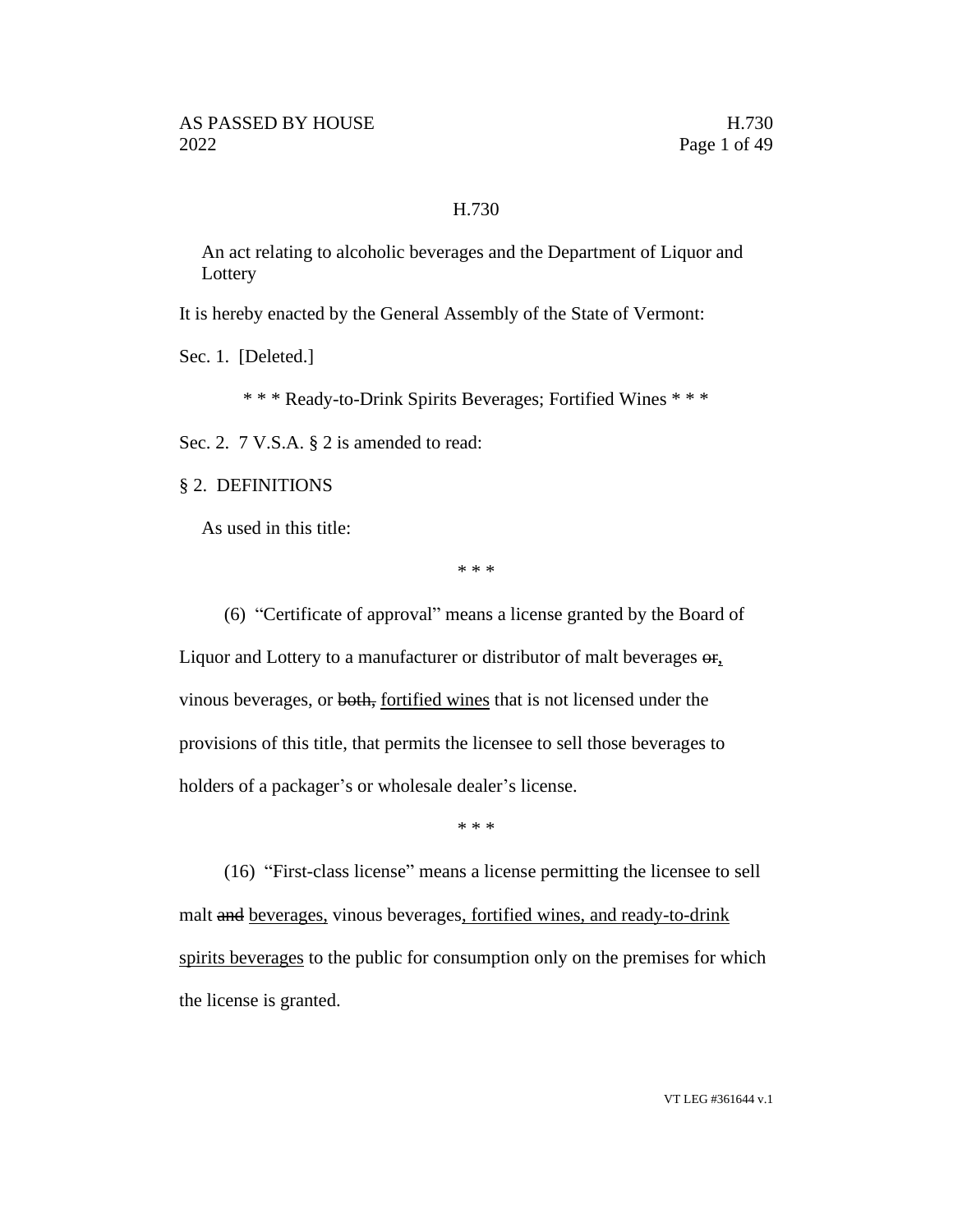(17) "Fortified wine permit" means a permit granted to a second-class licensee that permits the licensee to export and sell fortified wines to the public for consumption off the licensed premises: [Repealed.]

(18) "Fortified wines" means vinous beverages, including those to which spirits have been added during manufacture, containing at least more than 16 percent alcohol but not more than 23 percent alcohol by volume at 60 degrees Fahrenheit, and all vermouths containing more than 16 percent alcohol but not more than 23 percent alcohol by volume at 60 degrees Fahrenheit.

(19) "Fourth-class license" means a license permitting a licensed manufacturer or rectifier to sell by the unopened container and distribute by the glass sample, with or without charge, beverages manufactured by the licensee.

\* \* \*

(25) "Ready-to-drink spirits beverage" means an alcoholic beverage containing more than one percent alcohol by volume and not more than 12 percent alcohol by volume at 60 degrees Fahrenheit obtained by distillation, by chemical synthesis, or through concentration by freezing and mixed with nonalcoholic beverages, flavoring, or coloring materials. Ready-to-drink spirits beverages may also contain water, fruit juices, fruit adjuncts, sugar, carbon dioxide, preservatives, and other ingredients.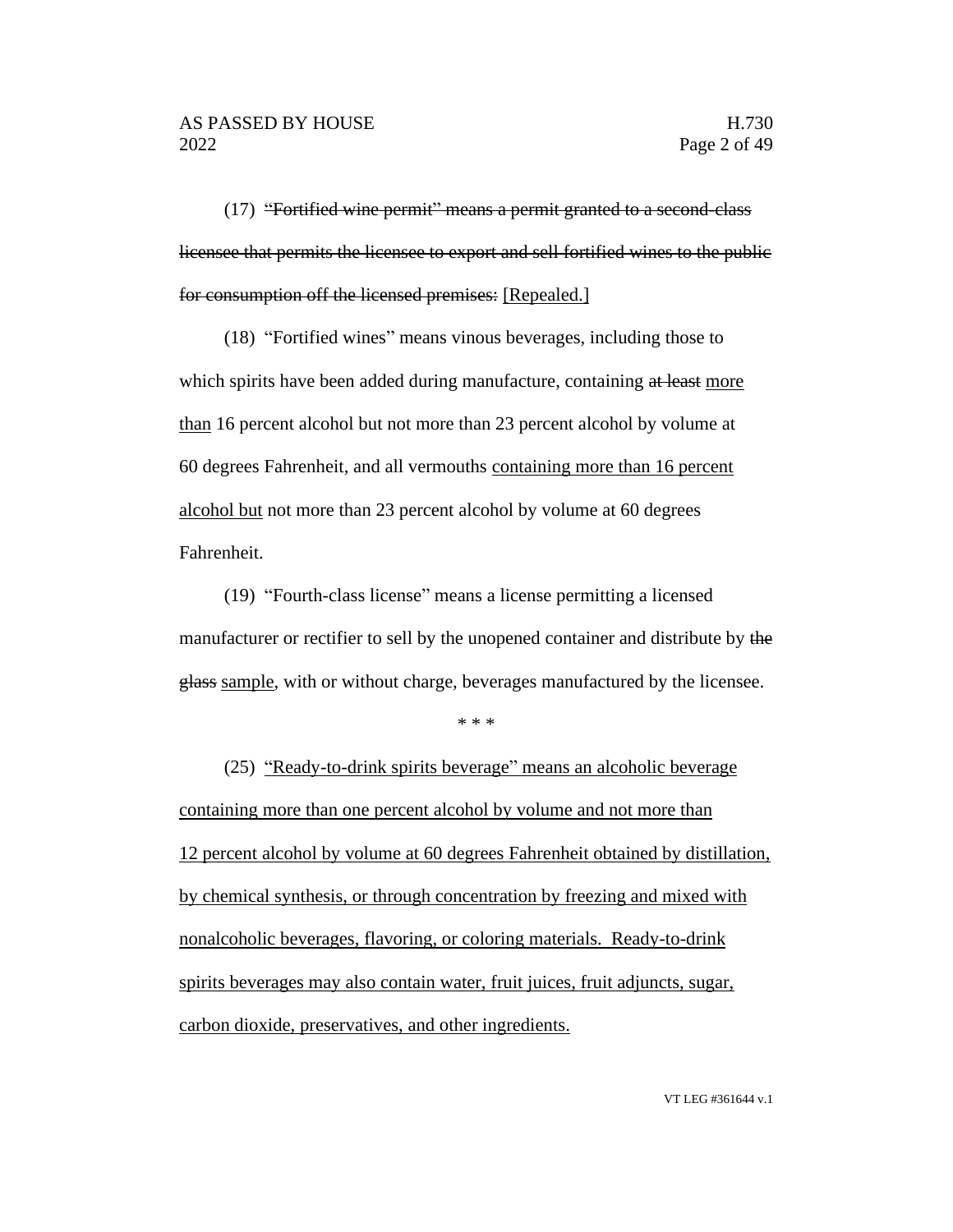(26) "Malt beverages" means all fermented beverages of any name or description manufactured for sale from malt, wholly or in part, or from any substitute therefor, known as, among other things, beer, ale, or lager, containing not less than one percent nor more than 16 percent alcohol by volume at 60 degrees Fahrenheit.

(26)(27) "Manufacturer's or rectifier's license" means a license granted by the Board of Liquor and Lottery that permits the holder to manufacture or rectify malt beverages, vinous beverages, and fortified wines, or spirits and fortified wines ready-to-drink spirits beverages.

 $\left(\frac{27}{28}\right)$  "Minor" means an individual who has not attained 21 years of age.

 $(28)(29)$  "Outside consumption permit" means a permit granted by the Division of Liquor Control allowing the holder of a first-class, first- and thirdclass, or fourth-class license to allow for consumption of alcoholic beverages in a delineated outside area.

(29)(30) "Packager's license" means a license granted by the Board of Liquor and Lottery permitting a person to bottle or otherwise package alcoholic beverages for sale and to distribute and sell alcoholic beverages at wholesale in this State.

VT LEG #361644 v.1  $(30)(31)$  "Person," as applied to licensees, means an individual who is a citizen, a lawful permanent resident of the United States, or a holder of an E-2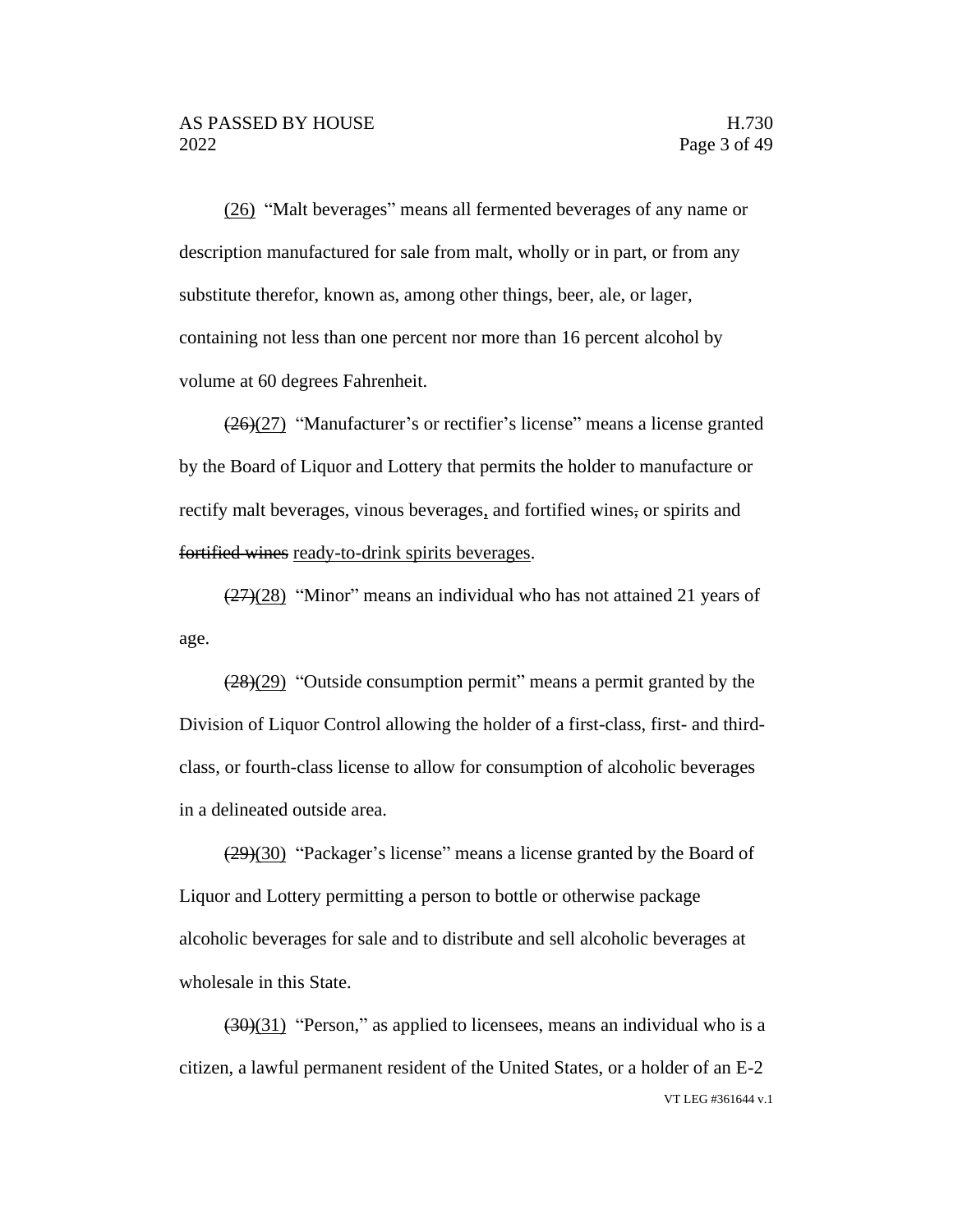Visa; a partnership composed of individuals, a majority of whom are citizens, lawful permanent residents of the United States, or holders of an E-2 Visa; a corporation organized under the laws of this State or another state in which a majority of the directors are citizens, lawful permanent residents of the United States, or holders of an E-2 Visa; or a limited liability company organized under the laws of this State or another state in which a majority of the members or managers are citizens, lawful permanent residents of the United States, or holders of an E-2 Visa.

(31)(32) "Request-to-cater permit" means a permit granted by the Division of Liquor Control authorizing a licensed caterer or commercial caterer to cater individual events.

 $\left(\frac{32}{33}\right)$  "Retail dealer" means any person who sells or furnishes malt or beverages, vinous beverages, or fortified wines to the public.

(33)(34) "Retail delivery permit" means a permit granted by the Division of Liquor Control that permits a second-class licensee to deliver malt beverages and vinous beverages sold from the licensed premises for consumption off the premises to an individual who is 21 years of age or older at a physical address in Vermont.

(34)(35) "Sampler flight" means a flight, ski, paddle, or any similar device by design or name intended to hold alcoholic beverage samples for the purpose of comparison.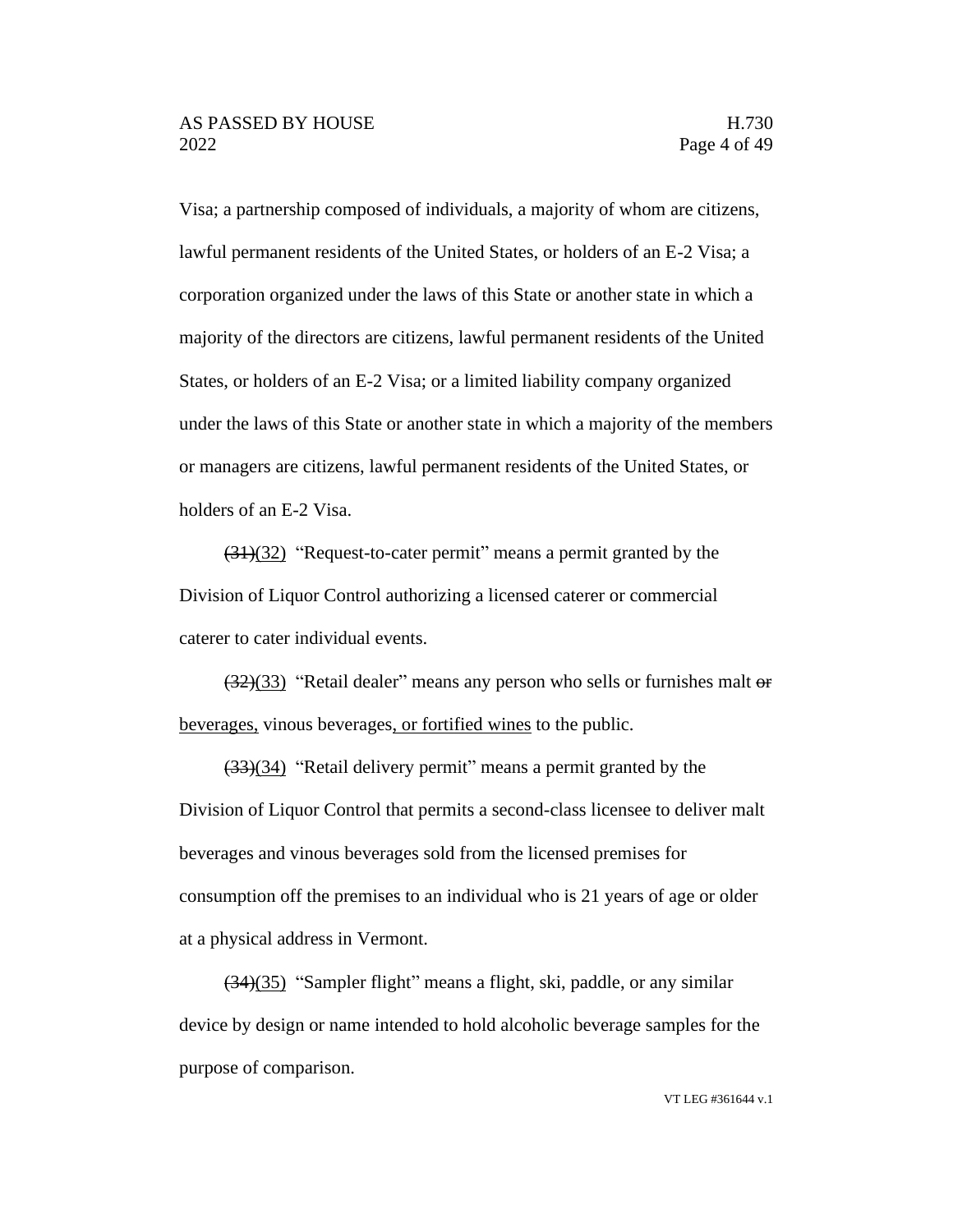(35)(36) "Second-class license" means a license permitting the licensee to export and to sell malt beverages and, vinous beverages, ready-to-drink spirits beverages, and fortified wines to the public for consumption off the premises for which the license is granted.

(36)(37) "Special event permit" means a permit granted by the Division of Liquor Control permitting a licensed manufacturer or rectifier to sell, by the glass or by the unopened bottle, alcoholic beverages manufactured or rectified by the license holder at an event open to the public that has been approved by the local control commissioners.

(37)(38) "Special venue serving permit" means a permit granted by the Division of Liquor Control permitting an art gallery, bookstore, public library, or museum to conduct an event at which malt or vinous beverages, or both, are served by the glass to the public. As used in this section, "art gallery" means a fixed establishment whose primary purpose is to exhibit or offer for sale works of art; "bookstore" means a fixed establishment whose primary purpose is to offer books for sale; "public library" has the same meaning as in 22 V.S.A. § 101; and "museum" has the same meaning as in 27 V.S.A. § 1151.

(38)(39) "Specialty beer" means a malt beverage that contains more than eight percent alcohol and not more than 16 percent alcohol by volume at 60 degrees Fahrenheit.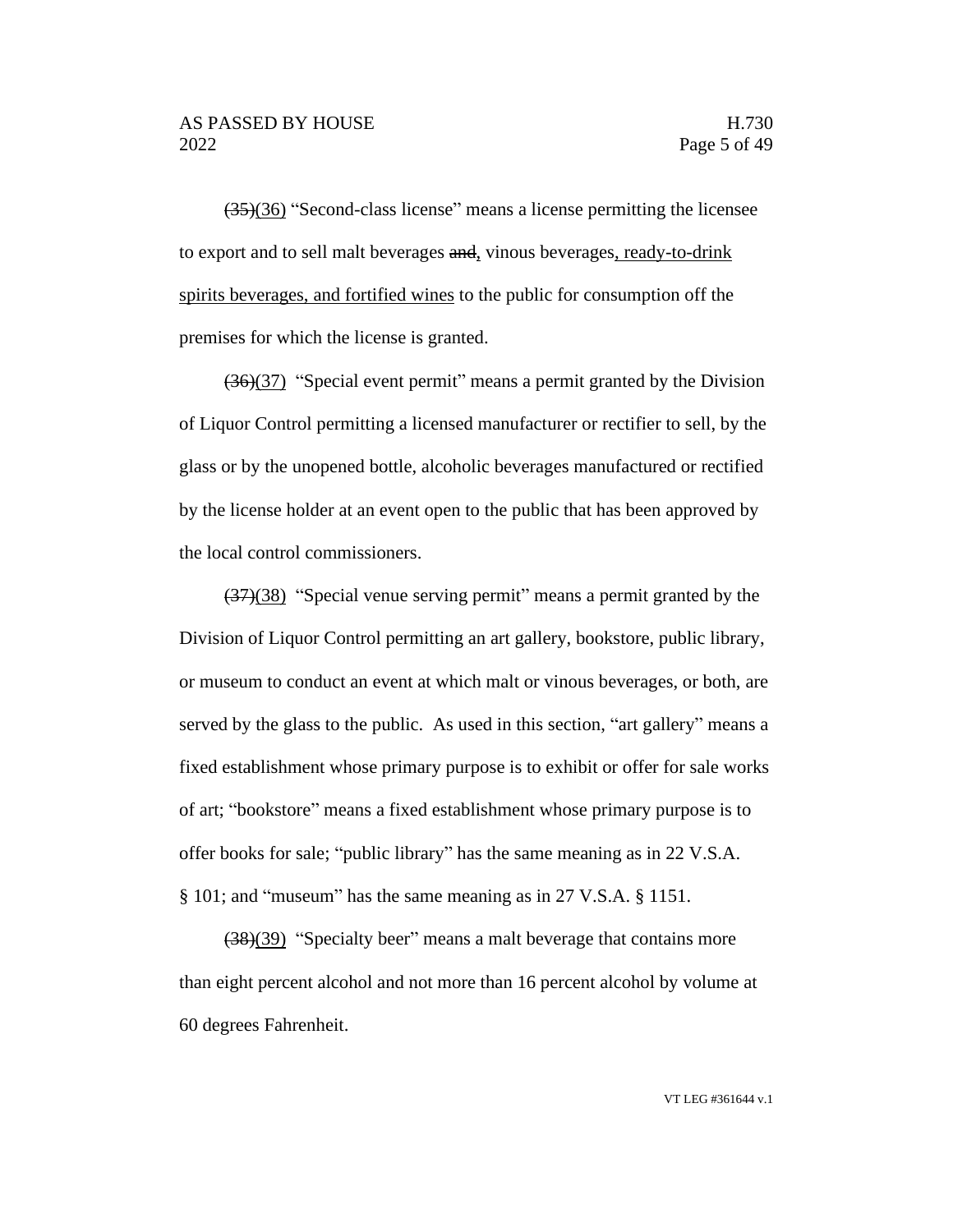(39)(40) "Spirits" means beverages that contain more than one percent alcohol obtained by distillation, by chemical synthesis, or through concentration by freezing; vinous beverages containing more than 23 percent alcohol; and malt beverages containing more than 16 percent alcohol by volume at 60 degrees Fahrenheit but does not mean fortified wines or vinous beverages to which spirits have been added during manufacture that contain not more than 16 percent alcohol by volume at 60 degrees Fahrenheit. "Spirits" also means a ready-to-drink spirits beverage that contains more than 12 percent alcohol by volume at 60 degrees Fahrenheit or is packaged in containers greater than 24 fluid ounces in volume.

(40)(41) "Third-class license" means a license granted by the Board of Liquor and Lottery permitting the licensee to sell spirits and fortified wines for consumption only on the premises for which the license is granted.

(41)(42) "Vinous beverages" means all fermented beverages of any name or description manufactured or obtained for sale from the natural sugar content of fruits or other agricultural product, containing sugar, including beverages to which spirits have been added during manufacture, the total alcoholic content of which is not less than one percent nor more than 16 percent by volume at 60 degrees Fahrenheit.

VT LEG #361644 v.1  $\left(\frac{42}{43}\right)$  "Wholesale dealer's license" means a license granted by the Board of Liquor and Lottery permitting the holder to sell or distribute malt and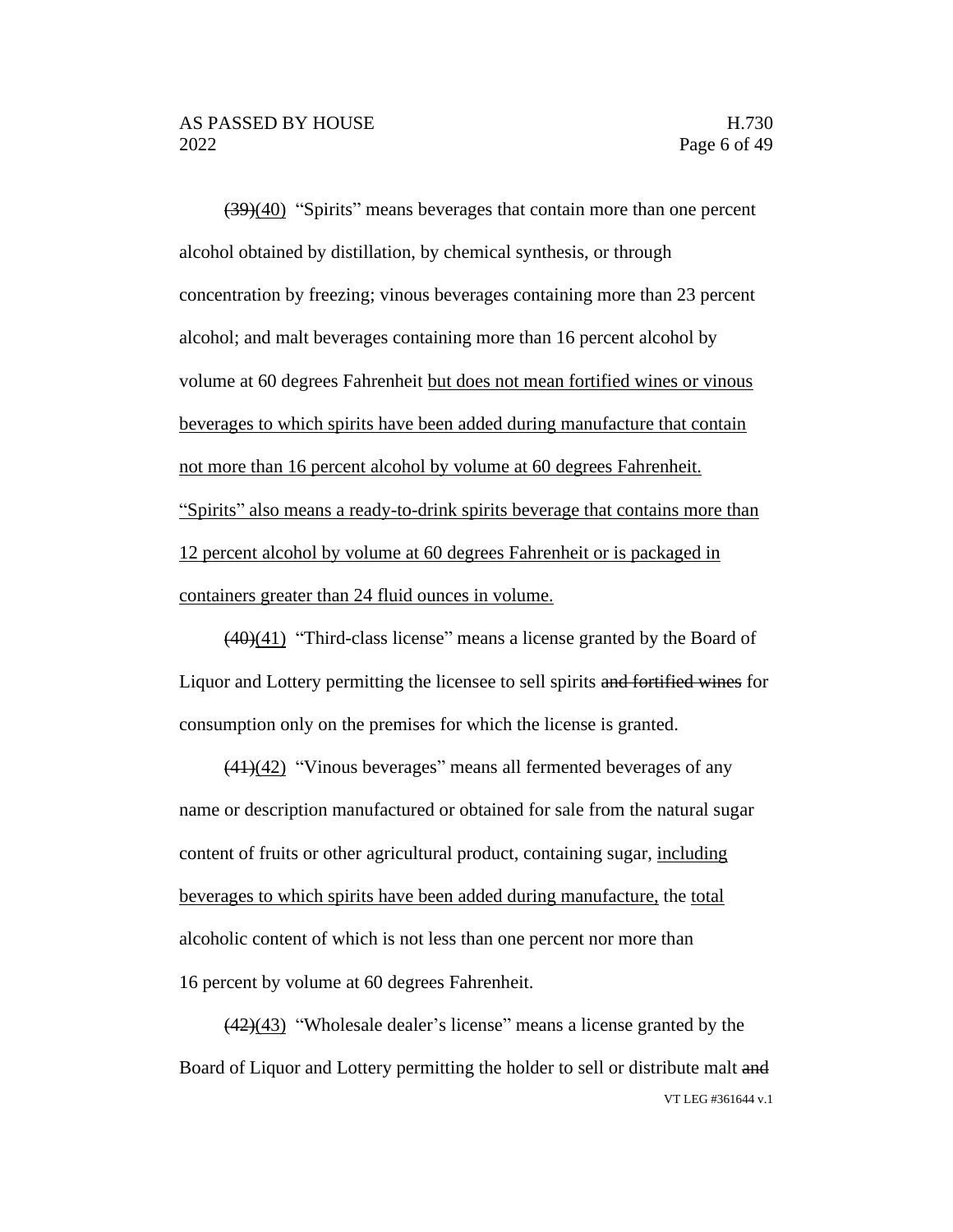beverages, vinous beverages, fortified wines, and ready-to-drink spirits beverages to first- and second-class licensees, to educational sampling event permit holders, and to agencies of the United States.

Sec. 3. 7 V.S.A. § 5 is amended to read:

# § 5. DIVISION OF LIQUOR CONTROL; RAFFLES FOR RIGHT TO

#### PURCHASE RARE AND UNUSUAL PRODUCTS SPIRITS

(a) Notwithstanding any provision of 13 V.S.A. chapter 51 to the contrary, the Division of Liquor Control may conduct raffles for the right to purchase certain rare and unusual spirits and fortified wines that are acquired by the Board of Liquor and Lottery. A raffle conducted pursuant to this section shall meet the following requirements:

\* \* \*

(3) All notices or advertisements relating to the raffle shall clearly state:

\* \* \*

(C) the sales price of each rare and unusual spirit or fortified wine;

and

(D) that the winning prize will be the right to purchase the rare and unusual spirit or fortified wine for the specified sales price.

\* \* \*

VT LEG #361644 v.1 (c) As used in this section, "rare and unusual spirits and fortified wines" means spirits and fortified wines that are distributed or allocated to the Board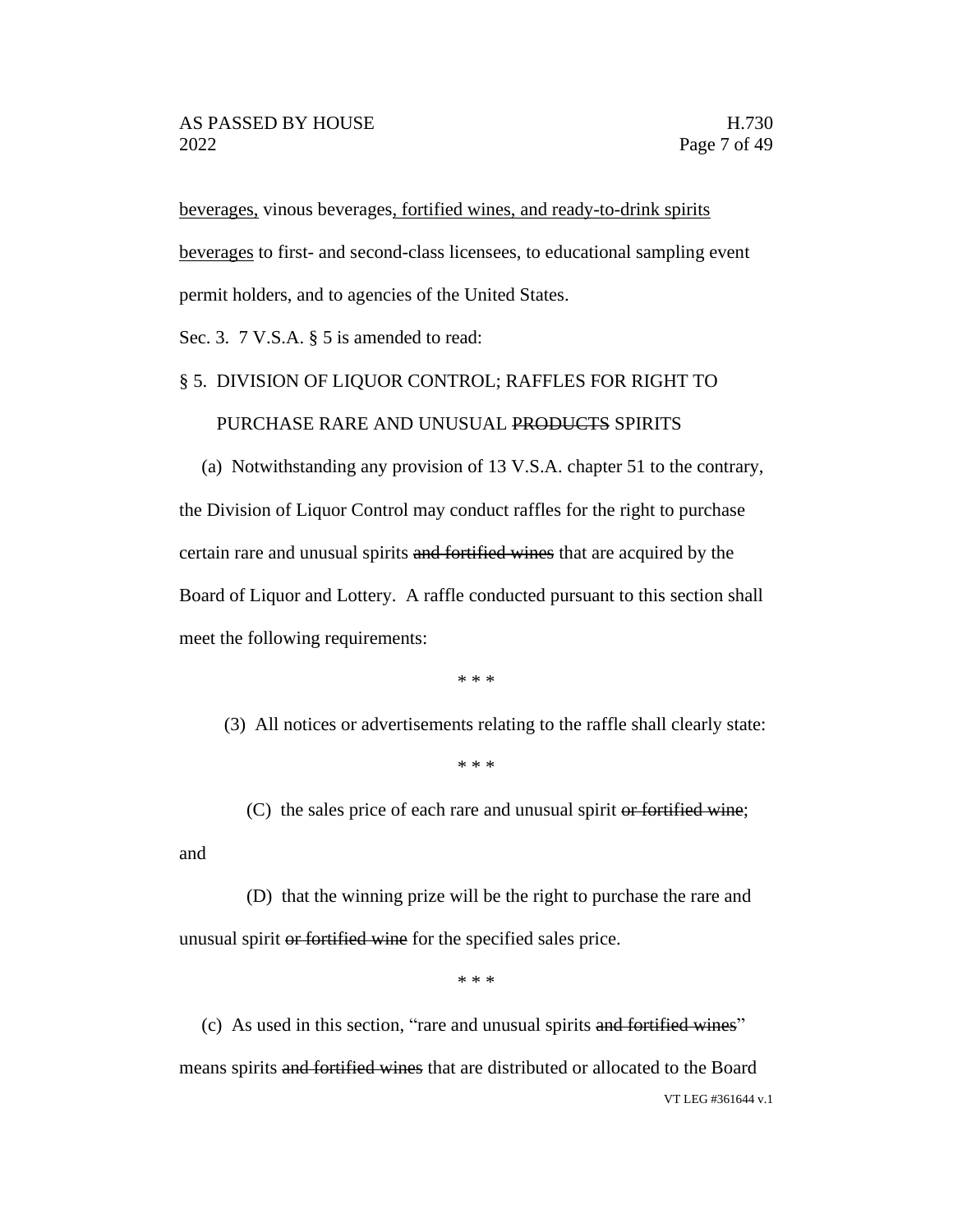in an amount that is insufficient for general distribution to local agency stores and for which the Commissioner determines that an extraordinary level of public demand exists.

Sec. 4. 7 V.S.A. § 62 is amended to read:

§ 62. HOURS OF SALE

(a) First- or first- and third-class licensees, or festival, special event, or educational sampling event permit holders may sell alcoholic beverages between the hours of 8:00 a.m. and 2:00 a.m. the next morning.

 $(b)(1)$  Second-class licensees may sell malt and beverages, vinous beverages, fortified wines, and ready-to-drink spirits beverages between the hours of 6:00 a.m. and 12:00 midnight.

\* \* \*

Sec. 5. 7 V.S.A. § 63 is amended to read:

#### § 63. IMPORTATION OR TRANSPORTATION OF ALCOHOL;

#### PROHIBITIONS; PERSONAL IMPORT LIMIT; PENALTY

 $(a)(1)$  All spirits and fortified wines imported or transported into this State shall be imported or transported by and through the Board of Liquor and Lottery. A person importing or transporting or causing to be imported or transported into this State any spirits or fortified wines, or both, in violation of this section shall be imprisoned not more than one year or fined not more than \$5,000.00, or both.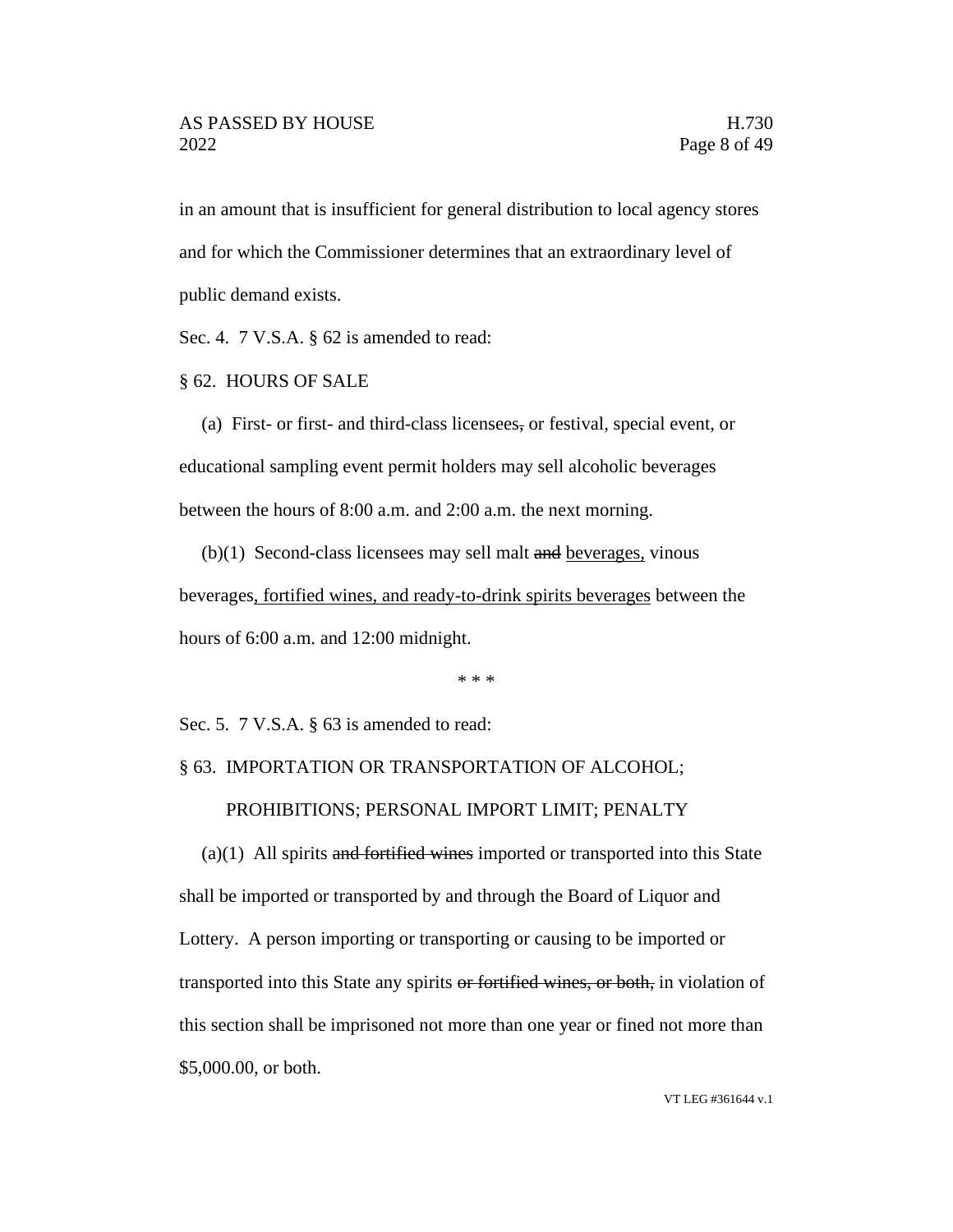(2) Notwithstanding subdivision (1) of this subsection, a person may import or transport not more than eight quarts of spirits or fortified wines, or both, into this State in his or her the person's own private vehicle or in his or her actual possession at the time of importation without a license or permit, provided the beverages are not for resale.

(b)(1) Except as provided in sections 277, 278, and 283 of this title, all malt or beverages, vinous beverages, fortified wines, or ready-to-drink spirits beverages, or both a combination of malt beverages, vinous beverages, fortified wines, and ready-to-drink spirits beverages, imported or transported into this State shall be imported or transported by and through the holder of a wholesale dealer's license issued by the Board of Liquor and Lottery. A person importing or transporting or causing to be imported or transported into this State any malt or beverages, vinous beverages, or both fortified wines, or ready-to-drink spirits beverages, in violation of this section shall be imprisoned not more than one year or fined not more than \$1,000.00, or both.

(2) Notwithstanding subdivision (1) of this subsection, a person may import or transport not more than six gallons of malt or beverages, vinous beverages, fortified wines, or ready-to-drink spirits beverages, or both a combination of malt beverages, vinous beverages, fortified wines, and readyto-drink spirits beverages, into this State in his or her the person's own private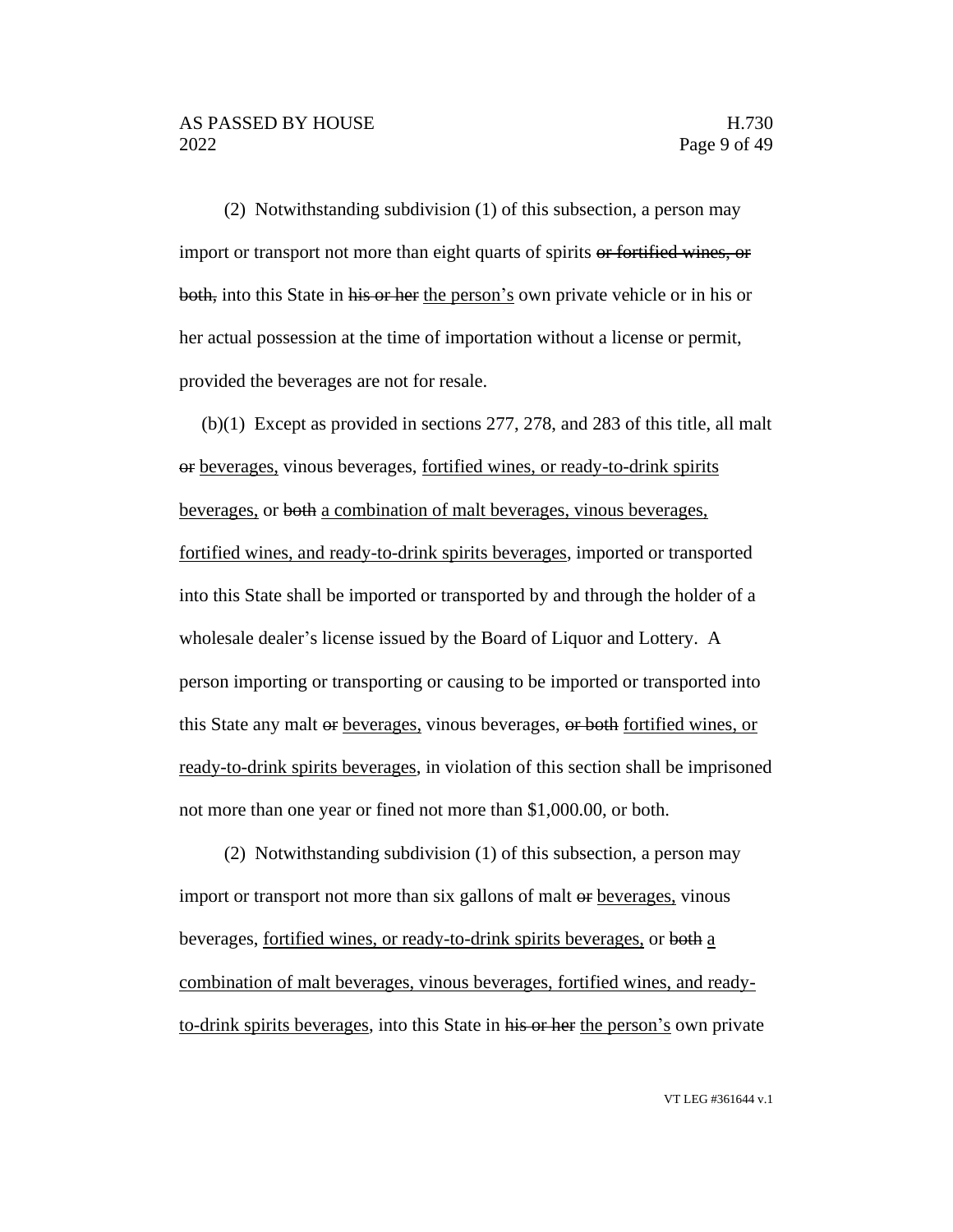vehicle or in his or her the person's actual possession at the time of importation without a license or permit, provided the beverages are not for resale.

Sec. 6. 7 V.S.A. § 104 is amended to read:

#### § 104. DUTIES; AUTHORITY TO RESOLVE ALLEGED VIOLATIONS

The Board shall supervise and manage the sale of spirits and fortified wines within the State in accordance with the provisions of this title, and through the Commissioner of Liquor and Lottery shall:

\* \* \*

(2) Supervise the opening and operation of local agencies for the sale and distribution of spirits and fortified wines.

(3) Locate, establish, and supervise the operation of a central liquor warehouse and office for the purpose of supplying spirits and fortified wines to local agencies established in accordance with this title and for the purpose of selling spirits and fortified wines to licensees of the third class and fortified wine permit holders.

\* \* \*

(11) Adopt rules regarding intrastate transportation of malt and beverages, vinous beverages, fortified wines, and ready-to-drink spirits beverages.

\* \* \*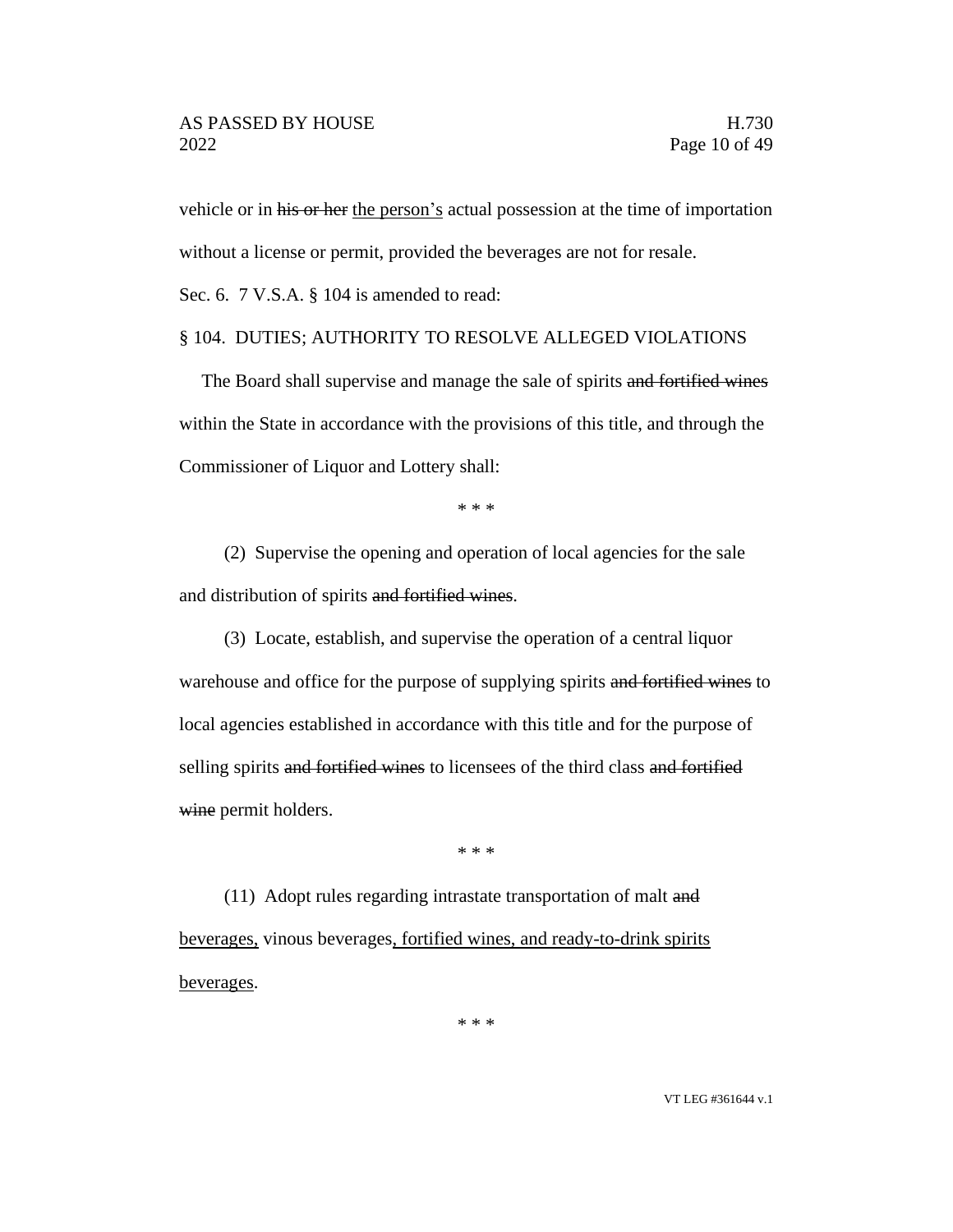Sec. 7. 7 V.S.A. § 107 is amended to read:

#### § 107. DUTIES OF COMMISSIONER OF LIQUOR AND LOTTERY

\* \* \*

(b) With respect to the laws relating to alcohol, the Commissioner shall:

(1) In towns that vote to permit the sale of spirits and fortified wines, establish local agencies as the Board of Liquor and Lottery shall determine. However, the Board shall not be obligated to establish an agency in every town that votes to permit the sale of spirits and fortified wines.

(2) Recommend rules subject to approval and adoption by the Board governing the hours during which local agencies shall be open for the sale of spirits and fortified wines, the qualifications of the agencies' employees, and the business, operational, financial, and revenue standards that must be met for the establishment of an agency and its continued operation.

(3) Recommend rules subject to approval and adoption by the Board governing:

(A) the prices at which spirits shall be sold by local agencies, the method for their delivery, and the quantities of spirits that may be sold to any one person at any one time; and

(B) the minimum prices at which fortified wines shall be sold by local agencies and second-class licensees that hold fortified wine permits, the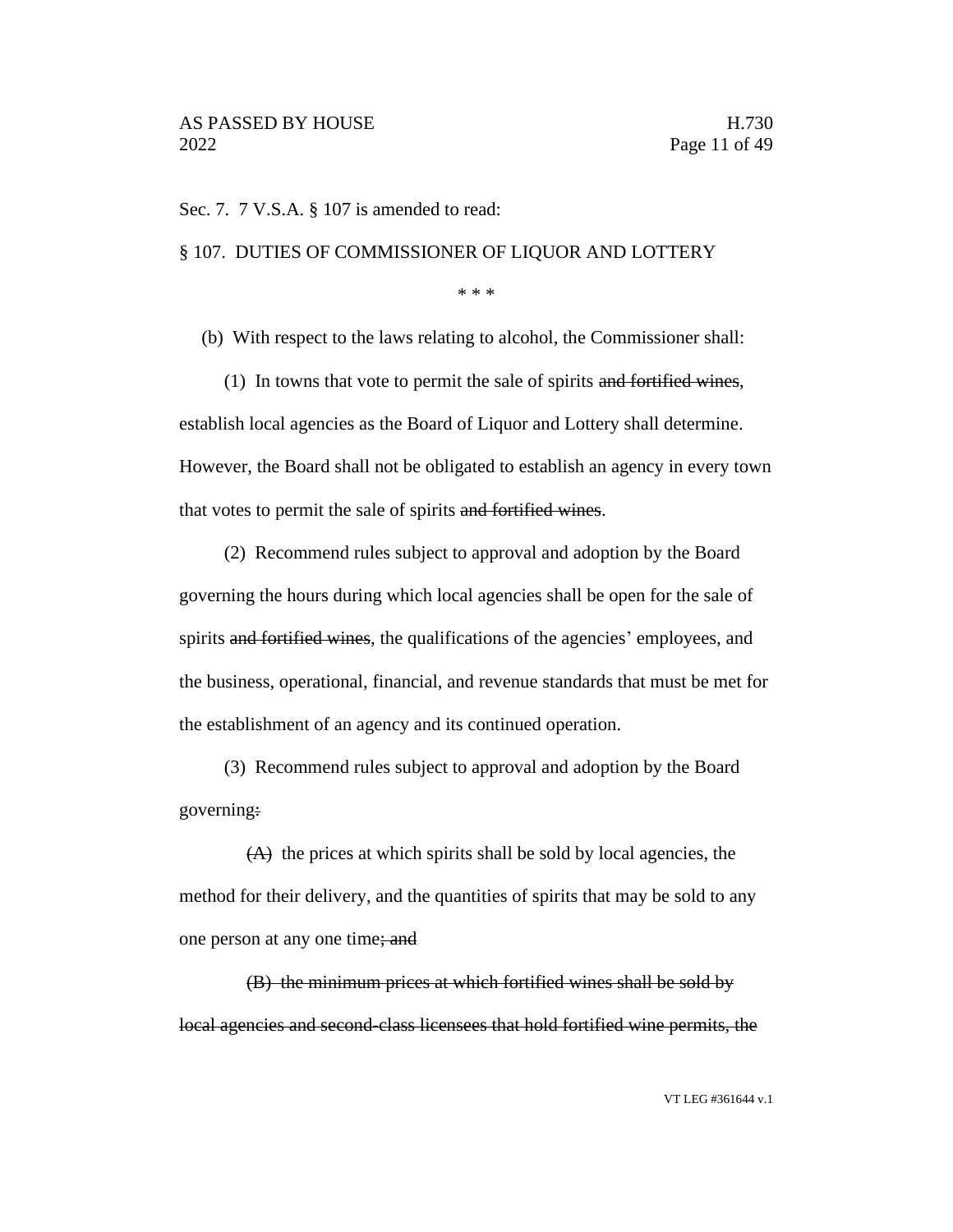method for their delivery, and the quantities of fortified wines that may be sold to any one person at any one time.

(4) Supervise the quantities and qualities of spirits and fortified wines to be kept as stock in local agencies and recommend rules subject to approval and adoption by the Board regarding the filling of requisitions for spirits and fortified wines on the Commissioner of Liquor and Lottery.

(5) Purchase spirits and fortified wines for and in behalf of the Board of Liquor and Lottery; supervise their storage and distribution to local agencies, third-class licensees, and holders of fortified wine permits; and recommend rules subject to approval and adoption by the Board regarding the sale and delivery from the central liquor warehouse.

\* \* \*

Sec. 8. 7 V.S.A. § 110 is amended to read:

# § 110. SPECIAL BRANDS; PURCHASE BY COMMISSIONER OF

#### LIQUOR AND LOTTERY

If a person desires to purchase any class, variety, or brand of spirits or fortified wine that a local agency or fortified wine permit holder does not have in stock, the Commissioner of Liquor and Lottery shall order the product upon the payment of a reasonable deposit by the purchaser in a proportion of the approximate cost of the order as prescribed by the rules of the Board of Liquor and Lottery.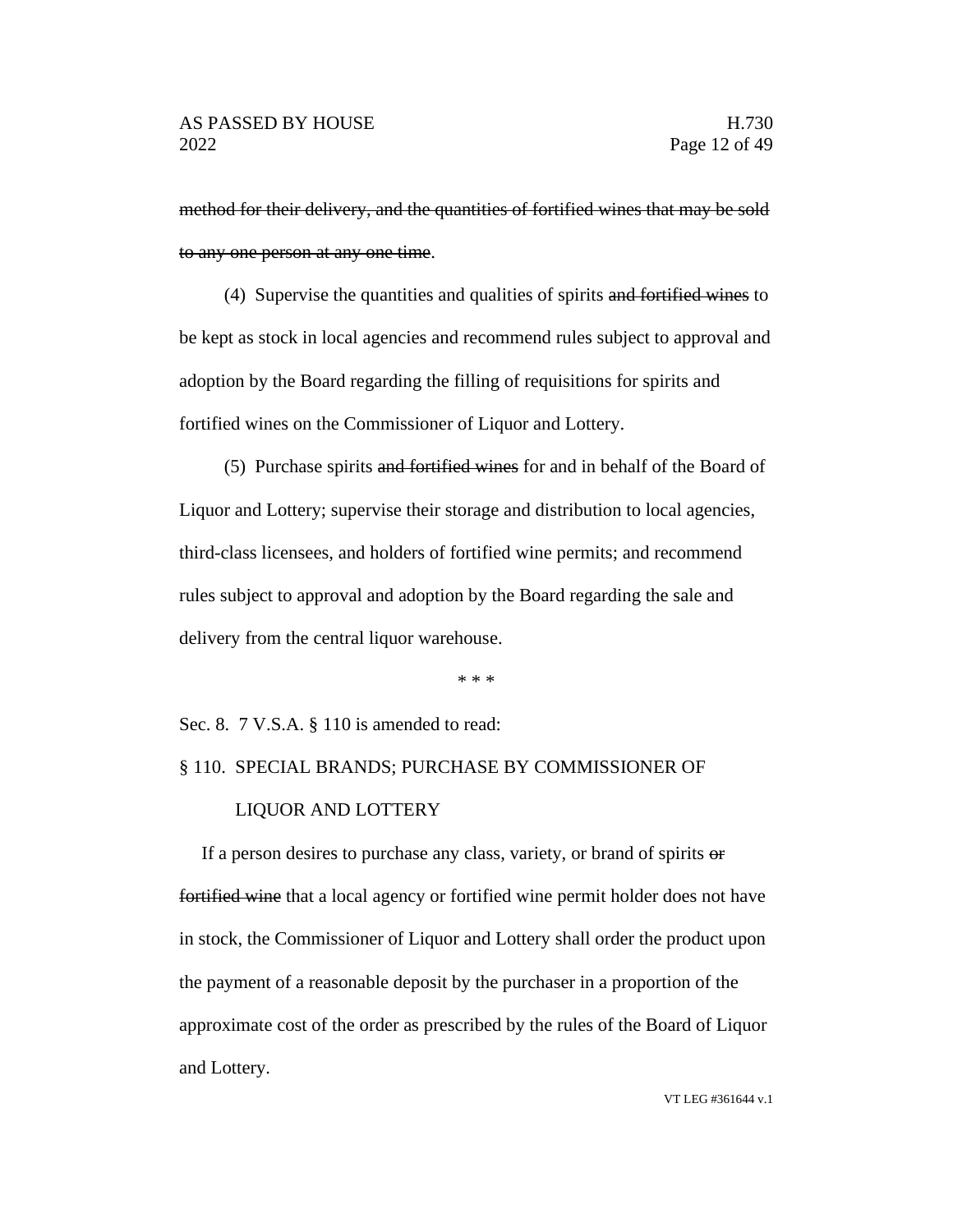Sec. 9. 7 V.S.A. § 112 is amended to read:

#### § 112. LIQUOR CONTROL ENTERPRISE FUND

The Liquor Control Enterprise Fund is established. It shall consist of all receipts from the sale of spirits, fortified wines, and other items by the Board of Liquor and Lottery and Division of Liquor Control;, fees paid to the Division of Liquor Control for the benefit of the Division;, all other amounts received by the Division of Liquor Control for its benefit; and all amounts that are from time to time appropriated to the Division of Liquor Control. Sec. 10. 7 V.S.A. § 161 is amended to read:

# § 161. LICENSES VOTED BY TOWN; TOWN MEETINGS; WARNING

(a) Upon petition of not less than five percent of the legal voters of any town, filed with the town clerk in conformance with 17 V.S.A. § 2642, the warning of the annual or special meeting shall contain an article providing for a vote upon the following questions:

Shall licenses for the sale of malt and beverages, vinous beverages, fortified wines, and ready-to-drink spirits beverages be granted in this town?

Shall spirits and fortified wines be sold in this town?

The vote under the article shall be by ballot in the following form:

Shall licenses for the sale of malt and beverages, vinous beverages, fortified wines, and ready-to-drink spirits beverages be granted in this town?

 $Yes \_\_ No \_\_$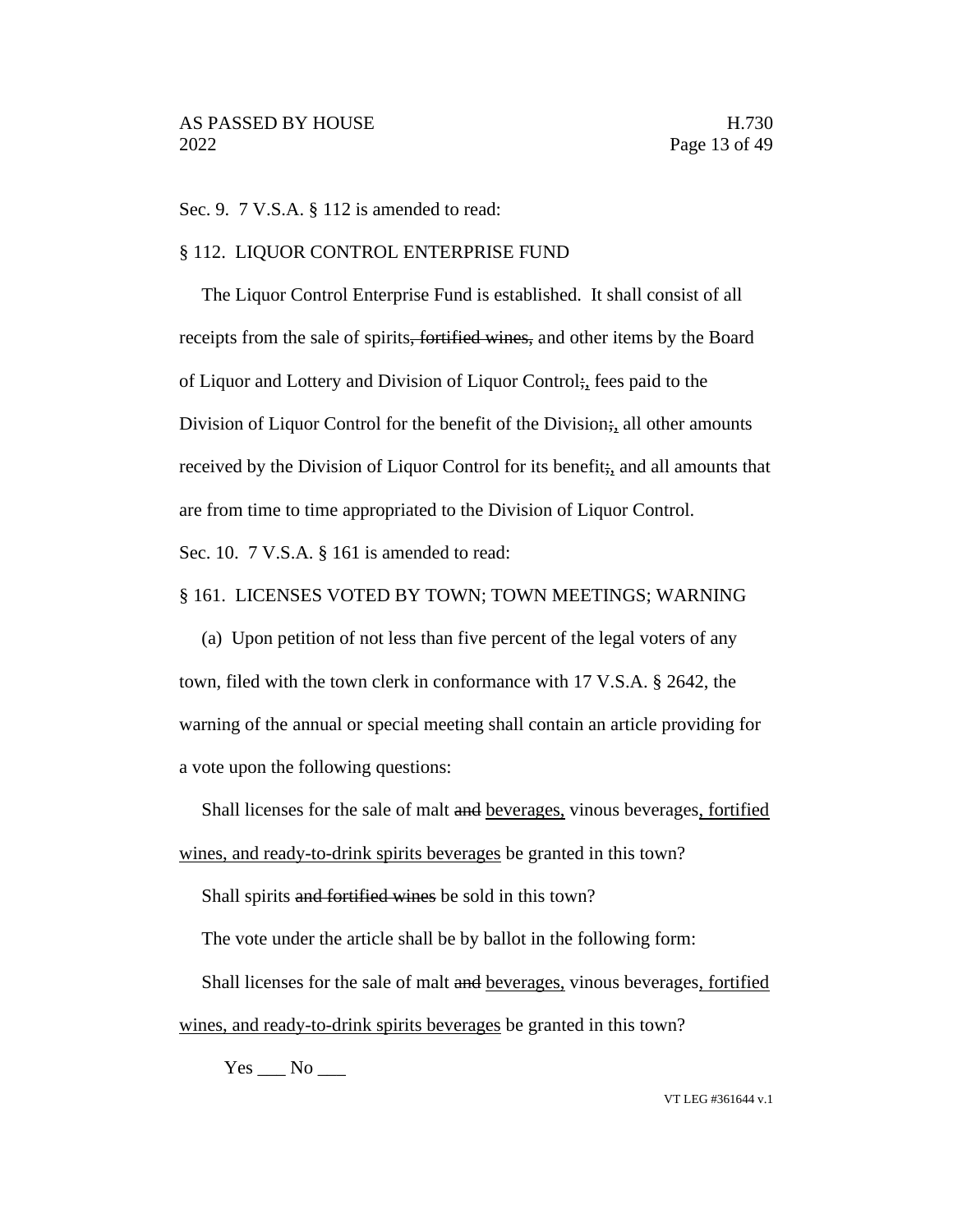Shall spirits and fortified wines be sold in this town?

 $Yes$   $No$   $\_\_$ 

(b) Licenses and permits for the sale of malt and beverages, vinous beverages, fortified wines, ready-to-drink spirits beverages, and spirits and fortified wines shall be issued according to the vote at the annual town meeting held in March 1969 until a town votes otherwise.

Sec. 11. 7 V.S.A. § 201 is amended to read:

#### § 201. LICENSES CONTINGENT ON TOWN VOTE

Licenses of the first or second class shall not be granted by the control commissioners or the Board of Liquor and Lottery to be exercised in any city or town, the voters of which vote "No" on the question of whether to permit the sale of malt beverages and, vinous beverages, fortified wines, and ready-todrink spirits beverages pursuant to section 161 of this title. Licenses of the third class shall not be granted by the Board of Liquor and Lottery to be exercised in any city or town, the voters of which vote "No" on the question of whether to sell fortified wines and spirits pursuant to section 161 of this title. Sec. 12. 7 V.S.A. § 204 is amended to read:

#### § 204. APPLICATION AND RENEWAL FEES FOR LICENSES AND

#### PERMITS; DISPOSITION OF FEES

(a) The following fees shall be paid when applying for a new license or permit or to renew a license or permit: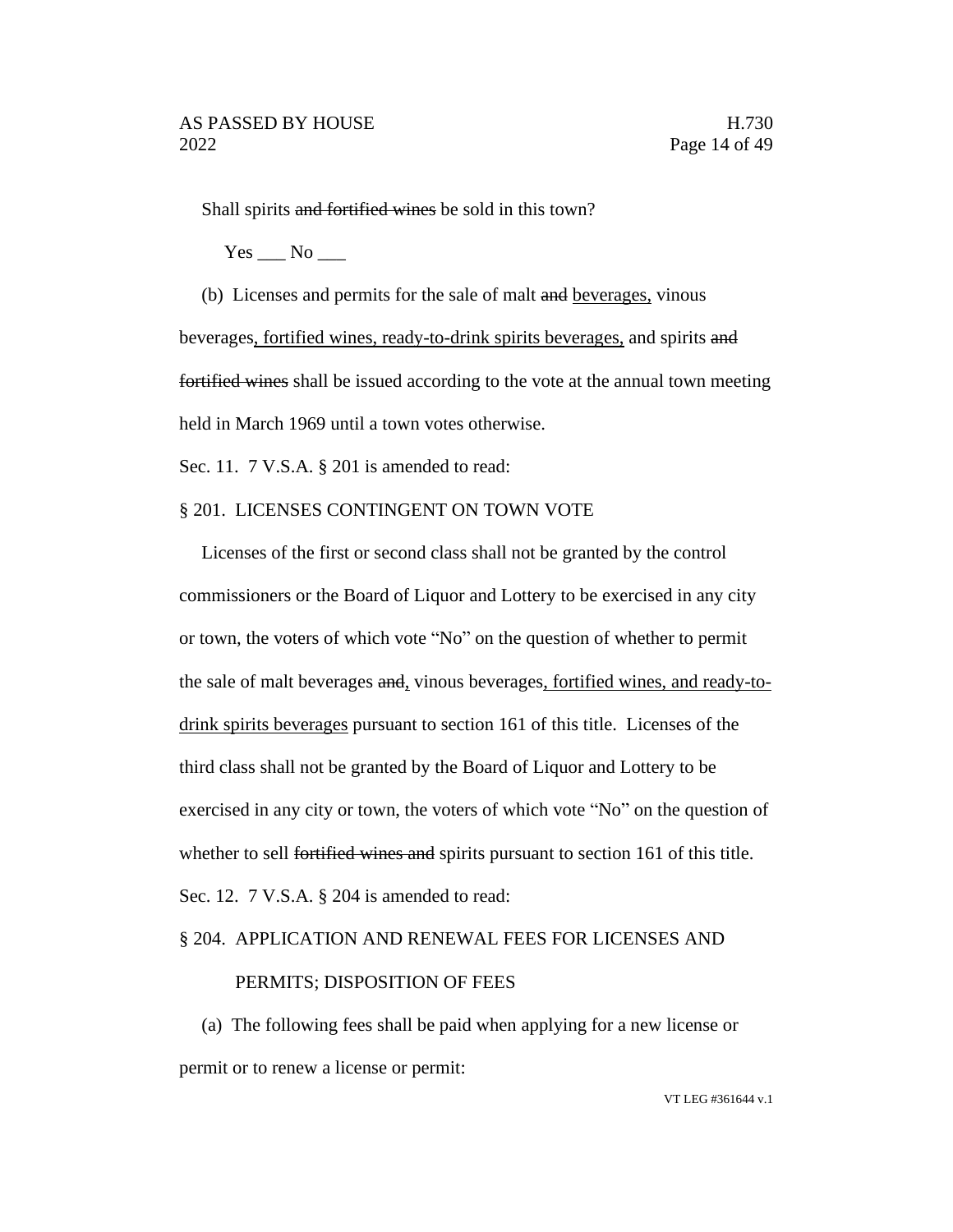(1) For a manufacturer's or rectifier's license to manufacture or rectify malt beverages, or vinous beverages and fortified wines, or spirits and fortified wines ready-to-drink spirits beverages, \$285.00 for each license.

\* \* \*

(7) For a shipping license for malt beverages  $\Theta$ <sub>r</sub>, vinous beverages, or

ready-to-drink spirits beverages:

- (A) in-state consumer shipping license, \$330.00.
- (B) out-of-state consumer shipping license, \$330.00.
- (C) vinous beverages retail shipping license, \$250.00.

\* \* \*

(16) For a certificate of approval:

- (A) for malt beverages, \$2,485.00;
- (B) for vinous beverages and fortified wines, \$985.00.
- (C) for ready-to-drink spirits beverages, \$985.00.

\* \* \*

 $(21)$  For a fortified wine permit, \$100.00. [Repealed.]

\* \* \*

Sec. 13. 7 V.S.A. § 221 is amended to read:

§ 221. FIRST-CLASS LICENSES

\* \* \*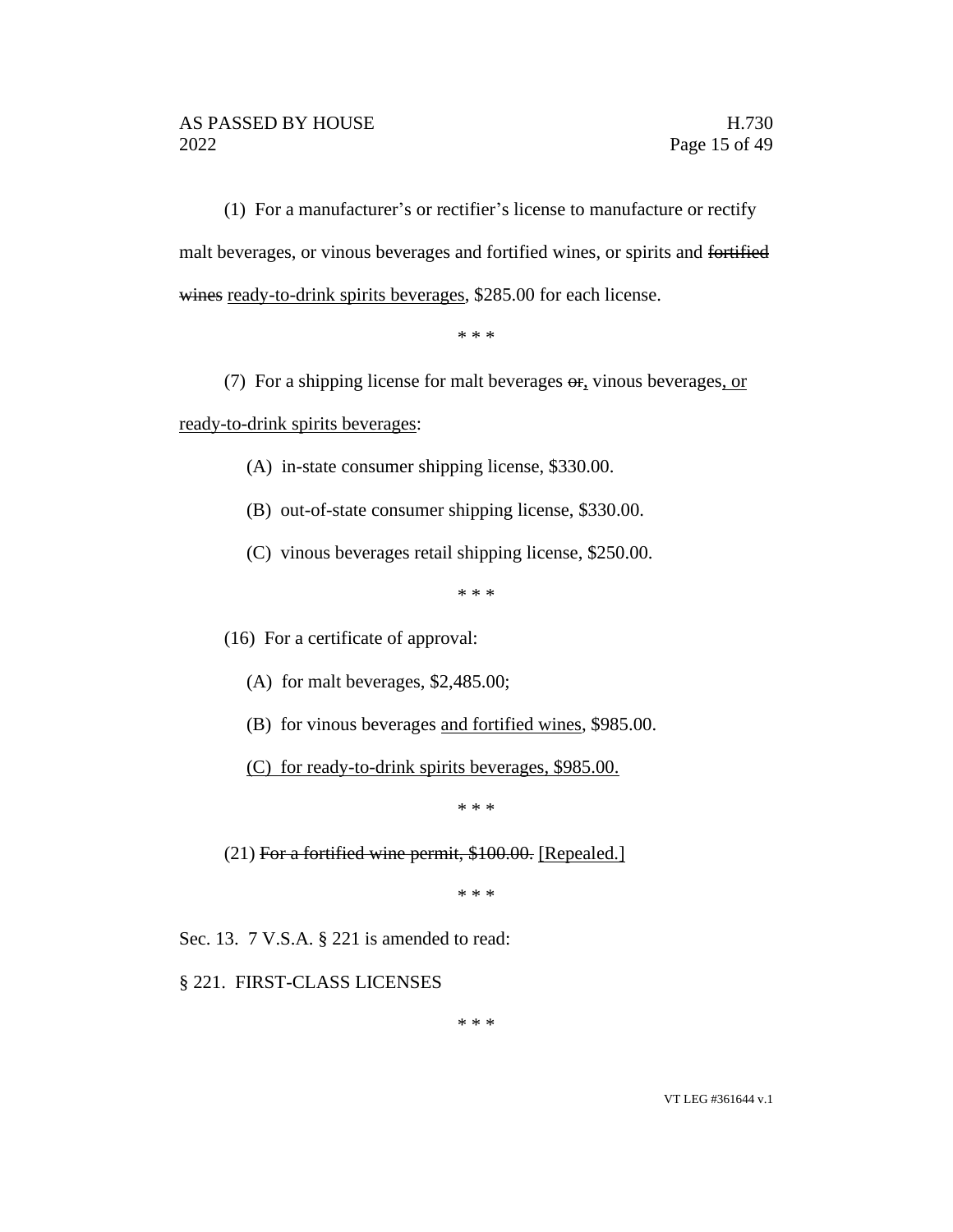$(b)(1)$  A first-class license permits the holder to sell malt and beverages, vinous beverages, fortified wines, and ready-to-drink spirits beverages for consumption only on those premises.

(2) Except as otherwise provided pursuant to sections 271 and 278 of this title, a first-class license holder shall purchase all malt beverages and, vinous beverages, fortified wines, and ready-to-drink spirits beverages sold pursuant to the license from Vermont wholesale dealers or packagers.

(c) A retail dealer carrying on business in more than one place shall acquire a first-class license for each place where the retail dealer sells malt or beverages, vinous beverages, fortified wines, or ready-to-drink spirits beverages for consumption on the premises.

\* \* \*

Sec. 14. 7 V.S.A. § 222 is amended to read:

#### § 222. SECOND-CLASS LICENSES

(a)(1) With the approval of the Board of Liquor and Lottery, the control commissioners may grant a second-class license to a retail dealer for the premises where the dealer carries on business if the retail dealer submits an application and pays the fee provided in section 204 of this title and satisfies the Board that the premises:

\* \* \*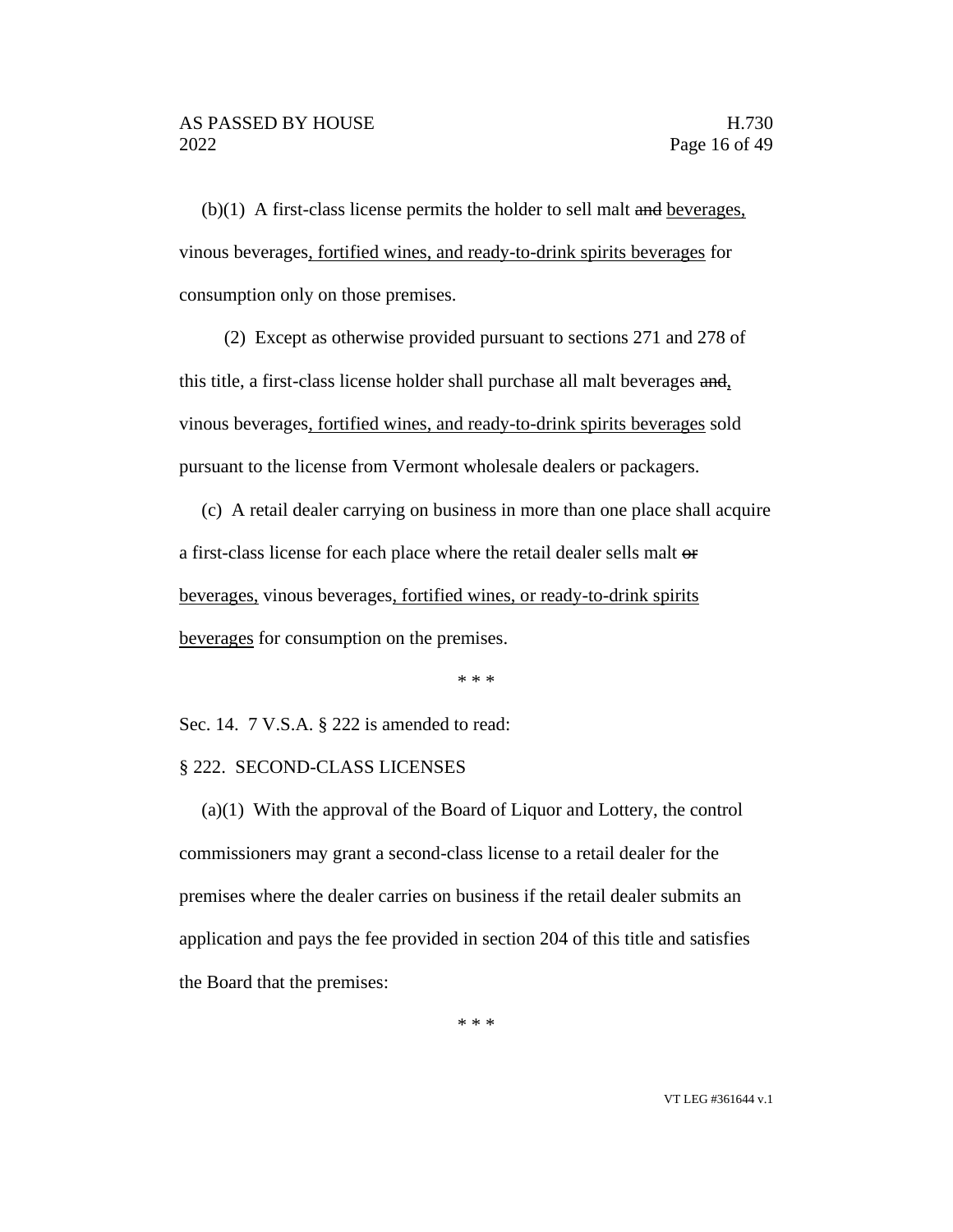(B) are a safe, sanitary, and proper place from which to sell malt and beverages, vinous beverages, and fortified wines.

\* \* \*

 $(b)(1)$  A second-class license permits the holder to export malt and beverages, vinous beverages, fortified wines, and ready-to-drink spirits beverages and to sell malt and beverages, vinous beverages, fortified wines, and ready-to-drink spirits beverages to the public from the licensed premises for consumption off the premises.

(2) The Division of Liquor Control may grant a second-class licensee a fortified wine permit pursuant to section 225 of this chapter or a retail delivery permit pursuant to section 226 of this chapter.

(3) Except as otherwise provided pursuant to sections 225, 271, and 278 of this title, a second-class license holder shall purchase all malt beverages and, vinous beverages, fortified wines, and ready-to-drink spirits beverages sold pursuant to its license from Vermont wholesale dealers or packagers.

(c) A retail dealer carrying on business in more than one place shall be required to acquire a second-class license for each place where the retail dealer sells malt and beverages, vinous beverages, fortified wines, and ready-to-drink spirits beverages.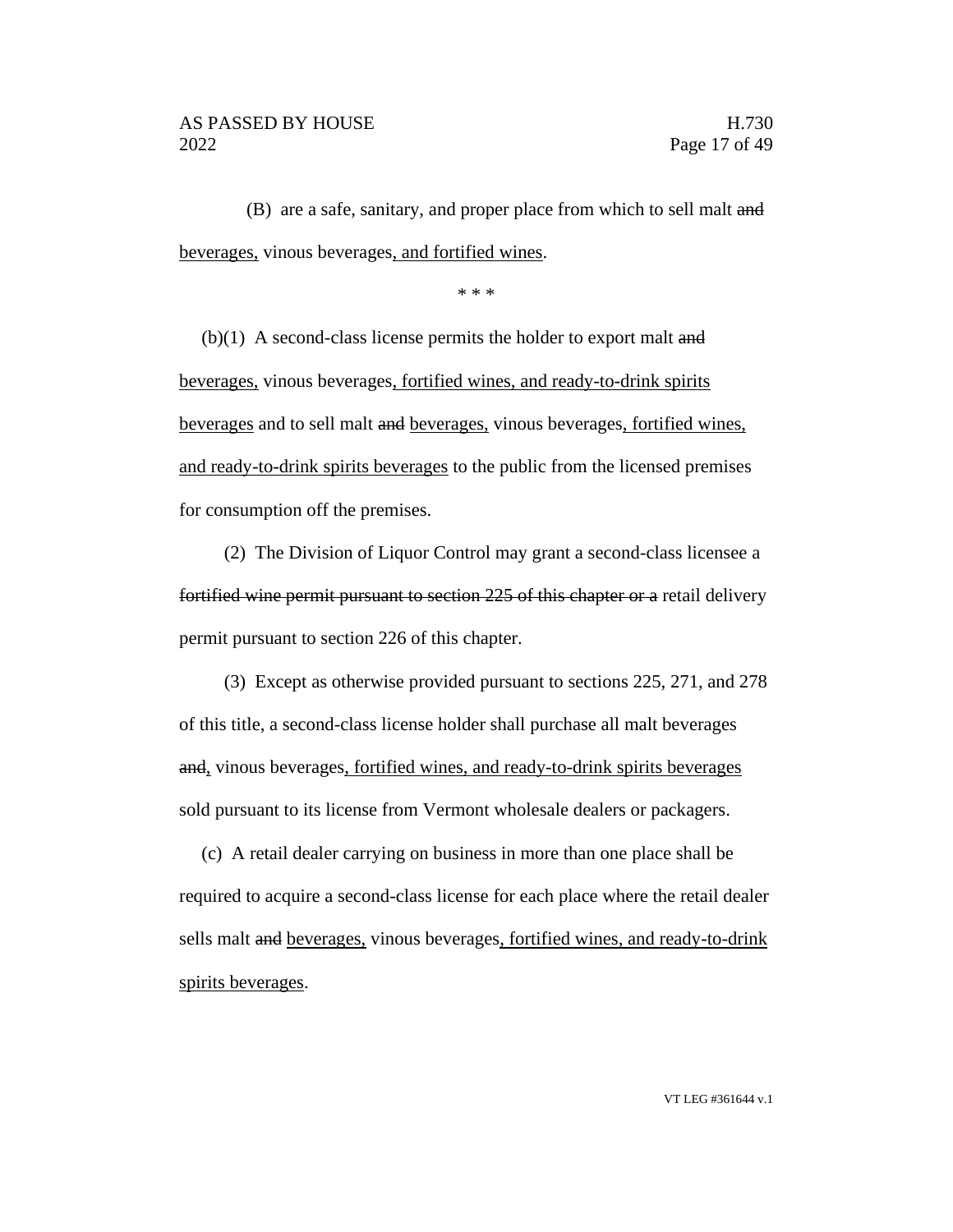Sec. 15. 7 V.S.A. § 223 is amended to read:

§ 223. THIRD-CLASS LICENSES

\* \* \*

(b) A third-class license holder may sell spirits and fortified wines for consumption only on the licensed premises, boat, or railroad dining car.

\* \* \*

 $(d)(1)$  Except as otherwise provided in subdivisions (2) and (3) of this subsection, a person who holds a third-class license shall purchase from the Board of Liquor and Lottery all spirits and fortified wines dispensed in accordance with the provisions of the third-class license and this title.

\* \* \*

(3) For a third-class license that is issued to a licensed manufacturer or rectifier of spirits or fortified wines, the licensee shall not be required to purchase from the Board of Liquor and Lottery spirits and fortified wines that it has manufactured or rectified before selling them pursuant to its third-class license.

\* \* \*

Sec. 16. 7 V.S.A. § 224 is amended to read:

§ 224. FOURTH-CLASS LICENSES

\* \* \*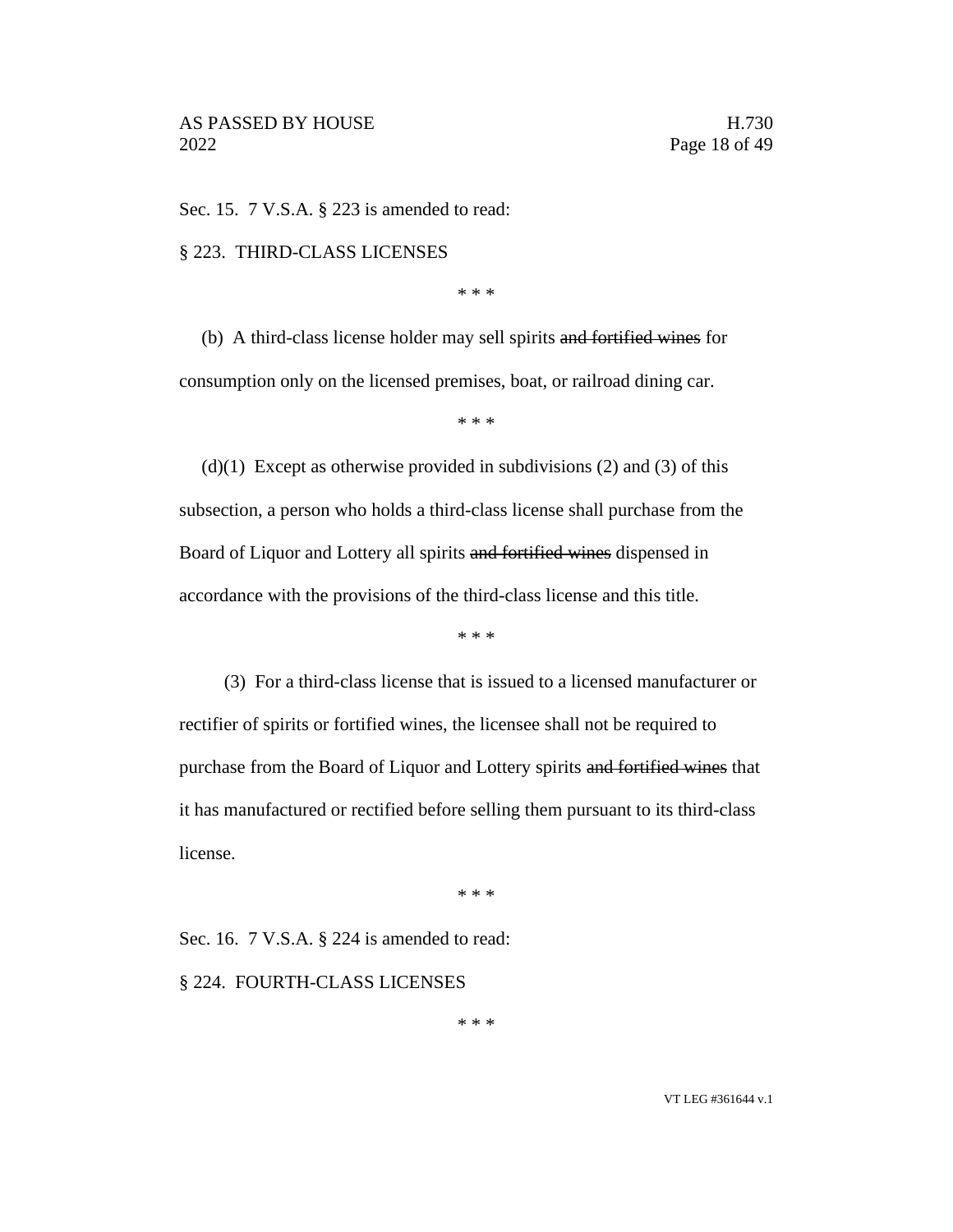(b) At each licensed location, a fourth-class licensee may sell by the unopened container or distribute by the glass, with or without charge, alcoholic beverages manufactured by the licensee.

(1) A licensee may, for consumption at the licensed premises or location, distribute the following amounts of alcoholic beverages to a retail customer:

(A)  $\theta$  not more than two ounces of malt beverages  $\theta$ , vinous beverages, or ready-to-drink spirits beverages with a total of eight ounces; and

\* \* \*

Sec. 17. 7 V.S.A. § 226 is amended to read:

§ 226. RETAIL DELIVERY PERMITS

\* \* \*

(b) A retail delivery permit holder may deliver malt beverages and, vinous beverages, and ready-to-drink spirits beverages sold from the licensed premises for consumption off the premises to an individual who is 21 years of age or older subject to the following requirements:

\* \* \*

(4) An employee of a retail delivery permit holder shall not be permitted to make deliveries of malt beverages  $\Theta$ <sub>r</sub>, vinous beverages, or ready-to-drink spirits beverages pursuant to the permit unless he or she the employee has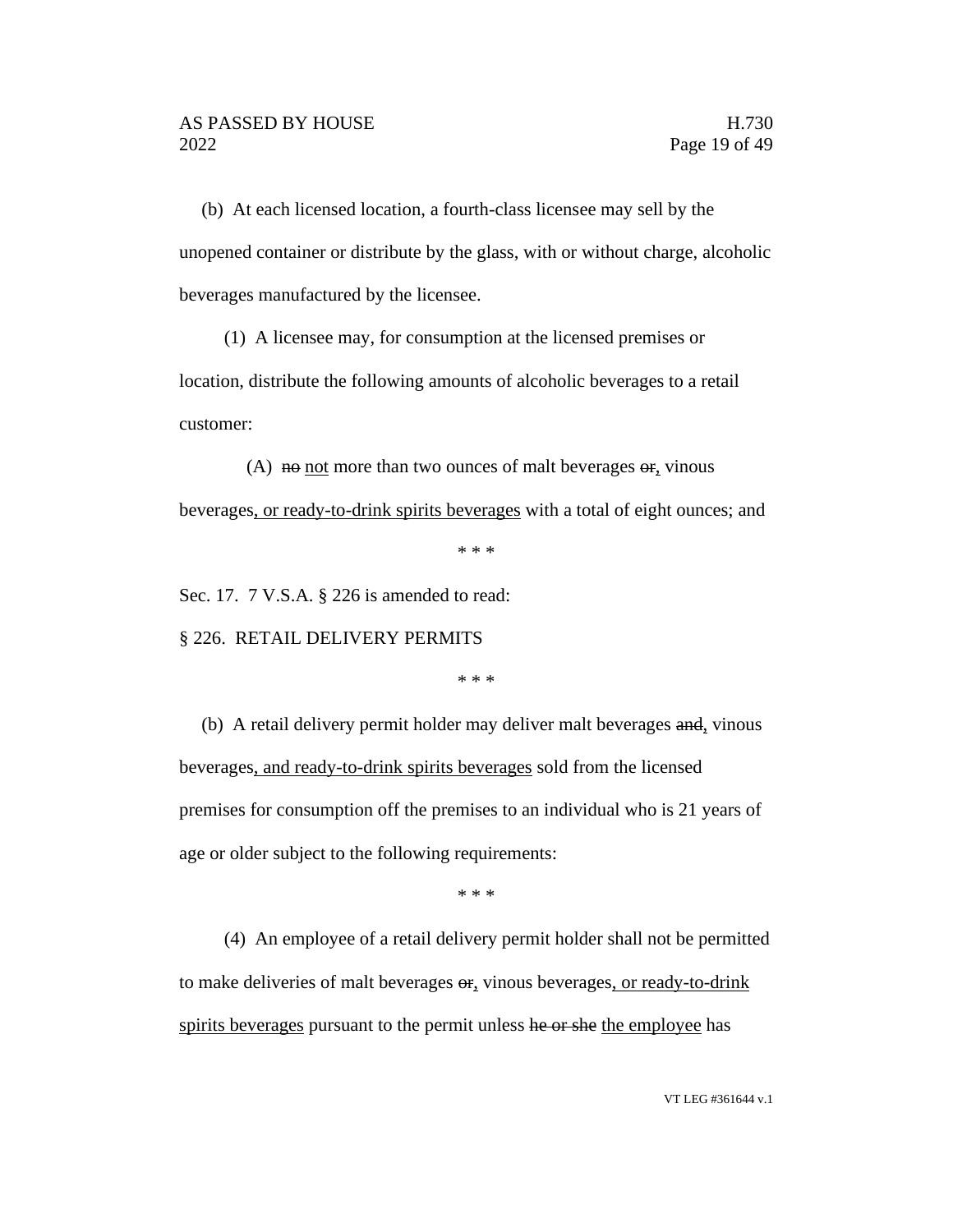completed a training program approved by the Division pursuant to section 213 of this chapter.

(5) Malt beverages and, vinous beverages, and ready-to-drink spirits beverages delivered pursuant to a retail delivery permit shall be for personal use and not for resale.

Sec. 18. 7 V.S.A. § 228 is amended to read:

§ 228. SAMPLER FLIGHTS

\* \* \*

(b) The holder of a first-class license may serve a sampler flight of up to 12 ounces in the aggregate of vinous beverages or ready-to-drink spirits beverages to a single customer at one time.

\* \* \*

(d) The holder of a first-class license may serve a sampler flight of up to four ounces in the aggregate of fortified wines to a single customer at one time. Sec. 19. 7 V.S.A. § 251 is amended to read:

§ 251. EDUCATIONAL SAMPLING EVENT PERMIT

\* \* \*

(b) An educational sampling event permit holder is permitted to conduct an event that is open to the public at which malt beverages, vinous beverages, ready-to-drink spirits beverages, fortified wines, spirits, or all four are served only for the purposes of marketing and educational sampling.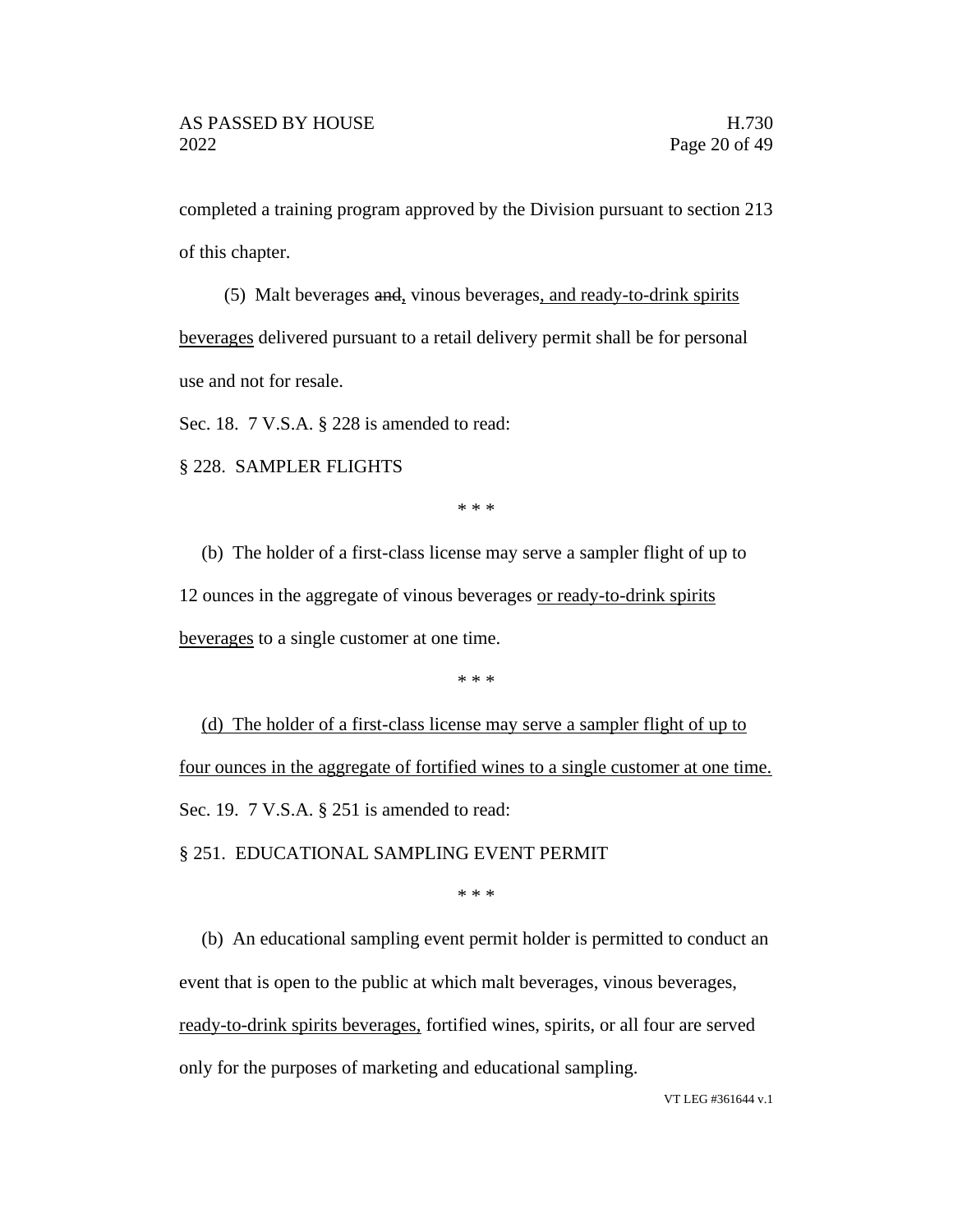\* \* \*

(d) The permit holder shall ensure all the following:

(1) Attendees at the educational sampling event shall be required to pay an entry fee of no not less than \$5.00.

 $(2)(A)$  Malt beverages  $\Theta$ , vinous beverages, or ready-to-drink spirits beverages for sampling shall be offered in glasses that contain no not more than two ounces of either beverage.

\* \* \*

(f) Taxes for the alcoholic beverages served at the event shall be paid as follows:

\* \* \*

(2) vinous beverages and ready-to-drink spirits beverages: \$0.55 per gallon served;

\* \* \*

Sec. 20. 7 V.S.A. § 252 is amended to read:

§ 252. SPECIAL EVENT PERMITS

\* \* \*

(b)(1) A special event permit holder may sell alcoholic beverages

manufactured or rectified by the permit holder by the glass or the unopened bottle.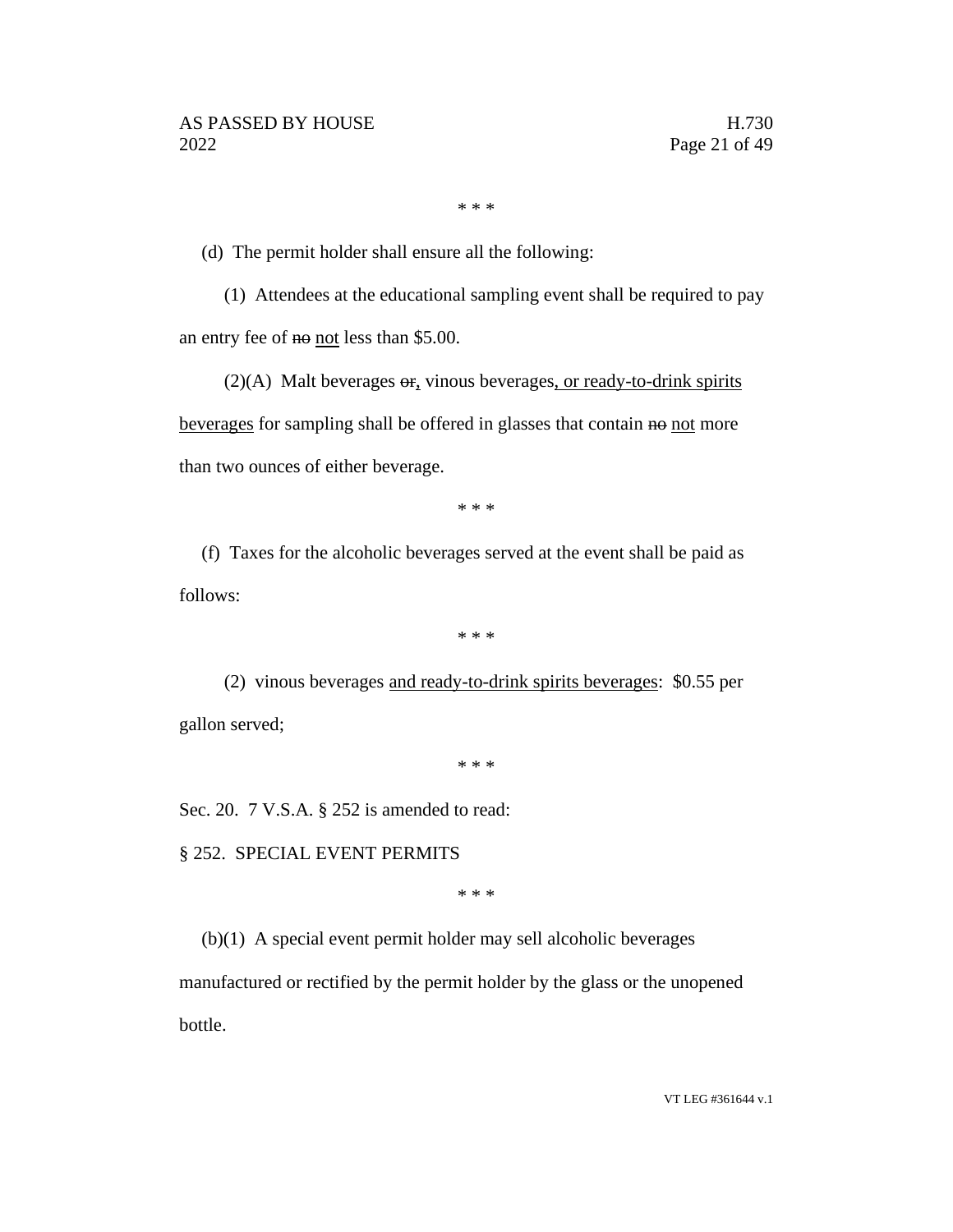(2) For purposes of tasting, a special event permit holder may distribute beverages manufactured or rectified by the permit holder with or without charge, provided the beverages are distributed:

(A) by the glass; and

 $(B)$  in quantities of  $H\Theta$  not more than two ounces per product and eight ounces total of malt beverages or, vinous beverages, or ready-to-drink spirits beverages and not more than one ounce in total of spirits or fortified wines to each individual.

\* \* \*

Sec. 21. 7 V.S.A. § 253 is amended to read:

§ 253. FESTIVAL PERMITS

\* \* \*

(b) A festival required to be permitted under this section is any event that is open to the public for which the primary purpose is to serve one or more of the following: malt beverages, vinous beverages, ready-to-drink spirits beverages, fortified wines, or spirits.

(c) A festival permit holder is permitted to conduct an event that is open to the public at which one or more of the following are served: malt beverages, vinous beverages, ready-to-drink spirits beverages, fortified wines, or spirits.

(d) The permit holder shall ensure the following: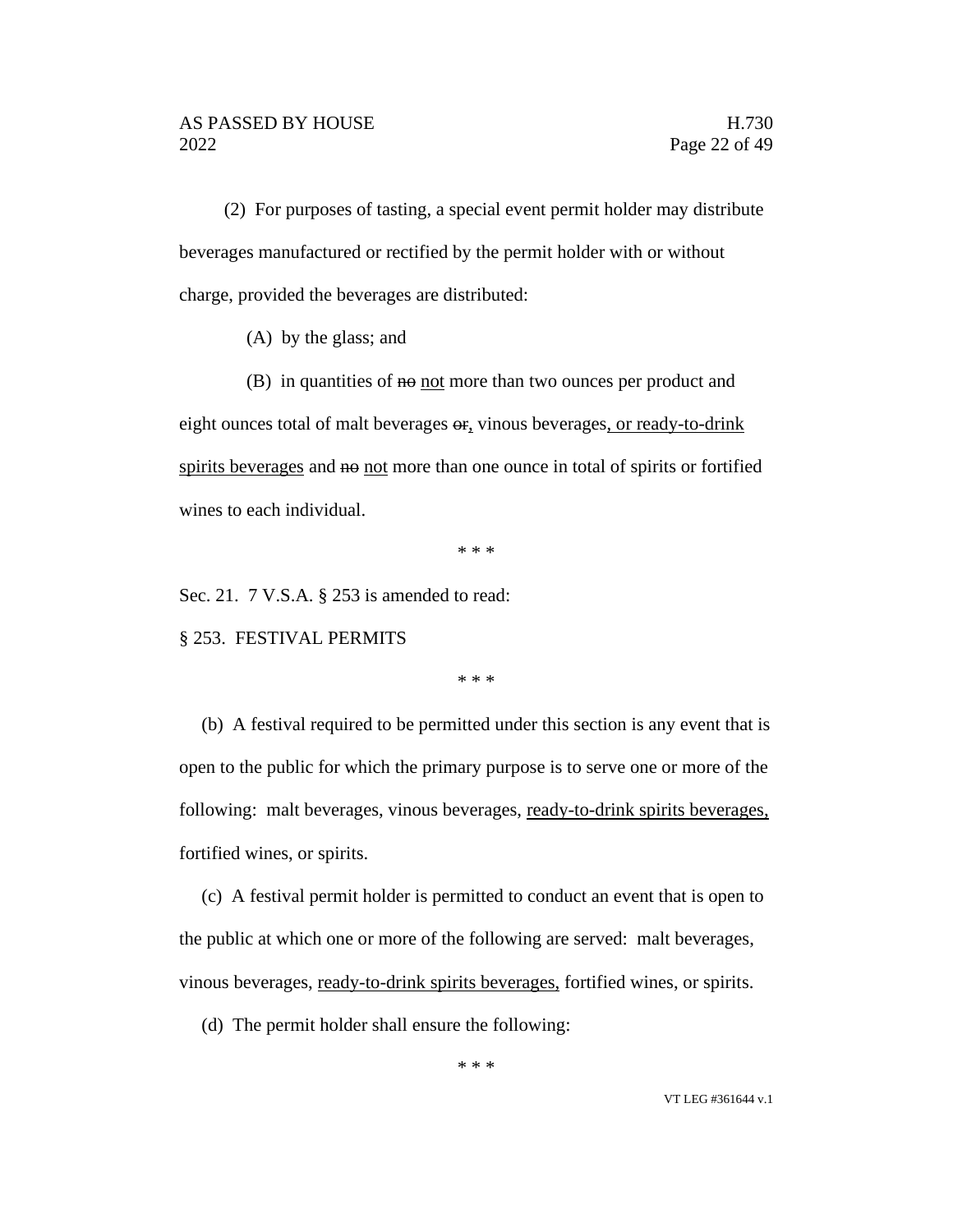(2)(A) Malt beverages for sampling shall be offered in glasses that contain not more than 12 ounces, with not more than 60 ounces served to any patron at one event.

(B) Vinous beverages or ready-to-drink spirits beverages for sampling shall be offered in glasses that contain not more than five ounces with not more than 25 ounces served to any patron at one event.

\* \* \*

(E) Patrons attending a festival where combinations of malt beverages, vinous beverages, ready-to-drink spirits beverages, fortified wines, or spirits are mutually sampled shall not be served more than a combined total of six U.S. standard drinks containing 3.6 fluid ounces or 84 grams of pure ethyl alcohol.

\* \* \*

(e)(1) A festival permit holder may purchase invoiced volumes of malt  $\Theta$ beverages, vinous beverages, or ready-to-drink spirits beverages directly from a manufacturer or packager licensed in Vermont or a manufacturer or packager that holds a federal Basic Permit or Brewers Notice or evidence of licensure in a foreign country that is satisfactory to the Board.

(2) The invoiced volumes of malt or beverages, vinous beverages, or ready-to-drink spirits beverages may be transported to the site and sold by the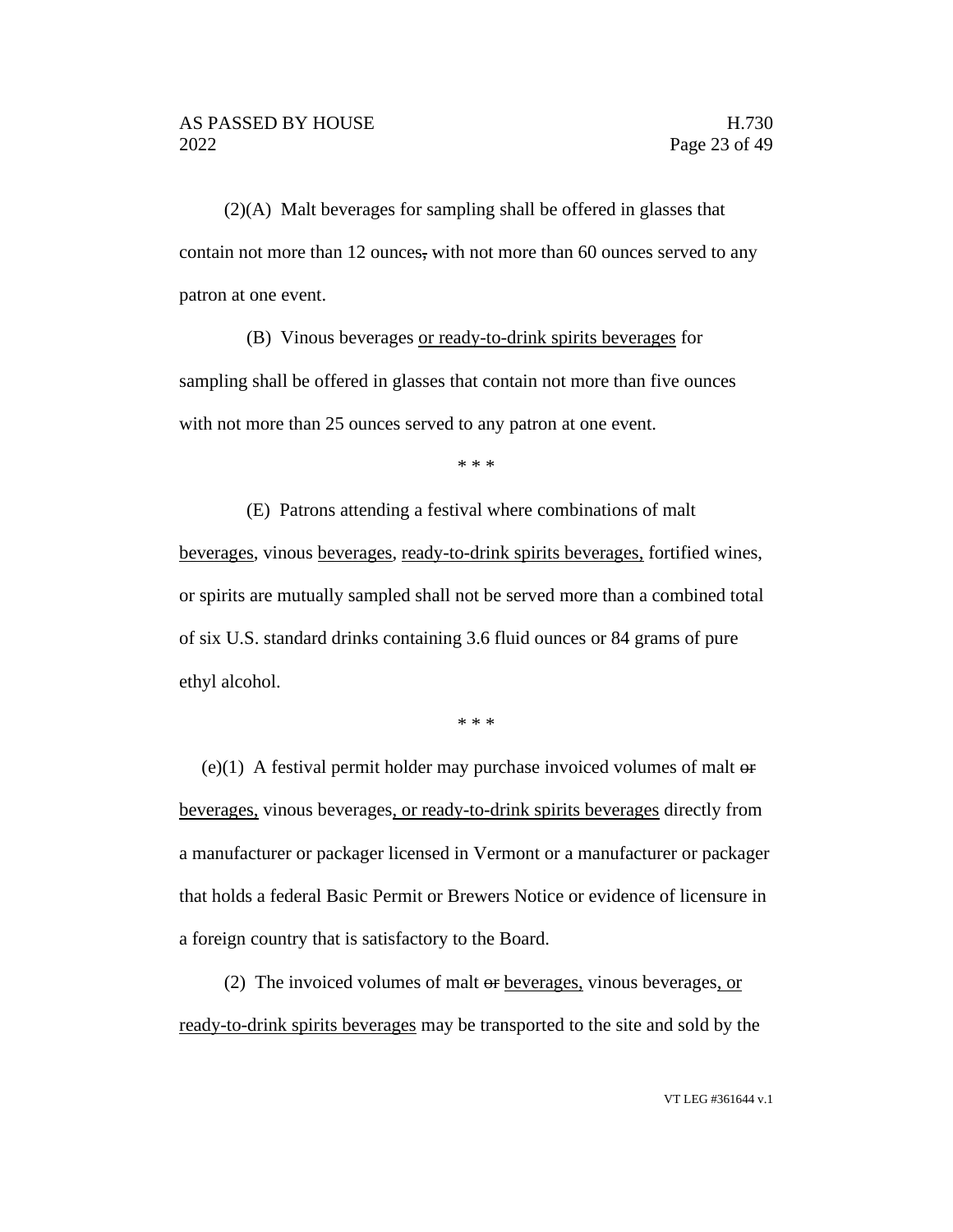glass to the public by the permit holder or its employees and volunteers only during the event.

(f) A festival permit holder shall be subject to the provisions of this title, including section 214 of this title, and the rules of the Board regarding the sale of the alcoholic beverages and shall pay the tax on the malt or beverages, vinous beverages, or ready-to-drink spirits beverages pursuant to section 421 of this title.

\* \* \*

Sec. 22. 7 V.S.A. § 254 is amended to read:

§ 254. SPECIAL VENUE SERVING PERMITS

\* \* \*

(b) A permit holder may purchase malt or beverages, vinous beverages, or ready-to-drink spirits beverages directly from a licensed retailer.

\* \* \*

(d) A public library or museum may only be granted a permit pursuant to this section for an event held for a charitable or educational purpose at which malt and beverages, vinous beverages, and ready-to-drink spirits beverages will be served for a period of not more than six hours.

Sec. 23. 7 V.S.A. § 255 is amended to read:

§ 255. RETAIL ALCOHOLIC BEVERAGE TASTING PERMITS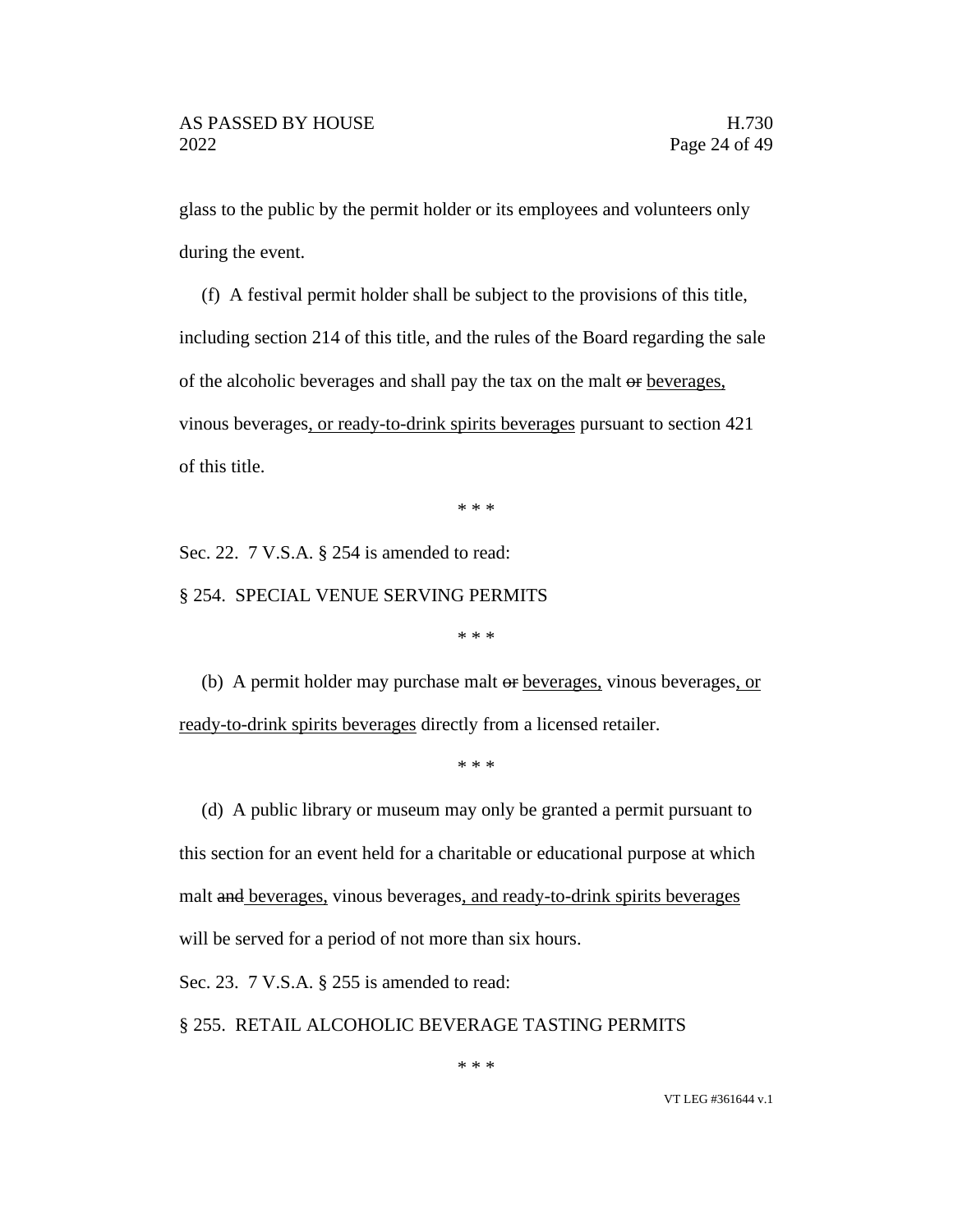(b) The Division may grant the following alcoholic beverage tasting permits to the following types of licensees:

(1) A second-class licensee.

(A) The permit authorizes the employees of the second-class licensee or of a designated manufacturer or rectifier to dispense to each customer of legal age on the licensee's premises malt or beverages, vinous beverages, or ready-to-drink spirits beverages by the glass not to exceed two ounces of each beverage with a total of eight ounces of malt or beverages, vinous beverages, or ready-to-drink spirits beverages.

(B) Malt or beverages, vinous beverages, or ready-to-drink spirits beverages dispensed at the tasting event shall be from the inventory of the licensee or purchased from a wholesale dealer.

\* \* \*

(2) A licensed manufacturer or rectifier of malt or beverages, vinous beverages, or ready-to-drink spirits beverages.

(A) The permit authorizes the licensed manufacturer or rectifier to dispense to each customer of legal age for consumption on the premises of a second-class licensee beverages produced by the manufacturer or rectifier by the glass not to exceed two ounces of each beverage with a total of eight ounces of malt or beverages, vinous beverages, or ready-to-drink spirits beverages.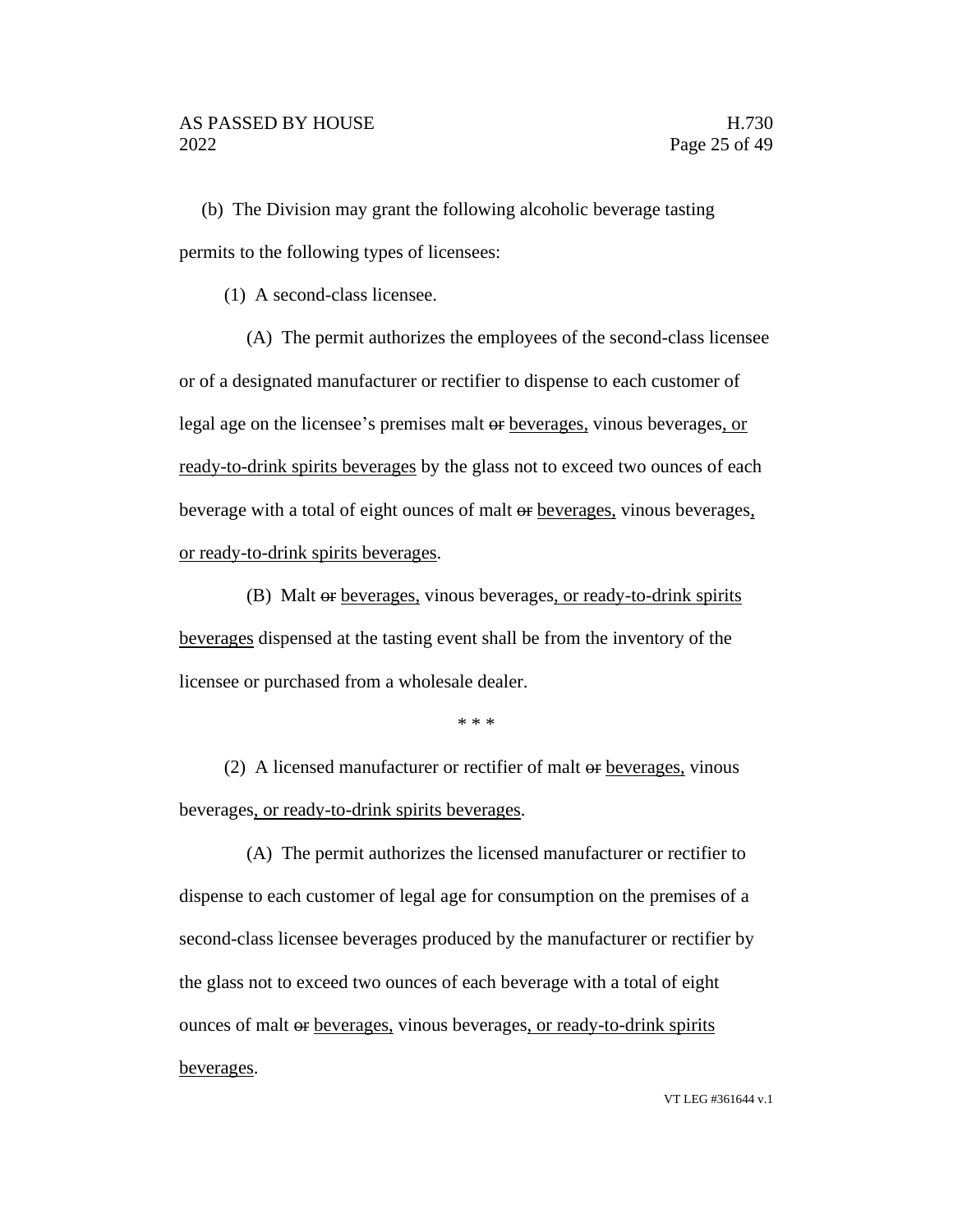\* \* \*

(3) A licensed wholesale dealer. The permit authorizes a licensed wholesale dealer to dispense malt or beverages, vinous beverages, fortified wines, or ready-to-drink spirits beverages for promotional purposes at the wholesale dealer's premises without charge to invited employees of first-, second-, and third-class licensees, provided the invited employees are of legal age.

(c) A vinous beverage, ready-to-drink spirits beverage, or malt beverage tasting event held pursuant to subsection (b) of this section, not including an alcoholic beverage tasting conducted on the premises of the manufacturer or rectifier, shall comply with the following:

(1) continue for  $\theta$  not more than six hours, with  $\theta$  not more than six beverages to be offered at a single event, and no not more than two ounces of any single beverage and no not more than a total of eight ounces of malt or beverages, vinous beverages, or ready-to-drink spirits beverages to be dispensed to a customer;

\* \* \*

Sec. 24. 7 V.S.A. § 256 is amended to read:

#### § 256. PROMOTIONAL TASTINGS FOR LICENSEES

VT LEG #361644 v.1  $(a)(1)$  At the request of a first- or second-class licensee, a holder of a manufacturer's, rectifier's, or wholesale dealer's license may distribute without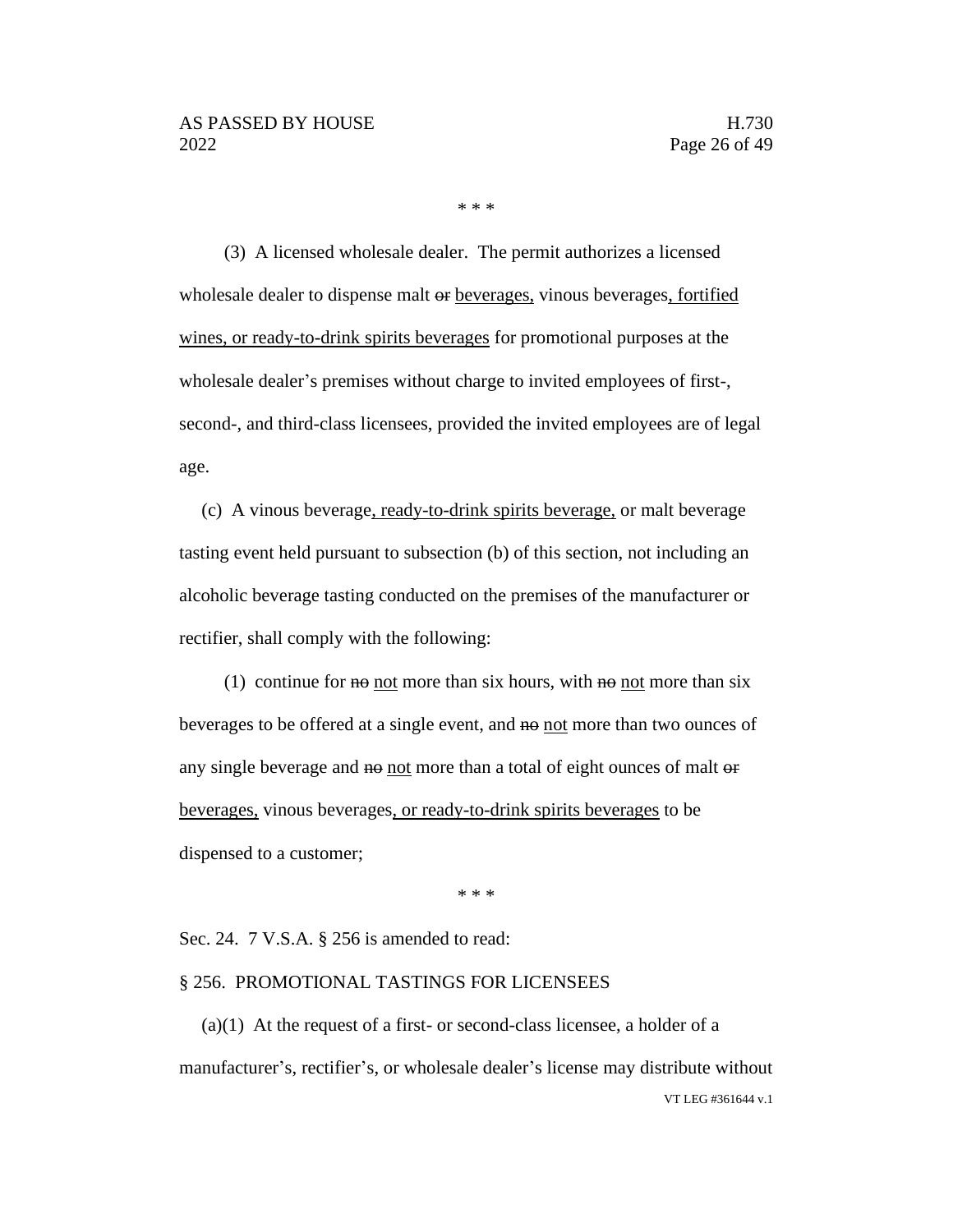charge to the first- or second-class licensee's management and staff, provided they are of legal age, two ounces per person of vinous beverages, ready-todrink spirits beverages, or one ounce per person of fortified wines, for the purpose of promoting the beverage.

(2) At the request of a holder of a third-class license, a manufacturer or rectifier of spirits or fortified wines may distribute without charge to the thirdclass licensee's management and staff, provided they are of legal age, onequarter ounce of each beverage and not more than a total of one ounce to each individual for the purpose of promoting the beverage.

(b)(1) At the request of a holder of a wholesale dealer's license, a first-class licensee may dispense malt or beverages, vinous beverages, fortified wines, or ready-to-drink spirits beverages for promotional purposes without charge to invited management and staff of first-, second-, or third-class licensees, provided they are of legal age.

\* \* \*

 $(c)(1)$  Upon receipt of a first- or second-class application by the Division, a holder of a wholesale dealer's license may dispense malt or beverages, vinous beverages, fortified wines, or ready-to-drink spirits beverages for promotional purposes without charge to invited management and staff of the business that has applied for a first- or second-class license, provided they are of legal age.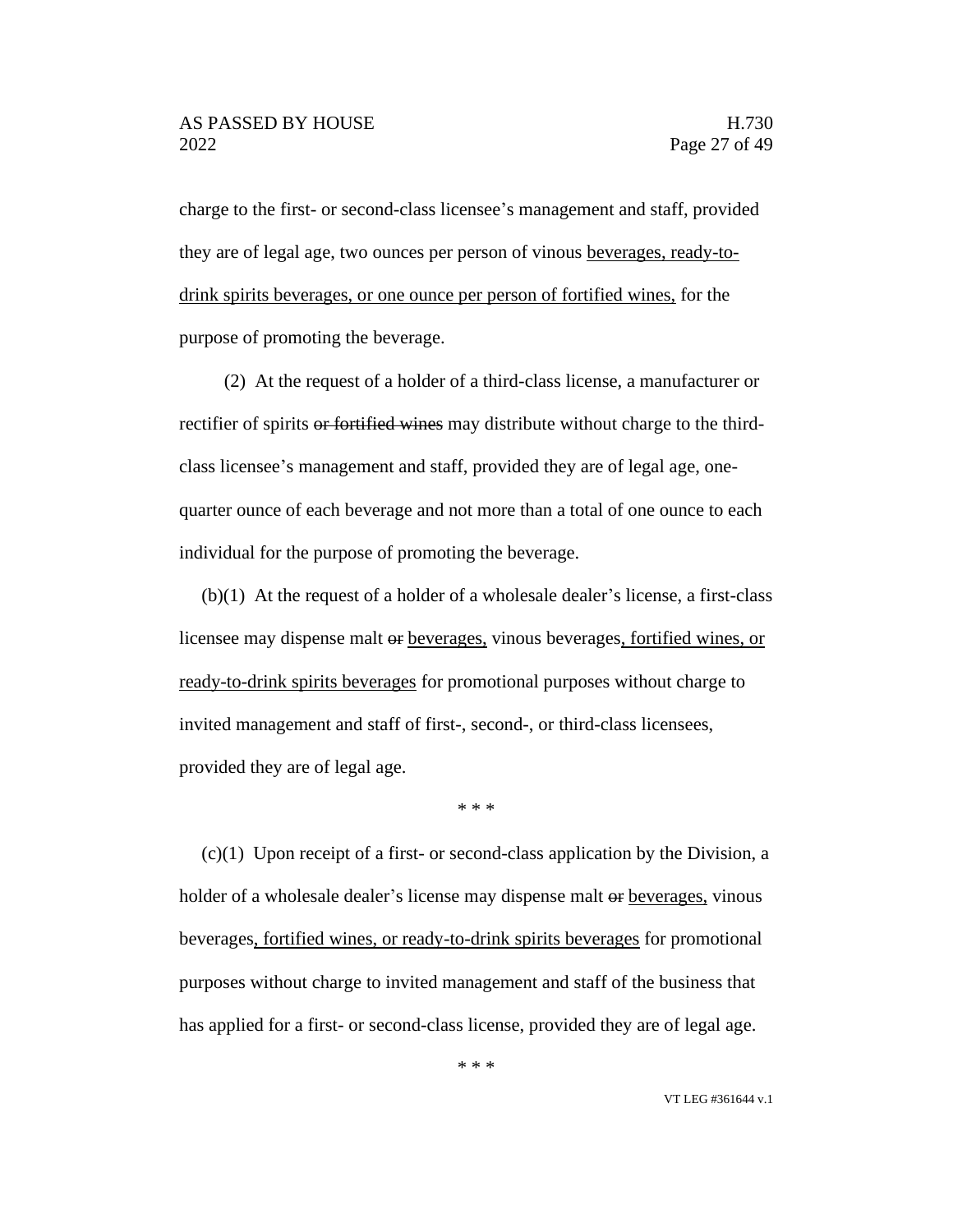(4) No malt or beverages, vinous beverages, fortified wines, or ready-todrink spirits beverages shall be left behind at the conclusion of the tasting.

\* \* \*

Sec. 25. 7 V.S.A. § 257 is amended to read:

# § 257. TASTINGS FOR PRODUCT QUALITY ASSURANCE

\* \* \*

(b) Each sample of malt beverages or, vinous beverages, or ready-to-drink spirits beverages shall be no not larger than two ounces, and each sample of spirits or fortified wines shall be no not larger than one-quarter ounce.

\* \* \*

Sec. 26. 7 V.S.A. § 271 is amended to read:

#### § 271. MANUFACTURER'S OR RECTIFIER'S LICENSE

(a)(1) The Board of Liquor and Lottery may grant a manufacturer's or rectifier's license upon application and payment of the fee provided in section 204 of this title that permits the license holder to operate a facility that manufactures or rectifies:

- (A) malt beverages;
- (B) vinous beverages and fortified wines; or
- (C) spirits and fortified wines ready-to-drink spirits beverages.

\* \* \*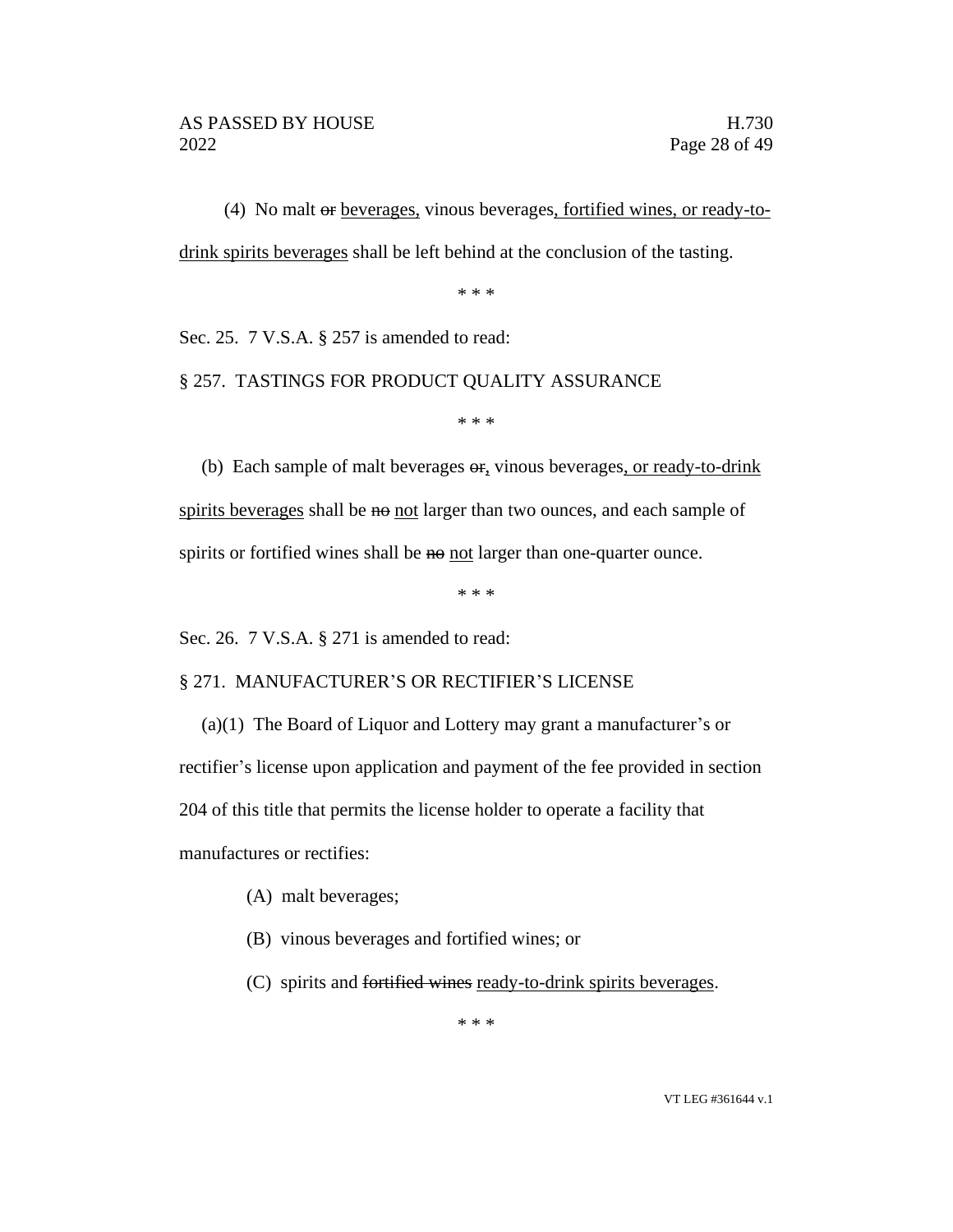(b) Except as otherwise provided in section 224 of this title and subsections  $(d)$ – $(f)$  of this section:

(1) spirits and fortified wine may be manufactured for sale to the Board of Liquor and Lottery or for export, or both; and

(2) malt beverages and, vinous beverages, fortified wines, and ready-todrink spirits beverages may be manufactured or rectified for sale to packagers or wholesale dealers, or for export, or both.

(c) A licensed manufacturer of vinous beverages or fortified wines, or both, may receive from another manufacturer licensed in or outside this State bulk shipments of vinous beverages to rectify with the licensee's own product, provided that the vinous beverages or fortified wines produced by the licensed manufacturer may contain  $\theta$  not more than 25 percent imported vinous beverages.

\* \* \*

Sec. 27. 7 V.S.A. § 273 is amended to read:

#### § 273. WHOLESALE DEALER'S LICENSE

\* \* \*

(b) A wholesale dealer's license holder may distribute or sell malt beverages  $\Theta$ , vinous beverages, fortified wines, or ready-to-drink spirits beverages to first- and second-class licensees and holders of educational sampling event permits.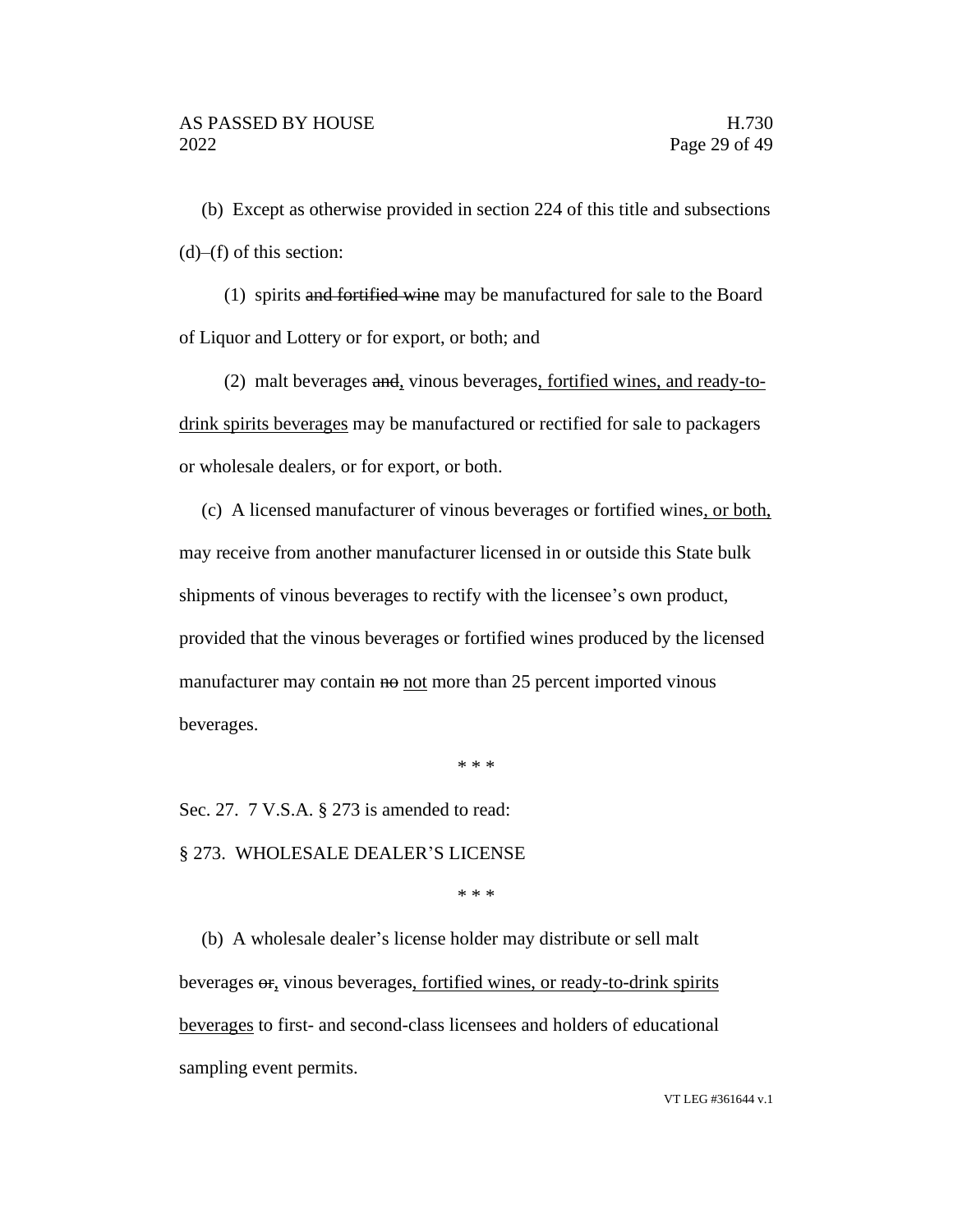\* \* \*

# Sec. 28. 7 V.S.A. § 274 is amended to read:

# § 274. CERTIFICATE OF APPROVAL FOR DISTRIBUTION OF MALT OR BEVERAGES, VINOUS BEVERAGES, FORTIFIED WINES, OR READY-TO DRINK SPIRITS BEVERAGES

(a) The Board of Liquor and Lottery may grant to a manufacturer or distributor of malt or beverages, vinous beverages, fortified wines, or ready-todrink spirits beverages that is not licensed under the provisions of this title a certificate of approval if the manufacturer or distributor does all of the following:

\* \* \*

(b) A certificate of approval shall permit the holder to export malt or beverages, vinous beverages, fortified wines, or ready-to-drink spirits beverages or sell malt or beverages, vinous beverages, fortified wines, or ready-to-drink spirits beverages to holders of packagers' or wholesale dealers' licenses issued under section 272 or 273 of this title, or both.

(c) A holder of a packager's or a wholesale dealer's license issued under this title shall not purchase within or outside the State, or import or cause to be imported into the State, any malt or beverages, vinous beverages, fortified wines, or ready-to-drink spirits beverages unless the person, manufacturer, or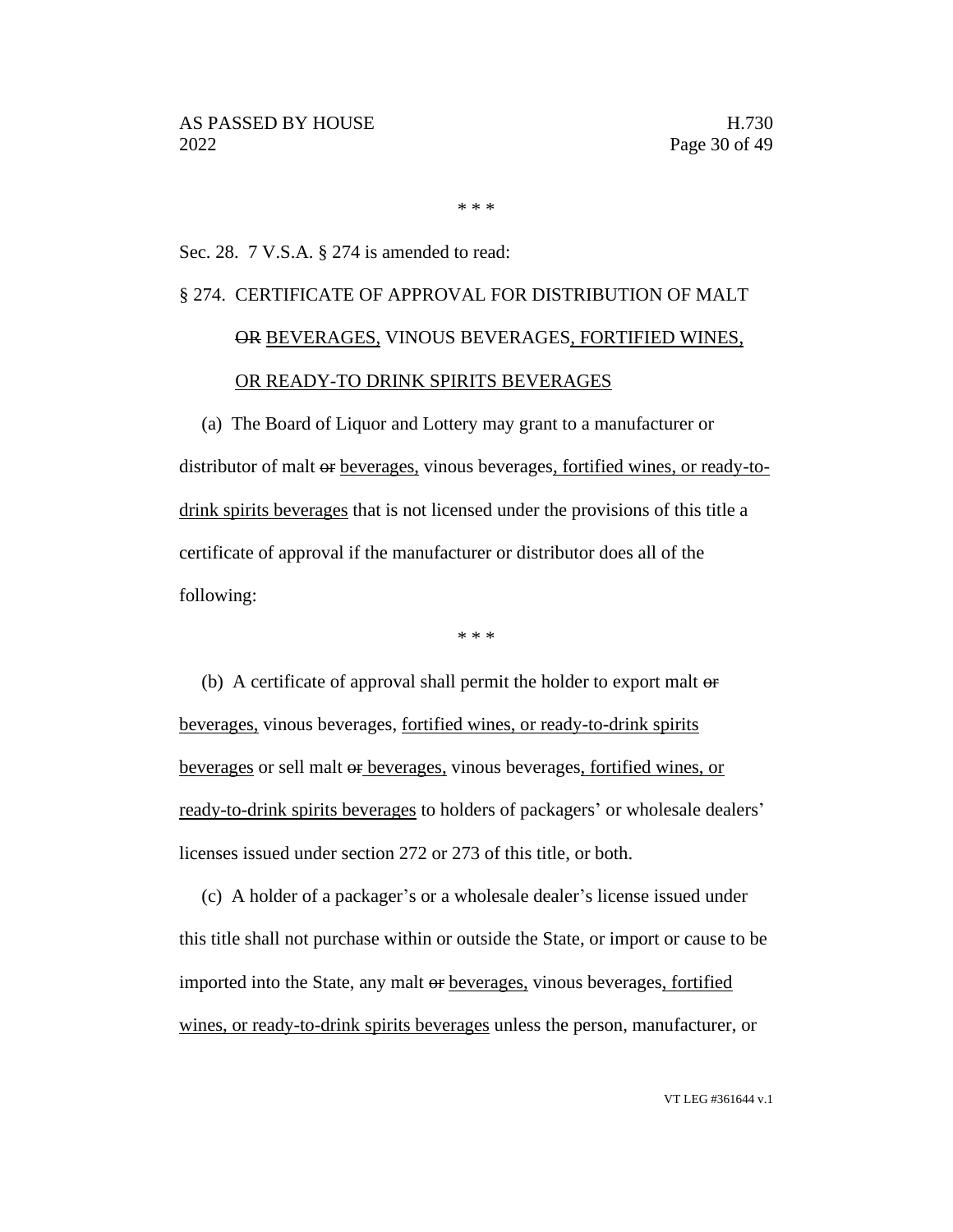distributor from which the beverages are obtained holds a valid certificate of approval or packager's license.

\* \* \*

Sec. 29. 7 V.S.A. § 275 is amended to read:

§ 275. SOLICITOR'S LICENSE

\* \* \*

(b) A solicitor's license holder may, by canvassing or interviewing holders of licenses issued under the provisions of this title:

(1) solicit orders for and promote the sale of malt  $\Theta$  beverages, vinous beverages, fortified wines, or ready-to-drink spirits beverages; and

(2) promote the sale of spirits and fortified wines.

\* \* \*

VT LEG #361644 v.1 (d) A person who solicits, or attempts to solicit, orders for malt or beverages, vinous beverages, fortified wines, or ready-to-drink spirits beverages; or promotes, or attempts to promote, the sale of malt or vinous beverages, ready-to-drink spirits beverages, spirits, or fortified wines by canvassing or interviewing a holder of a license issued under the provisions of this title, without having first obtained a solicitor's license as provided in this section, or who makes a false or fraudulent statement or representation in an application for the license or in connection with an application shall be imprisoned not more than six months or fined not more than \$500.00, or both.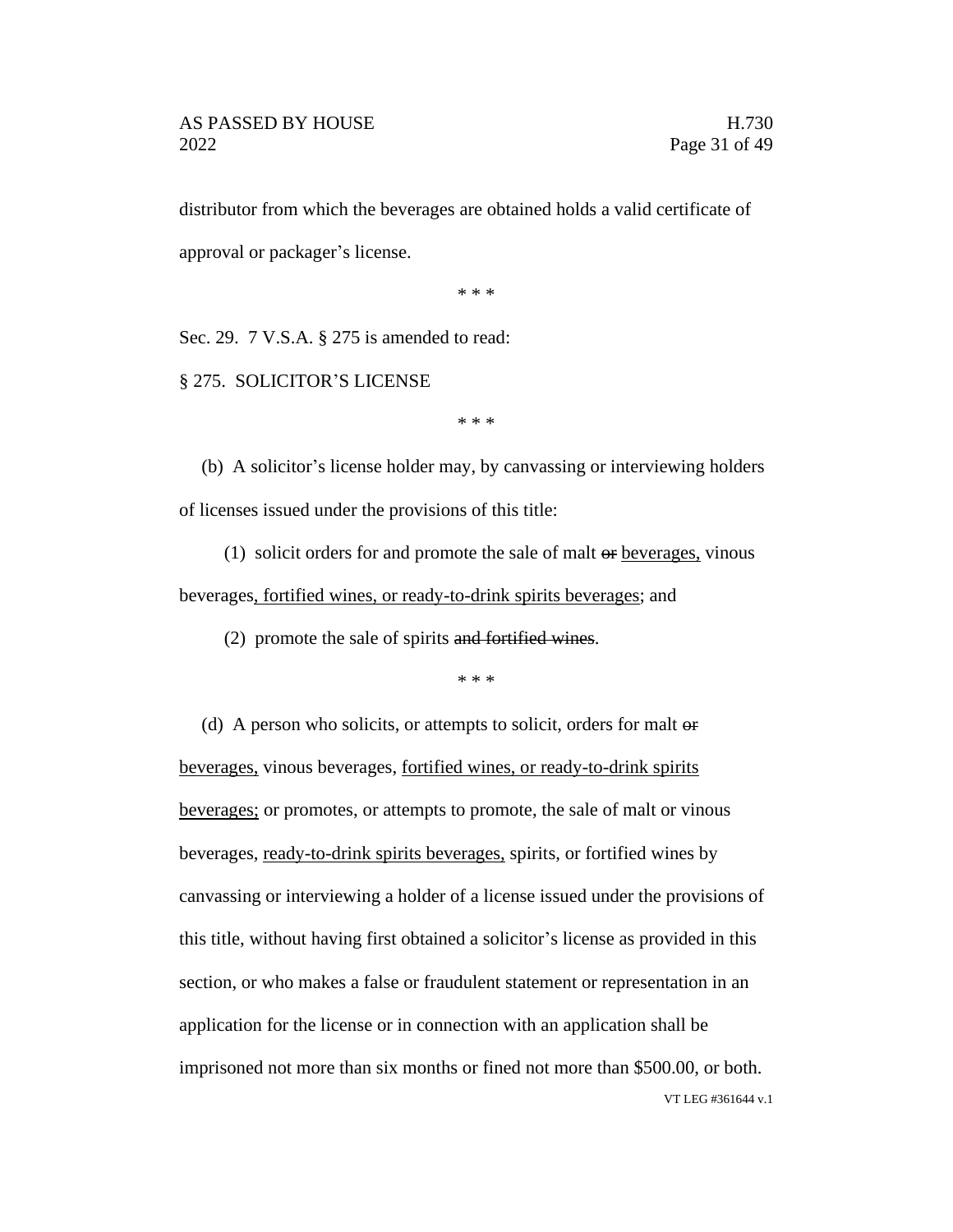Sec. 30. 7 V.S.A. § 277 is amended to read:

#### § 277. MALT AND, VINOUS, AND READY-TO-DRINK SPIRITS

# BEVERAGE CONSUMER SHIPPING LICENSE

(a)(1) A manufacturer or rectifier of malt  $\Theta$  beverages, vinous beverages, or ready-to-drink spirits beverages licensed in Vermont may be granted an instate consumer shipping license by filing with the Division of Liquor Control an application in a form required by the Commissioner accompanied by a copy of the applicant's current Vermont manufacturer's license and the fee provided in section 204 of this title.

\* \* \*

 $(b)(1)$  A manufacturer or rectifier of malt  $\Theta$  beverages, vinous beverages, or ready-to-drink spirits beverages licensed in another state that operates a brewery or, winery, or distillery in the United States and holds valid state and federal permits and licenses may be granted an out-of-state consumer shipping license by filing with the Division of Liquor Control an application in a form required by the Commissioner accompanied by copies of the applicant's current out-of-state manufacturer's license and the fee provided in section 204 of this title.

\* \* \*

VT LEG #361644 v.1 (c)(1) A consumer shipping license granted pursuant to this section shall permit the licensee to ship malt or beverages, vinous beverages, or ready-to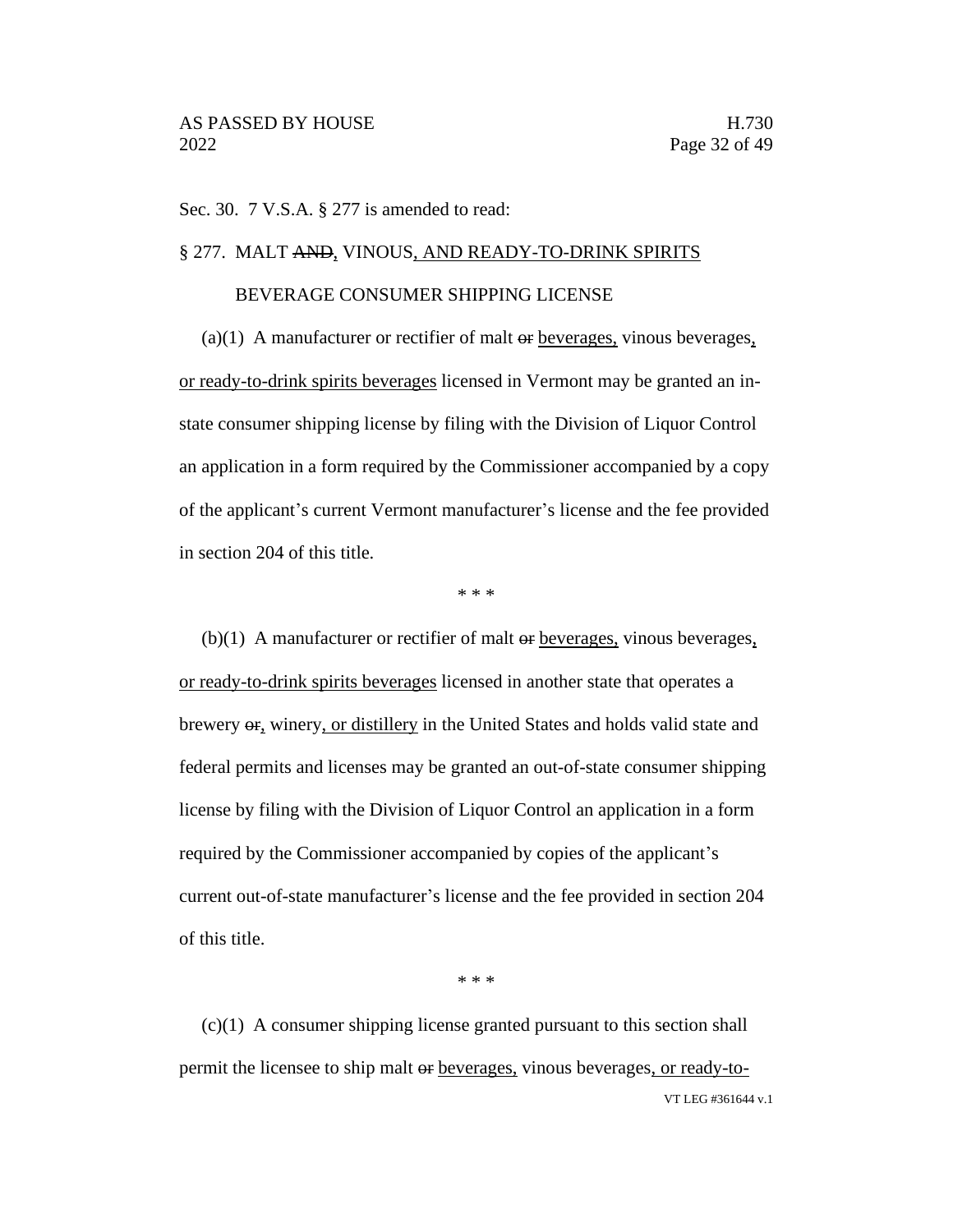drink spirits beverages produced by the licensee to private residents for personal use and not for resale.

(2) A licensee shall not ship more than 12 cases of malt beverages containing  $\theta$  not more than 36 gallons of malt beverages or  $\theta$  not more than 12 cases of vinous beverages or ready-to-drink spirits beverages containing no not more than 29 gallons of vinous beverages or ready-to-drink spirits beverages to any one Vermont resident in any calendar year.

\* \* \*

Sec. 31. 7 V.S.A. § 279 is amended to read:

#### § 279. CONSUMER AND RETAIL SHIPPING LICENSES; GENERAL

#### REQUIREMENTS

A holder of a shipping license granted pursuant to section 277 or 278 of this subchapter shall comply with all of the following:

\* \* \*

(4) Report at least twice per year to the Division if a holder of a

consumer shipping license and once per year if a holder of a retail shipping license in a manner and form required by the Commissioner all the following information:

(A) the total amount of malt or beverages, vinous beverages, or ready-to-drink spirits beverages shipped into or within the State during the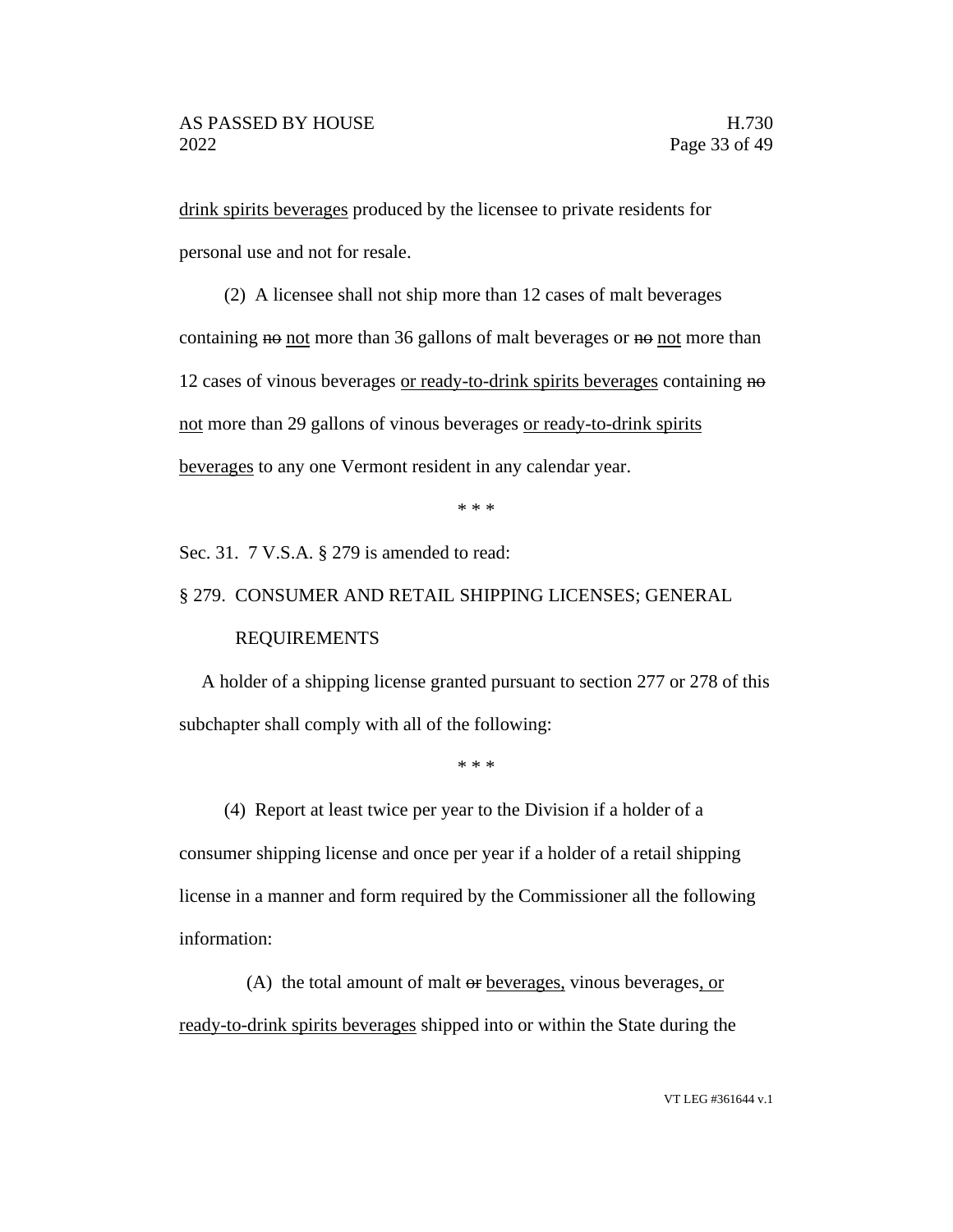preceding six months if a holder of a consumer shipping license or during the preceding 12 months if a holder of a retail shipping license;

\* \* \*

(5) Pay to the Commissioner of Taxes the tax required pursuant to section 421 of this title on the malt or beverages, vinous beverages, or readyto-drink spirits beverages shipped pursuant to this subchapter and comply with the provisions of 32 V.S.A. chapter 233, 24 V.S.A. § 138, and any other legally authorized local sales taxes. Delivery in this State shall be deemed to constitute a sale in this State at the place of delivery and shall be subject to all appropriate taxes levied by the State of Vermont.

\* \* \*

Sec. 32. 7 V.S.A. § 280 is amended to read:

#### § 280. COMMON CARRIERS; REQUIREMENTS

(a) A common carrier shall not deliver malt or beverages, vinous beverages, or ready-to-drink spirits beverages pursuant to this chapter until it has complied with the training provisions in section 213 of this title and been certified by the Division of Liquor Control.

(b) No employee of a certified common carrier may deliver malt  $\Theta$ beverages, vinous beverages, or ready-to-drink spirits beverages until that employee completes the training required pursuant to subsection 213(c) of this title.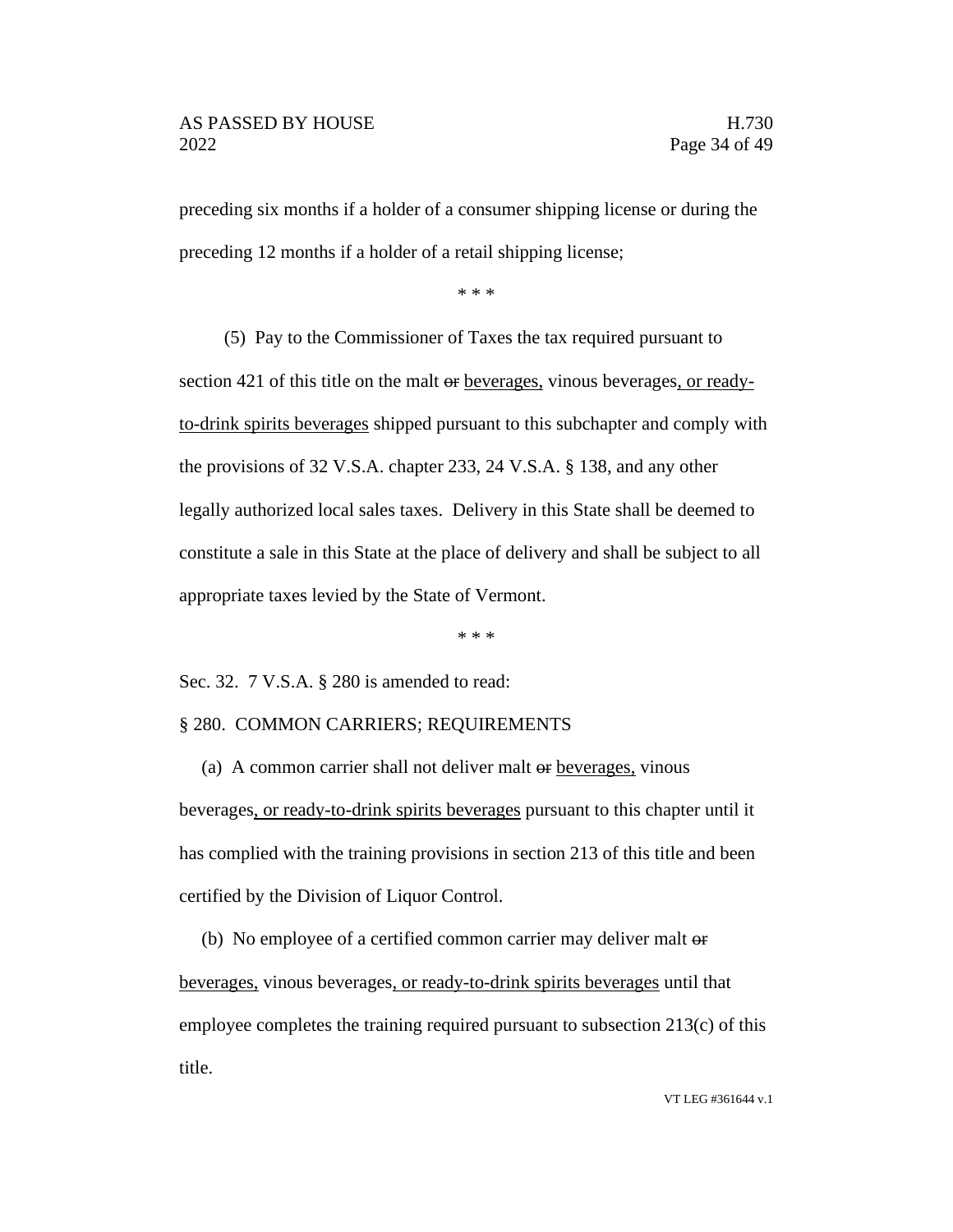(c) A certified common carrier shall deliver only malt or beverages, vinous beverages, or ready-to-drink spirits beverages that have been shipped by the holder of a license issued under section 277 or 278 of this subchapter or vinous beverages that have been shipped by the holder of a vinous beverage storage license issued under section 283 of this subchapter.

Sec. 33. 7 V.S.A. § 281 is amended to read:

#### § 281. PROHIBITIONS

(a)(1) Except as otherwise provided in section 226 of this title, direct shipments of malt or <u>beverages</u>, vinous beverages, or ready-to-drink spirits beverages are prohibited if the shipment is not specifically authorized and in compliance with sections 277–280 of this subchapter.

(2) Any person who knowingly makes, participates in, imports, or receives a direct shipment of malt or beverages, vinous beverages, or ready-todrink spirits beverages from a person who does not hold a license, permit, or certificate pursuant to sections 226 or 277–280 of this title may be fined not more than \$2,500.00 or imprisoned not more than one year, or both.

(b) The holder of a license issued pursuant to section 277 or 278 of this title or a common carrier that ships malt or beverages, vinous beverages, or readyto-drink spirits beverages to an individual under 21 years of age shall be fined not less than \$1,000.00 or more than \$3,000.00 or imprisoned not more than two years, or both.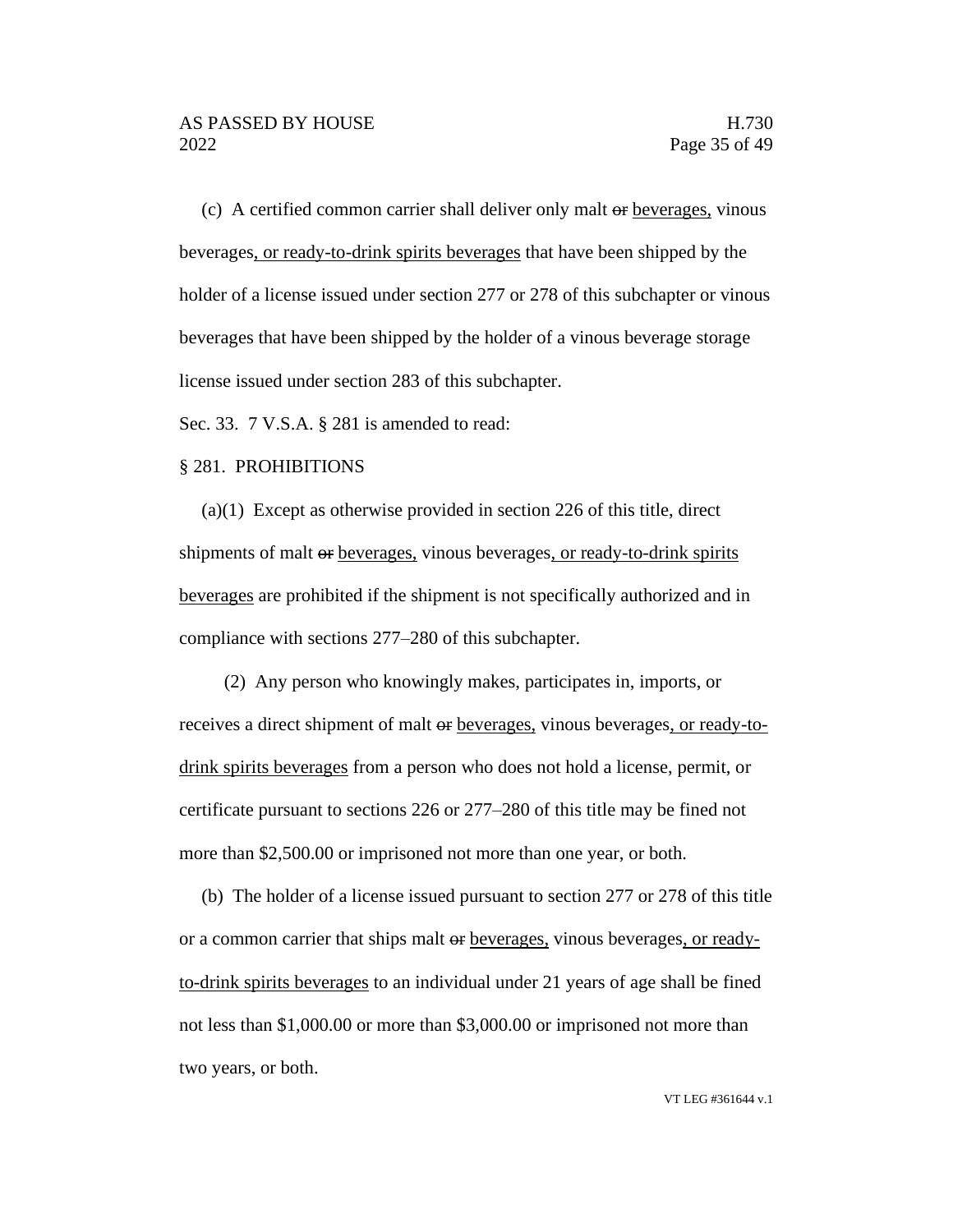\* \* \*

# Sec. 34. 7 V.S.A. § 421 is amended to read:

# § 421. TAX ON MALT AND BEVERAGES, VINOUS BEVERAGES, FORTIFIED WINES, AND READY-TO-DRINK SPIRITS BEVERAGES

(a)(1) Every packager and wholesale dealer shall pay to the Commissioner of Taxes the sum of 26 and one-half cents per gallon for every gallon or its equivalent of malt beverages containing not more than six percent of alcohol by volume at 60 degrees Fahrenheit sold by them to retailers in the State and the sum of 55 cents per gallon for each gallon of the following beverages sold by them to retailers of the State:

(A) malt beverages containing more than six percent of alcohol by volume at 60 degrees Fahrenheit and each gallon of;

(B) vinous beverages sold by them to retailers in the State and fortified wines; and

(C) ready-to-drink spirits beverages.

(2) A manufacturer or rectifier of malt or beverages, vinous beverages, fortified wines, or ready-to-drink spirits beverages shall pay the taxes required by this subsection to the Commissioner of Taxes for all malt and beverages, vinous beverages, fortified wines, and ready-to-drink spirits beverages manufactured or rectified by them and sold at retail.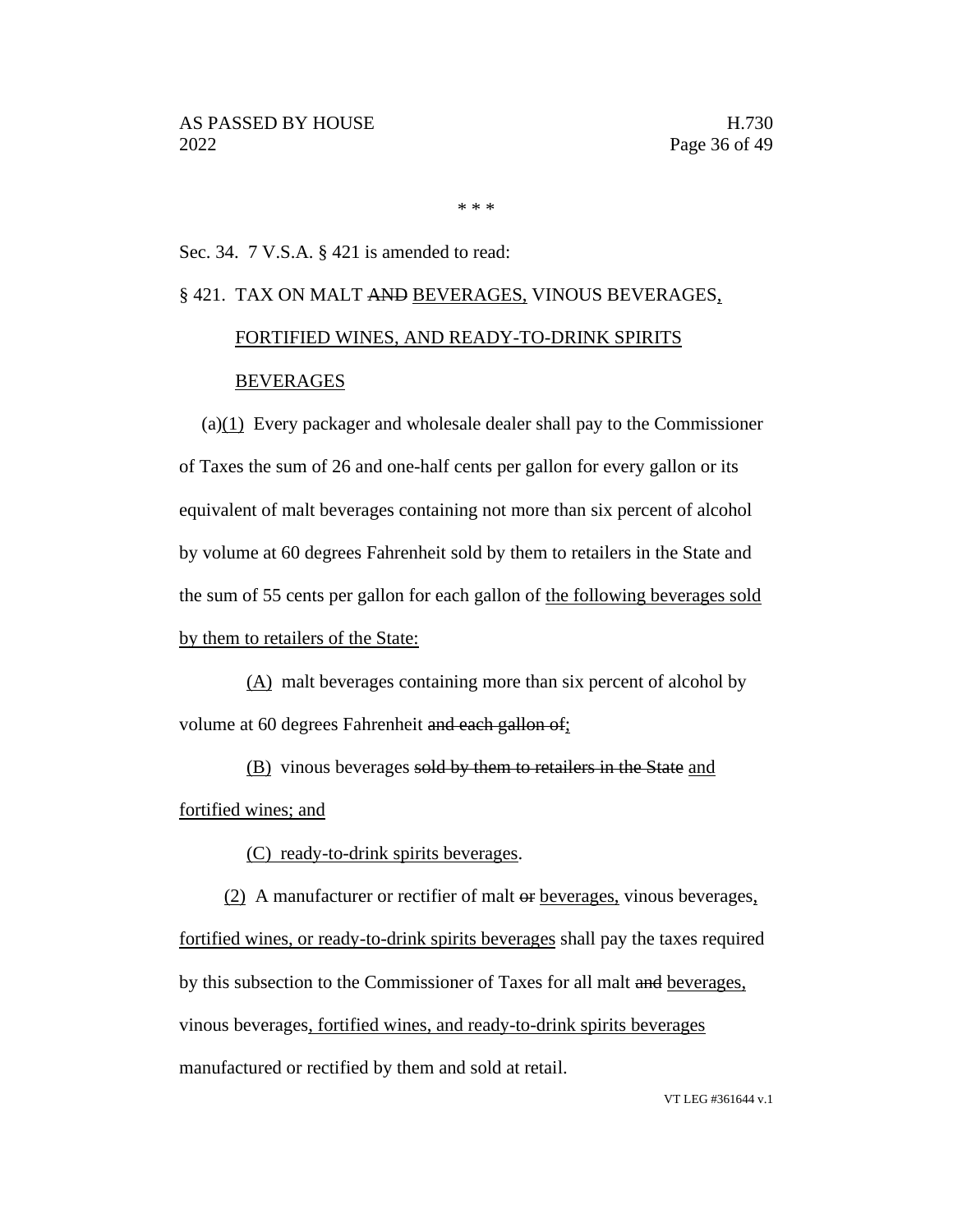(b) A packager or wholesale dealer may sell malt or beverages, vinous beverages, fortified wines, or ready-to-drink spirits beverages to any duly authorized agency of the U.S. Armed Forces on any U.S. Armed Forces' installation presently existing in the State or which that may in the future be established as though to a retail dealer but without the payment of the gallonage tax, subject to the filing of the returns as provided in subsection (c) of this section.

VT LEG #361644 v.1  $(c)(1)$  For the purpose of ascertaining the amount of tax, on the filing dates set out in subdivision (2) of this subsection according to tax liability, each packager, wholesale dealer, manufacturer, or rectifier shall transmit to the Commissioner of Taxes, upon a form prepared and furnished by the Commissioner, a statement or return under oath or affirmation showing the quantity of malt and beverages, vinous beverages, fortified wines, and readyto-drink spirits beverages sold by the packager, wholesale dealer, manufacturer, or rectifier during the preceding filing period, and report any other information requested by the Commissioner accompanied by payment of the tax required by this section. The amount of tax computed under subsection (a) of this section shall be rounded to the nearest whole cent. At the same time this form is due, each packager, wholesale dealer, manufacturer, or rectifier also shall transmit to the Commissioner in electronic format a separate report showing the description, quantity, and price of malt and beverages, vinous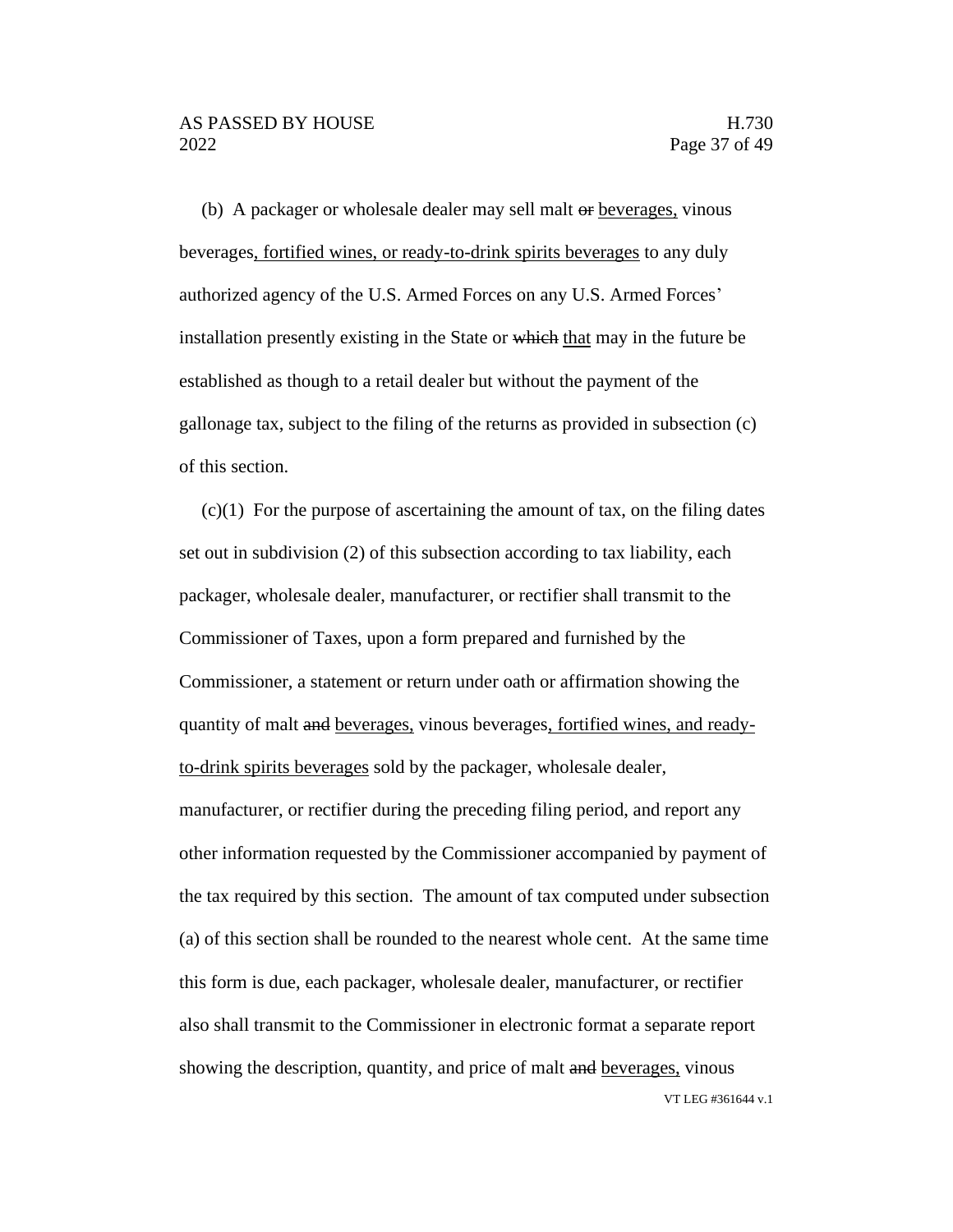beverages, fortified wines, and ready-to-drink spirits beverages sold by the packager, wholesale dealer, manufacturer, or rectifier to each retail dealer as defined in section 2 of this title; provided, however, for direct sales to retail dealers by manufacturers or rectifiers of vinous beverages or ready-to-drink spirits beverages, the report required by this subsection may be submitted in a nonelectronic format.

\* \* \*

Sec. 35. 7 V.S.A. § 422 is amended to read:

#### § 422. TAX ON SPIRITS AND FORTIFIED WINES

(a) A tax of five percent is assessed on the gross revenue from the sale of spirits and fortified wines in the State of Vermont by the Board of Liquor and Lottery or the retail sale of spirits and fortified wines in Vermont by a manufacturer or rectifier of spirits or fortified wines, in accordance with the provisions of this title.

(b) The retail sales of spirits and fortified wines made by a manufacturer or rectifier at a fourth-class or farmers' market license location shall be included in the gross revenue of a seller under this section, but only to the extent that the sales are of the manufacturer's or rectifier's own products, and not products purchased from other manufacturers and rectifiers.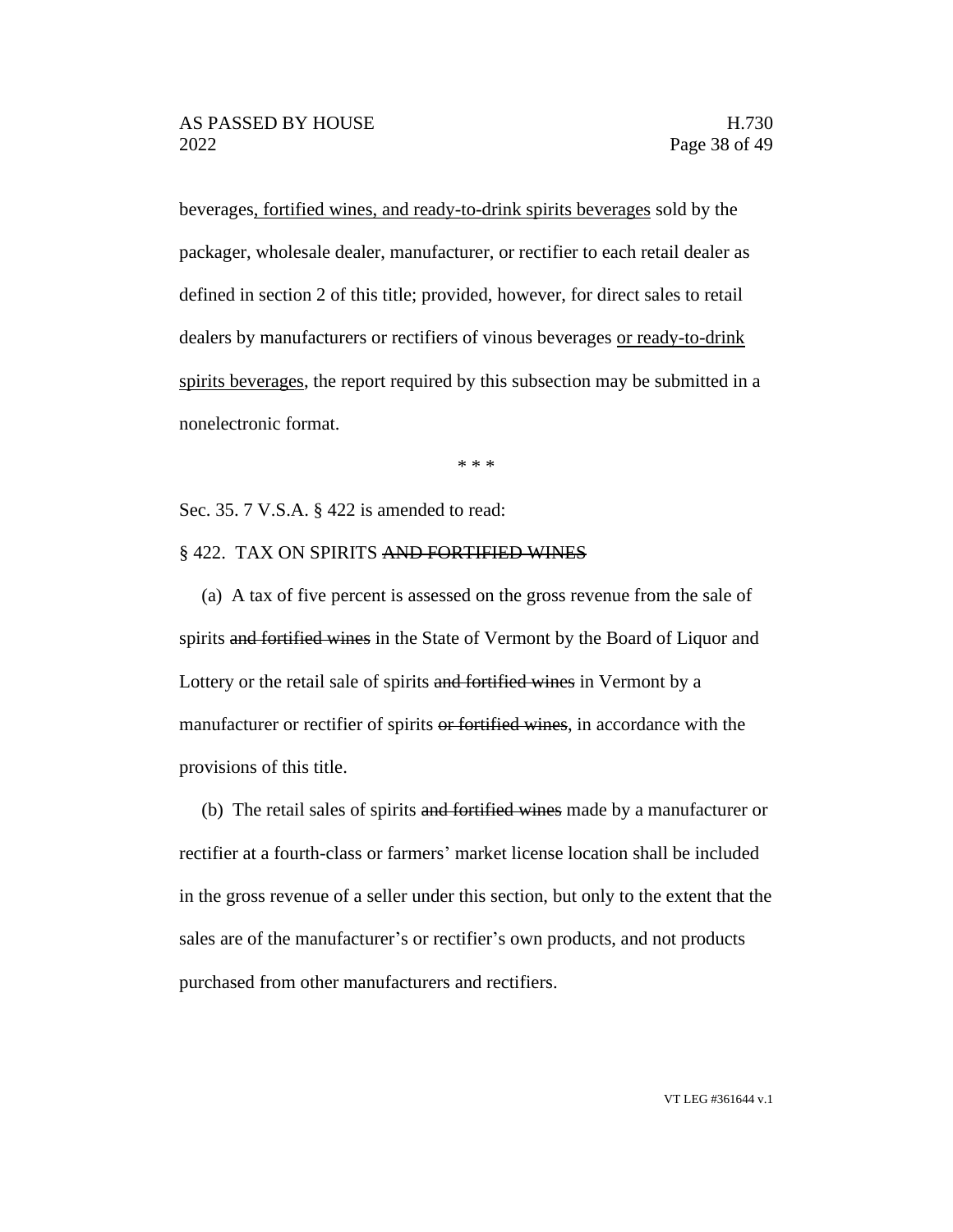Sec. 36. 7 V.S.A. § 423 is amended to read:

§ 423. RULES

\* \* \*

(b) Notwithstanding subsection (a) of this section, where the spirits and fortified wines tax liability of a manufacturer or rectifier under section 422 of this title for the immediately preceding full calendar year has been (or would have been in cases when the business was not operating for the entire year) \$1,000.00 or less, the tax imposed on the manufacturer or rectifier by section 422 of this title shall be due and payable in one annual payment on or before the 25th day of January. Where the spirits and fortified wines tax liability of a manufacturer or rectifier under section 422 of this title for the immediately preceding full calendar year has been (or would have been in cases when the business was not operating for the entire year) more than \$1,000.00, the tax imposed on the manufacturer or rectifier by section 422 of this title shall be due and payable in quarterly installments on or before the 25th day of the calendar month succeeding the quarter ending the last day of March, June, September, and December of each year.

Sec. 37. 7 V.S.A. § 651 is amended to read:

#### § 651. SOLICITING ORDERS

VT LEG #361644 v.1 A person who, for himself or herself or as agent, takes or solicits orders for the sale of malt or beverages, vinous beverages, fortified wines, or ready-to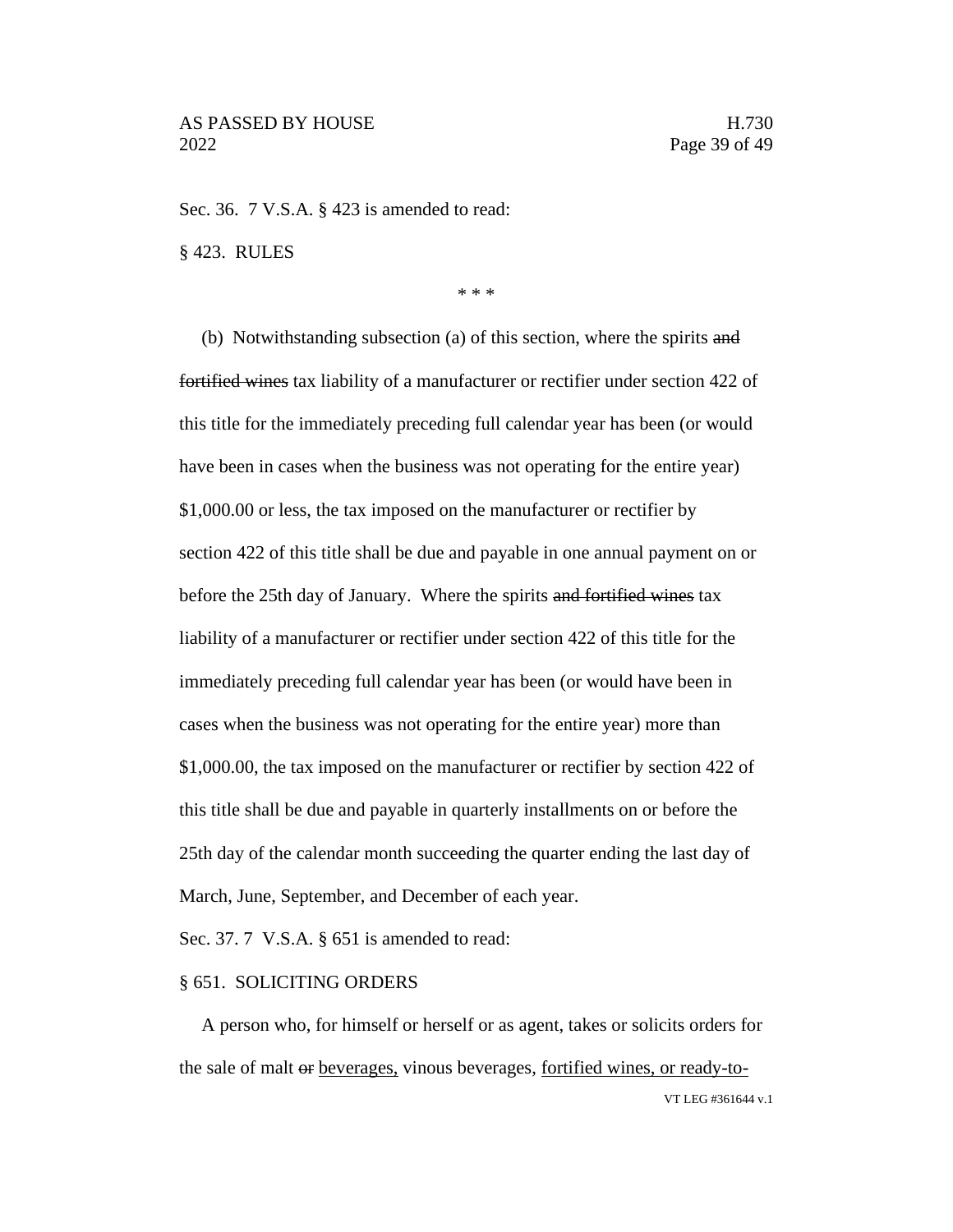drink spirits beverages, except for licensees or from agencies of the

U.S. Armed Forces as specified in section 421 of this title, or of spirits or

fortified wines shall be imprisoned not more than six months or fined not more

than \$500.00 nor less than \$100.00, or both.

Sec. 38. 7 V.S.A. § 656 is amended to read:

# § 656. PERSON 16 YEARS OF AGE OR OLDER AND UNDER 21 YEARS OF AGE MISREPRESENTING AGE, PROCURING, POSSESSING, OR CONSUMING ALCOHOLIC BEVERAGES; CIVIL VIOLATION

(a) Prohibited conduct; offense.

(1) Prohibited conduct. A person 16 years of age or older and under 21 years of age shall not:

(A) Falsely represent his or her the person's age for the purpose of procuring or attempting to procure malt or vinous beverages, ready-to-drink spirits beverages, spirits, or fortified wines from any licensee, State liquor agency, or other person or persons.

(B) Possess malt or vinous beverages, ready-to-drink spirits

beverages, spirits, or fortified wines for the purpose of consumption by himself or herself the person or other minors, except in the regular performance of duties as an employee of a licensee licensed to sell alcoholic liquor.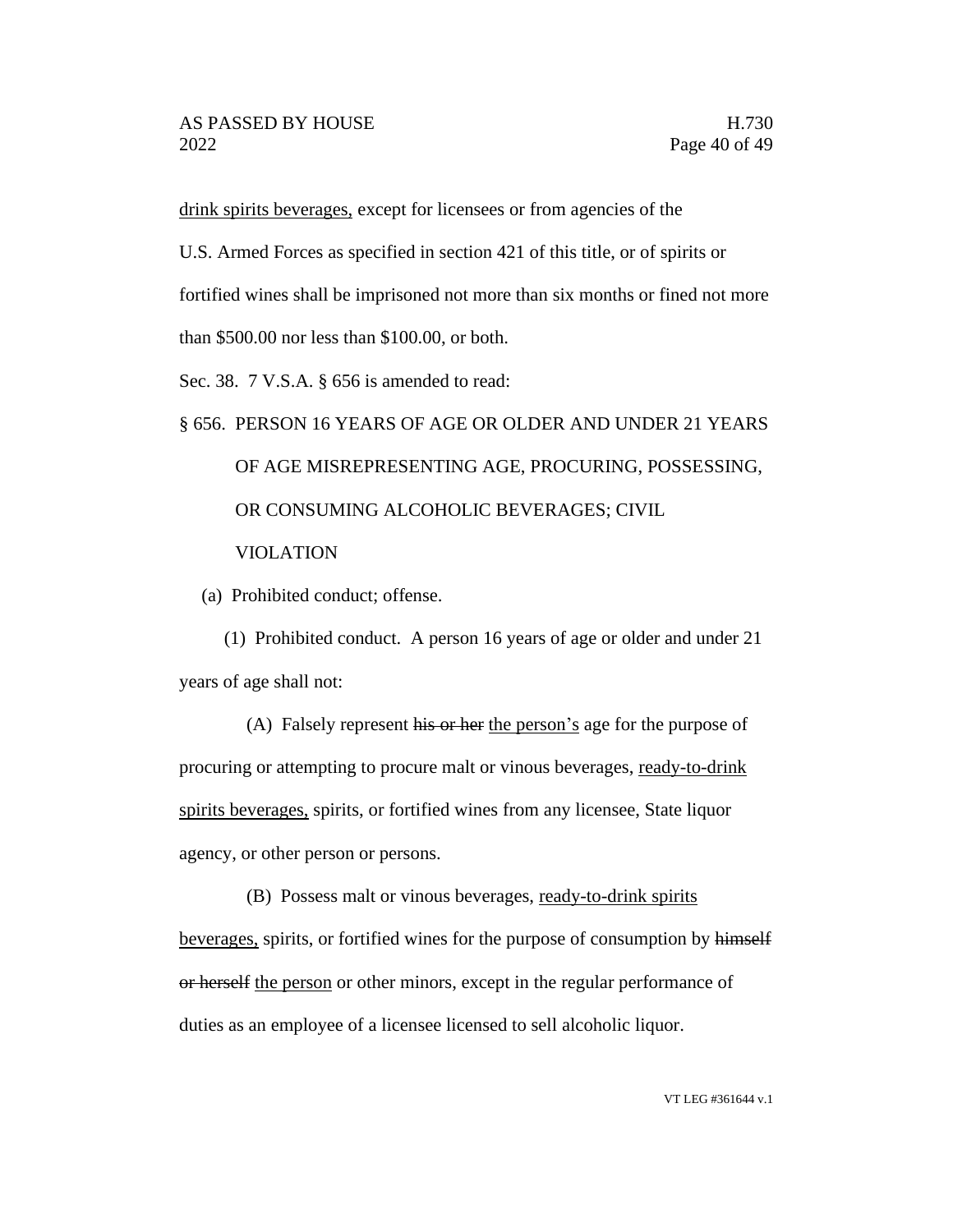(C) Consume malt or vinous beverages, ready-to-drink spirits beverages, spirits, or fortified wines. A violation of this subdivision may be prosecuted in a jurisdiction where the minor has consumed malt or vinous beverages, fortified wines, ready-to-drink spirits beverages, spirits, or fortified wines or in a jurisdiction where the indicators of consumption are observed.

\* \* \*

Sec. 39. 7 V.S.A. § 701 is amended to read:

§ 701. DEFINITIONS

Except as otherwise provided pursuant to section 752 of this chapter, as used in this chapter:

(1) "Certificate of approval" means an authorization by the Board of Liquor and Lottery pursuant to section 274 of this title to a manufacturer or distributor of malt beverages  $\Theta$ <sub>r</sub> vinous beverages, fortified wines, or both, ready-to-drink spirits beverages not licensed under the provisions of this title, to sell those beverages to holders of a packager's or wholesale dealer's license issued by the Board pursuant to section 272 or 273 of this title.

(2) "Franchise" or "agreement" shall mean means one or more of the following:

\* \* \*

VT LEG #361644 v.1 (B) a relationship that has been in existence for at least one year in which the wholesale dealer is granted the right to offer and sell the brands of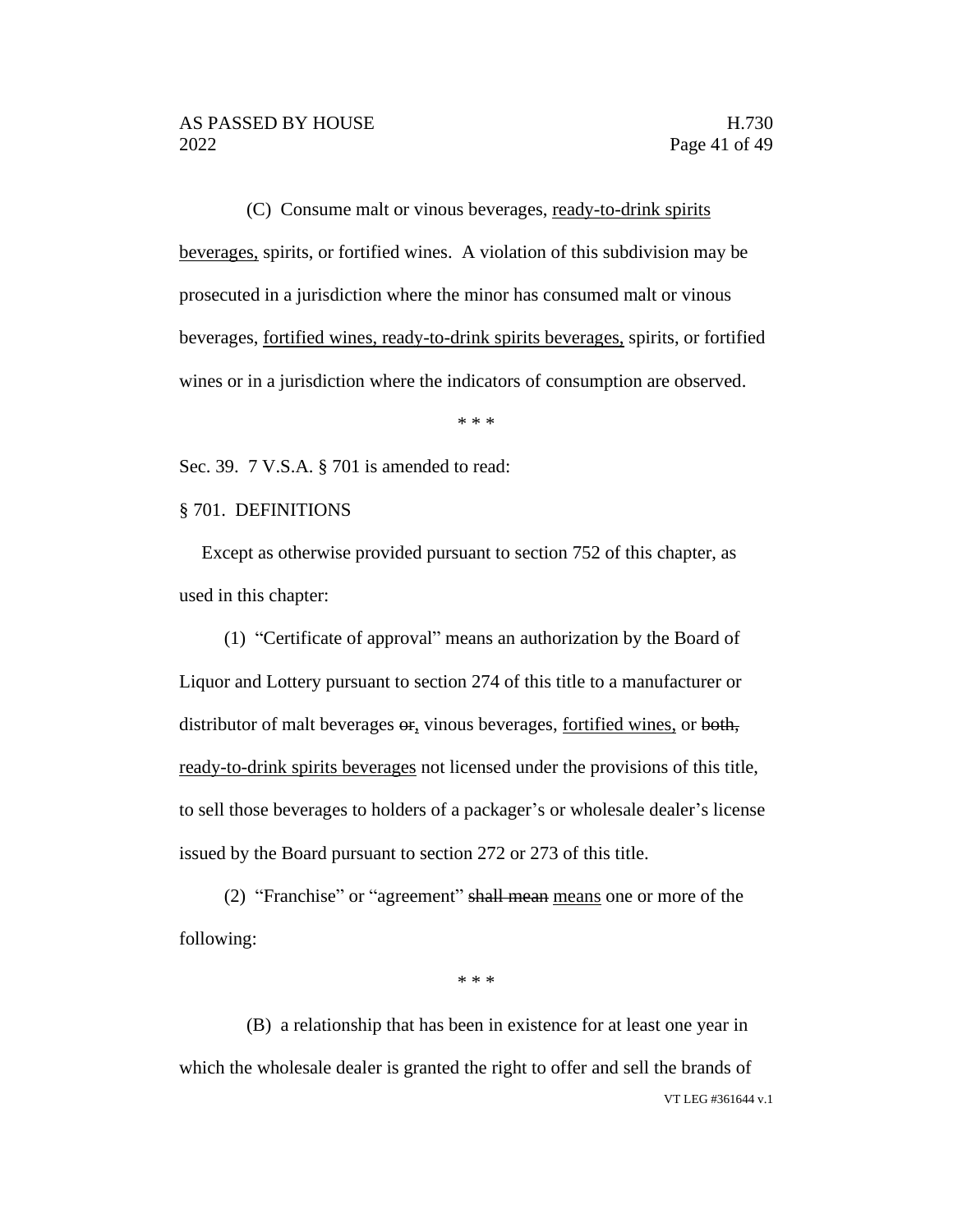malt beverages or, vinous beverages, fortified wines, or ready-to-drink spirits beverages offered by the certificate of approval holder or manufacturer;

\* \* \*

(E) a relationship that has been in existence for at least one year in which the wholesale dealer's business is substantially reliant on the certificate of approval holder or manufacturer for the continued supply of malt beverages or, vinous beverages, fortified wines, or ready-to-drink spirits beverages; or

\* \* \*

(3) "Franchisee" means any malt beverages or, vinous beverages, fortified wines, or ready-to-drink spirits beverages wholesale dealer to whom a franchise or agreement as defined in this section is granted or offered, or any malt beverages or, vinous beverages, fortified wines, or ready-to-drink spirits beverages certificate of approval holder or manufacturer who is a party to a franchise or agreement as defined in this section.

(4) "Franchisor" means any malt beverages  $\Theta$ , vinous beverages,

fortified wines, or ready-to-drink spirits beverages certificate of approval holder or manufacturer who enters into any franchise or agreement with a malt beverages or, vinous beverages, or fortified wines wholesale dealer, or any malt beverages  $\sigma$ , vinous beverages, or fortified wines certificate of approval holder or manufacturer who is a party to a franchise or agreement as defined in this section.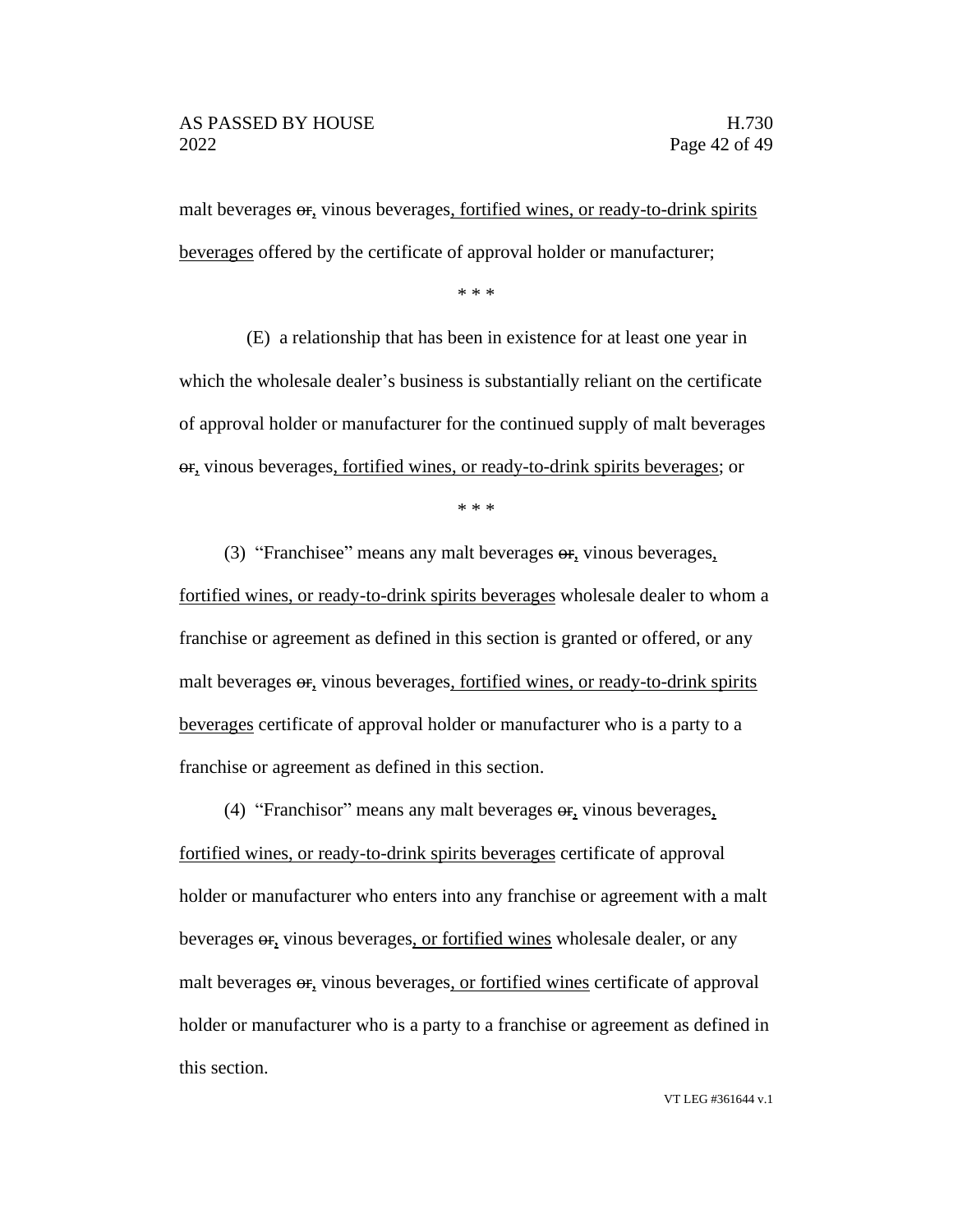\* \* \*

#### Sec. 40. 7 V.S.A. § 702 is amended to read:

# § 702. PROHIBITED ACTS BY MANUFACTURER OR CERTIFICATE OF APPROVAL HOLDER

A manufacturer or certificate of approval holder shall not do any of the following:

\* \* \*

(2) Induce or coerce, or attempt to induce or coerce, any wholesale dealer to do any illegal act or thing by threatening to cancel or terminate the wholesale dealer's malt beverages  $\sigma$ , vinous beverages, fortified wines, or ready-to-drink spirits beverages franchise agreement.

(3) Fail or refuse to deliver promptly to a wholesale dealer after the receipt of its order any malt beverages  $\Theta$ r, vinous beverages, fortified wines, or ready-to-drink spirits beverages when the product is available for immediate sale. If a manufacturer or certificate of approval holder believes in good faith that it does not have a sufficient amount of a product available for immediate sale to satisfy the demand of a wholesale dealer and its other customers, it shall allocate the available product between the wholesale dealer and its other customers in a fair and equitable manner.

\* \* \*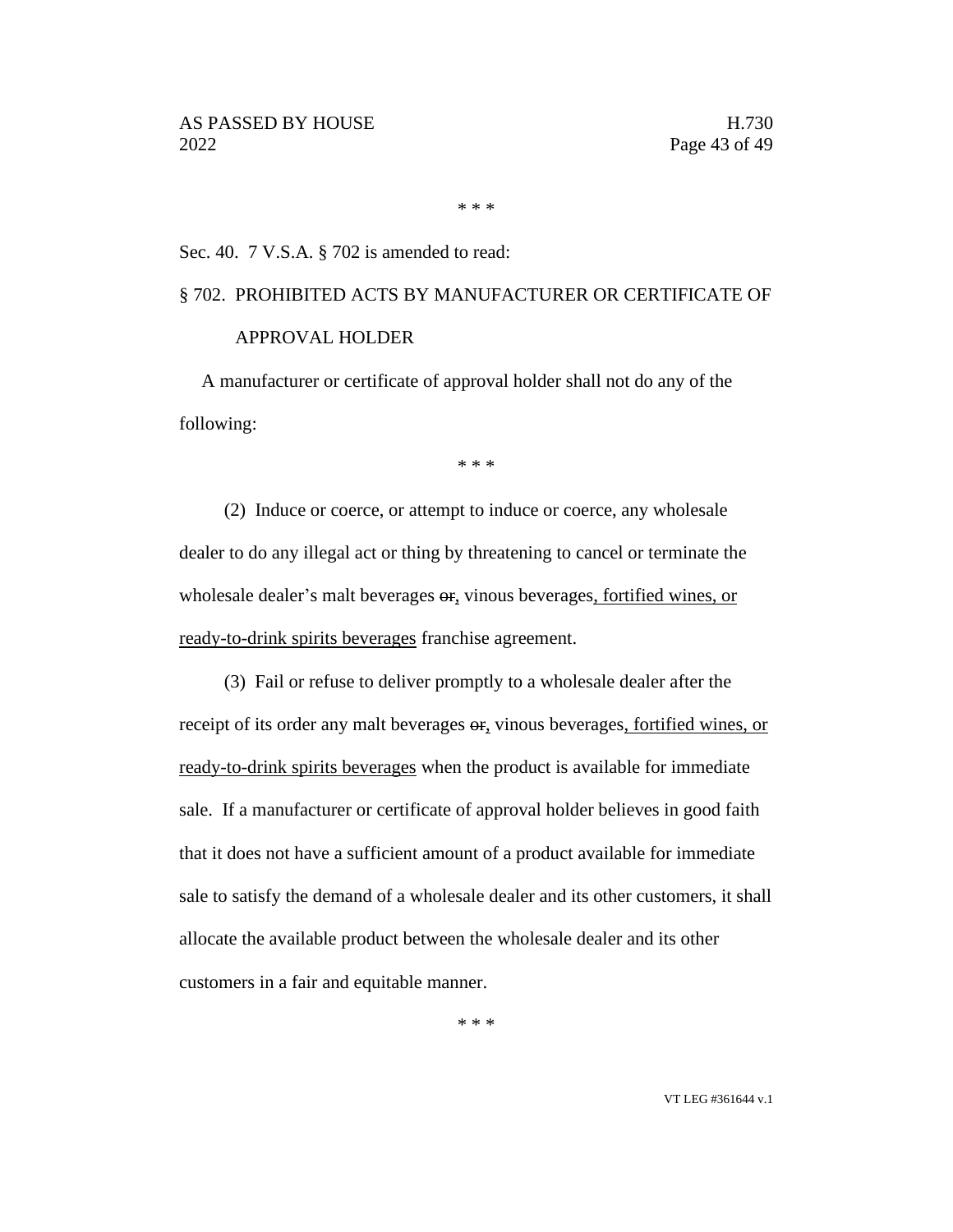Sec. 41. 7 V.S.A. § 705 is amended to read:

#### § 705. EXCLUSIVE TERRITORIES

No certificate of approval holder or manufacturer, who designates a sales territory for which a wholesale dealer shall be primarily responsible or in which a wholesale dealer is required to concentrate its efforts, shall enter into any franchise or agreement with any other wholesale dealer for the purpose of establishing an additional franchisee for its brand or brands of malt beverages or, vinous beverages, fortified wines, or ready-to-drink spirits beverages in the territory being primarily served or concentrated upon by the first licensed wholesale dealer.

Sec. 42. 7 V.S.A. § 706 is amended to read:

#### § 706. SALE TO RETAILERS BY FRANCHISEES

No franchisee that is granted a sales territory for which the franchisee shall be primarily responsible or in which the franchisee is required to concentrate its efforts shall make any sale or delivery of malt beverages  $\Theta$ , vinous beverages, fortified wines, or ready-to-drink spirits beverages to any retail licensee whose place of business is not within the sales territory granted to the franchisee.

Sec. 43. 10 V.S.A. § 1521 is amended to read:

#### § 1521. DEFINITIONS

For the purpose of As used in this chapter: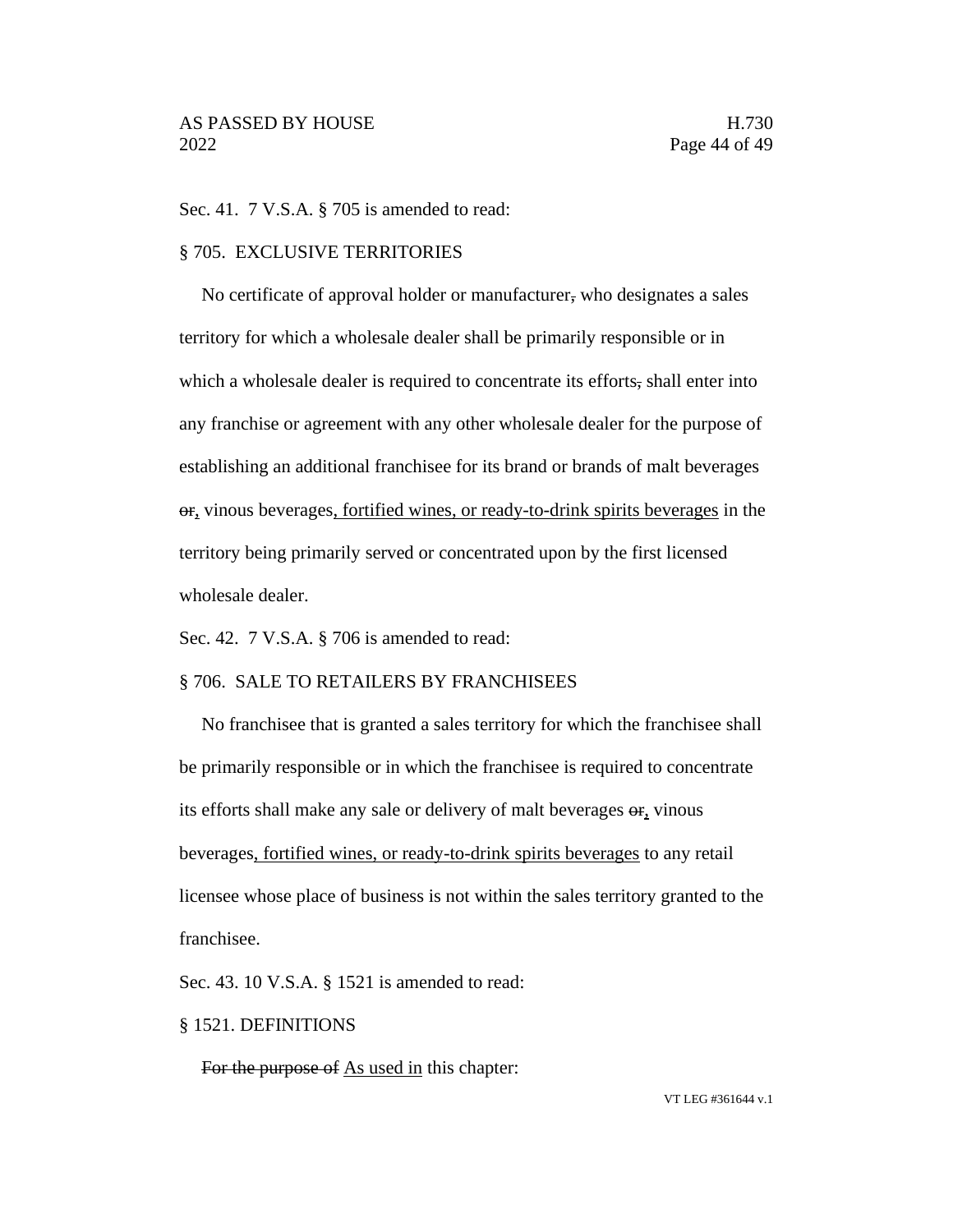(1) "Beverage" means beer or other malt beverages and mineral waters, mixed wine drink, soda water and carbonated soft drinks in liquid form and intended for human consumption. As of January 1, 1990 "beverage" also shall mean "Beverage" also means liquor and ready-to-drink spirits beverage.

\* \* \*

Sec. 44. REPEAL

7 V.S.A. § 225 (fortified wine permits) is repealed.

Sec. 44a. TRANSFER TO GENERAL FUND

(a) In fiscal year 2023, a minimum of \$20,400,000.00 shall be transferred from the Liquor Control Enterprise Fund to the General Fund. The amount transferred pursuant to this subsection shall include any amounts transferred pursuant to the fiscal year 2023 annual budget bill.

(b) In fiscal year 2024, a minimum of \$21,200,000.00 shall be transferred from the Liquor Control Enterprise Fund to the General Fund.

(c) It is the intent of the General Assembly that for each year after fiscal year 2024 the amounts transferred from the Liquor Control Enterprise Fund to the General Fund shall annually increase according to the growth rate of liquor tax revenues in the most recent January Consensus Revenue Forecast.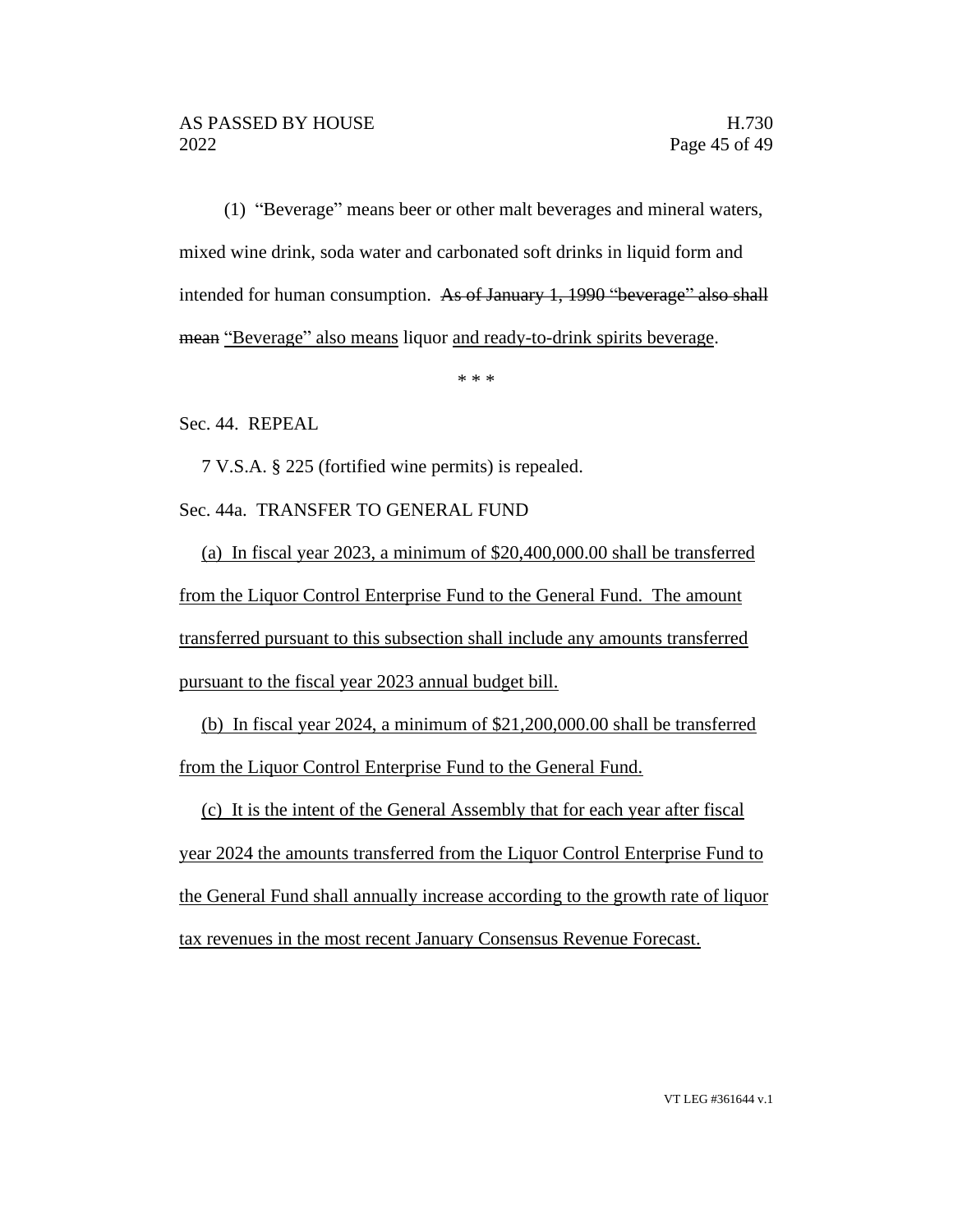\* \* \* DLL Criminal Background Checks \* \* \*

Sec. 45. 7 V.S.A. § 215 is added to read:

# § 215. AUTHORITY FOR CRIMINAL BACKGROUND CHECKS

Subject to the approval of the Board, the Commissioner shall establish a user agreement with the Vermont Crime Information Center in accordance with 20 V.S.A. chapter 117 for the purpose of obtaining Vermont criminal history records, out-of-state criminal history records, and criminal history records from the Federal Bureau of Investigation to review applications for any liquor or tobacco license issued under this title. Sec. 46. 31 V.S.A. § 655 is amended to read:

§ 655. DUTIES OF THE COMMISSIONER

\* \* \*

(b) The Commissioner shall:

#### \* \* \*

(7) Subject to the approval of the Board, establish a user agreement with the Vermont Crime Information Center in accordance with 20 V.S.A. chapter 117 for the purpose of obtaining Vermont criminal history records, out-of-state criminal history records, and criminal history records from the Federal Bureau of Investigation to review applications for any Lottery sales agent license issued under this title.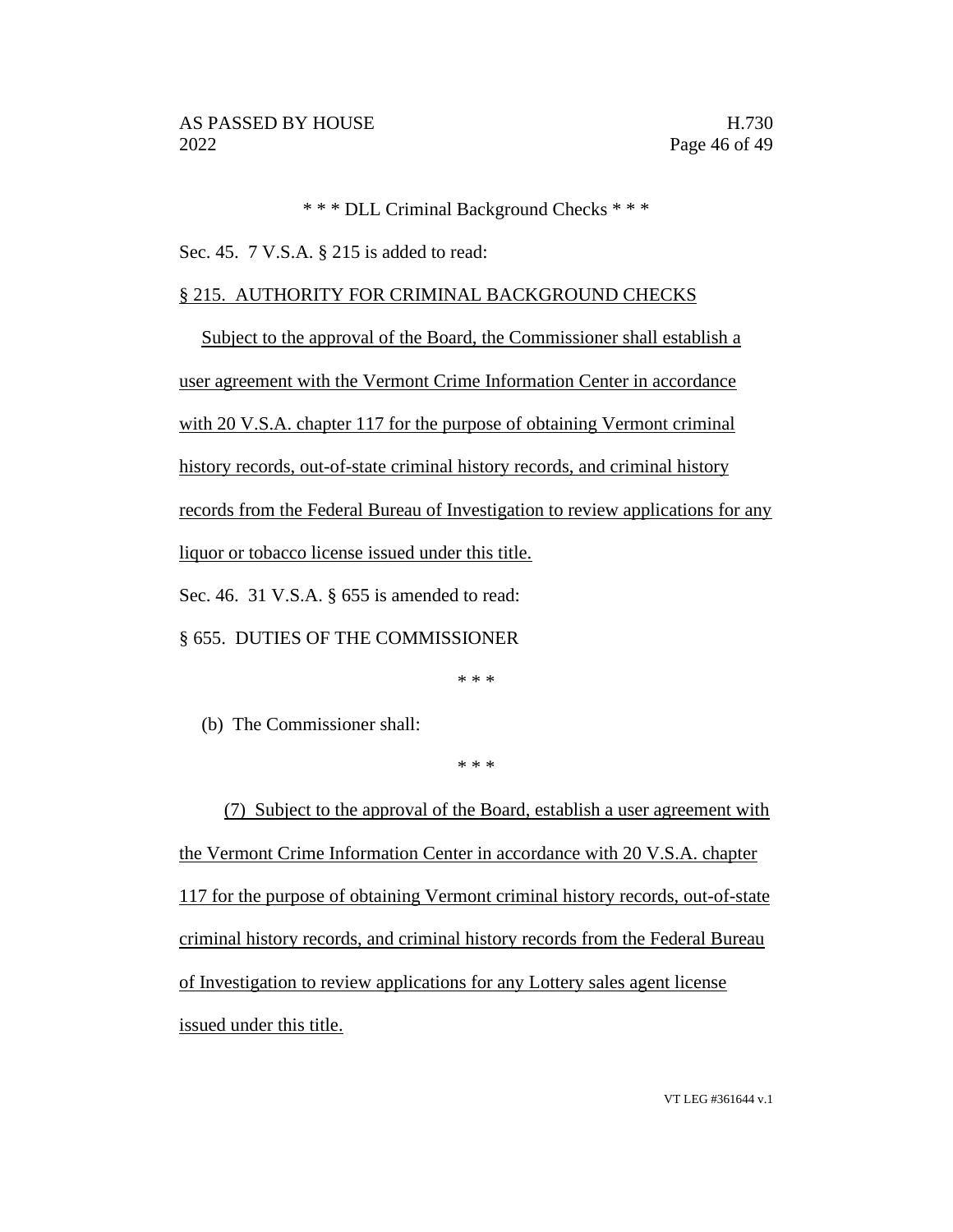\* \* \* Appointment of One Deputy Commissioner \* \* \* Sec. 47. 7 V.S.A. § 101 is amended to read:

#### § 101. COMPOSITION OF DEPARTMENT; COMMISSIONER OF

## LIQUOR AND LOTTERY; BOARD OF LIQUOR AND LOTTERY

(a)(1) The Department of Liquor and Lottery, created by 3 V.S.A. § 212, shall administer the laws relating to alcoholic beverages, tobacco, and the State Lottery. It shall include the Commissioner of Liquor and Lottery and the Board of Liquor and Lottery.

\* \* \*

(3)(A) The Department of Liquor and Lottery shall be under the immediate supervision and direction of the Commissioner of Liquor and Lottery.

\* \* \*

(D) The Commissioner, with the approval of the Governor, may appoint a Deputy Commissioner of Liquor Control and Lottery to supervise and direct the Division of Liquor Control and a Deputy Commissioner of the State Lottery to supervise and direct the Division of Lottery. Both The Deputy Commissioners Commissioner shall be exempt from the classified service and shall serve at the pleasure of the Commissioner.

\* \* \*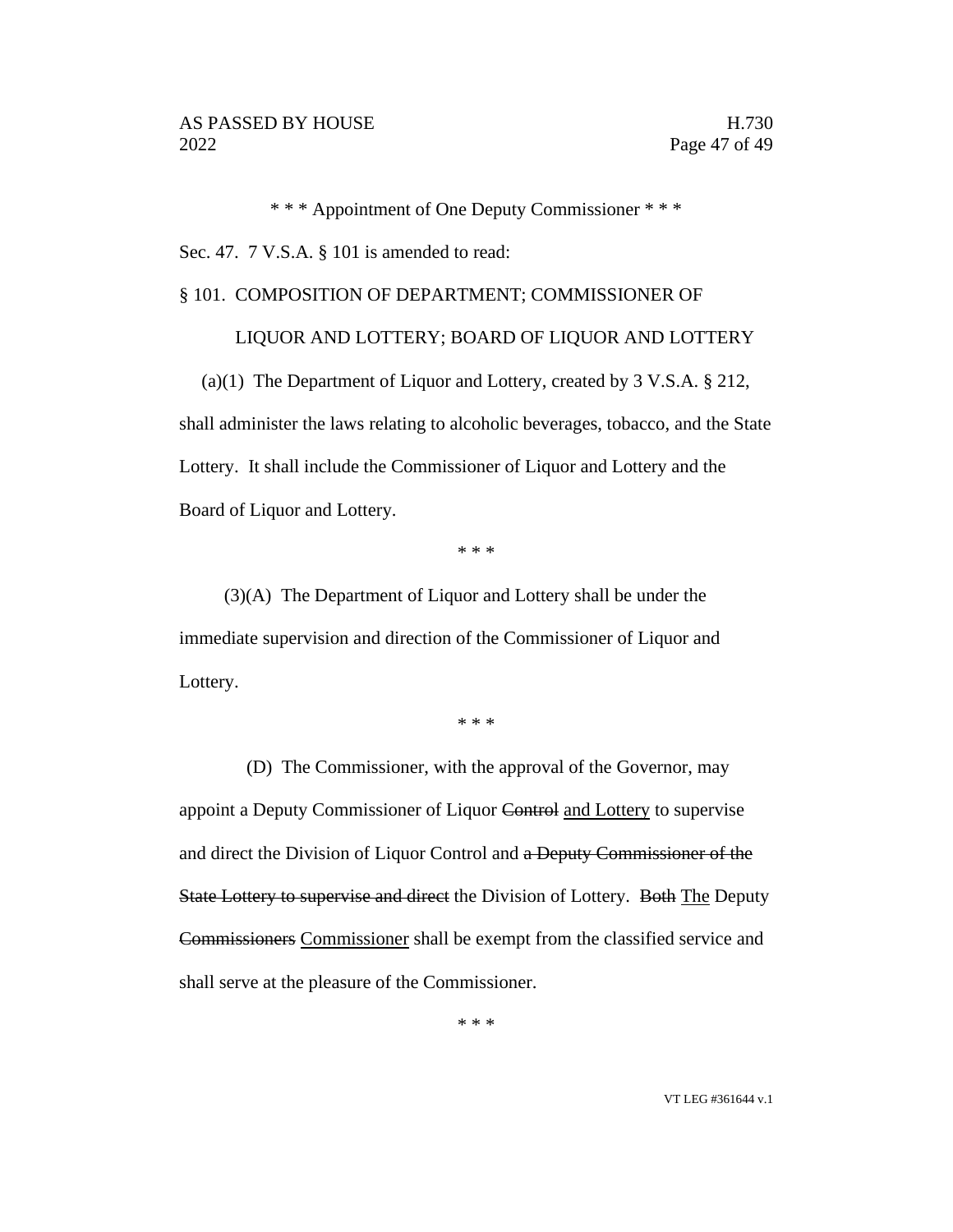\* \* \* Expansion of Rare Spirits Raffle \* \* \*

Sec. 48. 7 V.S.A. § 5 is amended to read:

# § 5. DIVISION OF LIQUOR CONTROL; RAFFLES FOR RIGHT TO

## PURCHASE RARE AND UNUSUAL PRODUCTS SPIRITS

(a) Notwithstanding any provision of 13 V.S.A. chapter 51 to the contrary, the Division of Liquor Control may conduct raffles for the right to purchase certain rare and unusual spirits and fortified wines that are acquired by the Board of Liquor and Lottery. A raffle conducted pursuant to this section shall meet the following requirements:

(1) Tickets to enter the raffle shall only be available for purchase to a member of the general public, or to a third-class licensee by and through an authorized agent, who is 21 years of age or older.

\* \* \*

\* \* \* Staggered Licenses \* \* \*

Sec. 49. TRANSITIONAL PROVISION; STAGGERED LICENSE RENEWAL

The Department of Liquor and Lottery may extend the expiration date and stagger the issuance or renewal of permits, licenses, and certificates that are set to expire in the years 2022 and 2023. Permits, licenses, and certificates that are renewed on April 30, 2022 shall remain valid for one year or until a later renewal date designated by the Department.